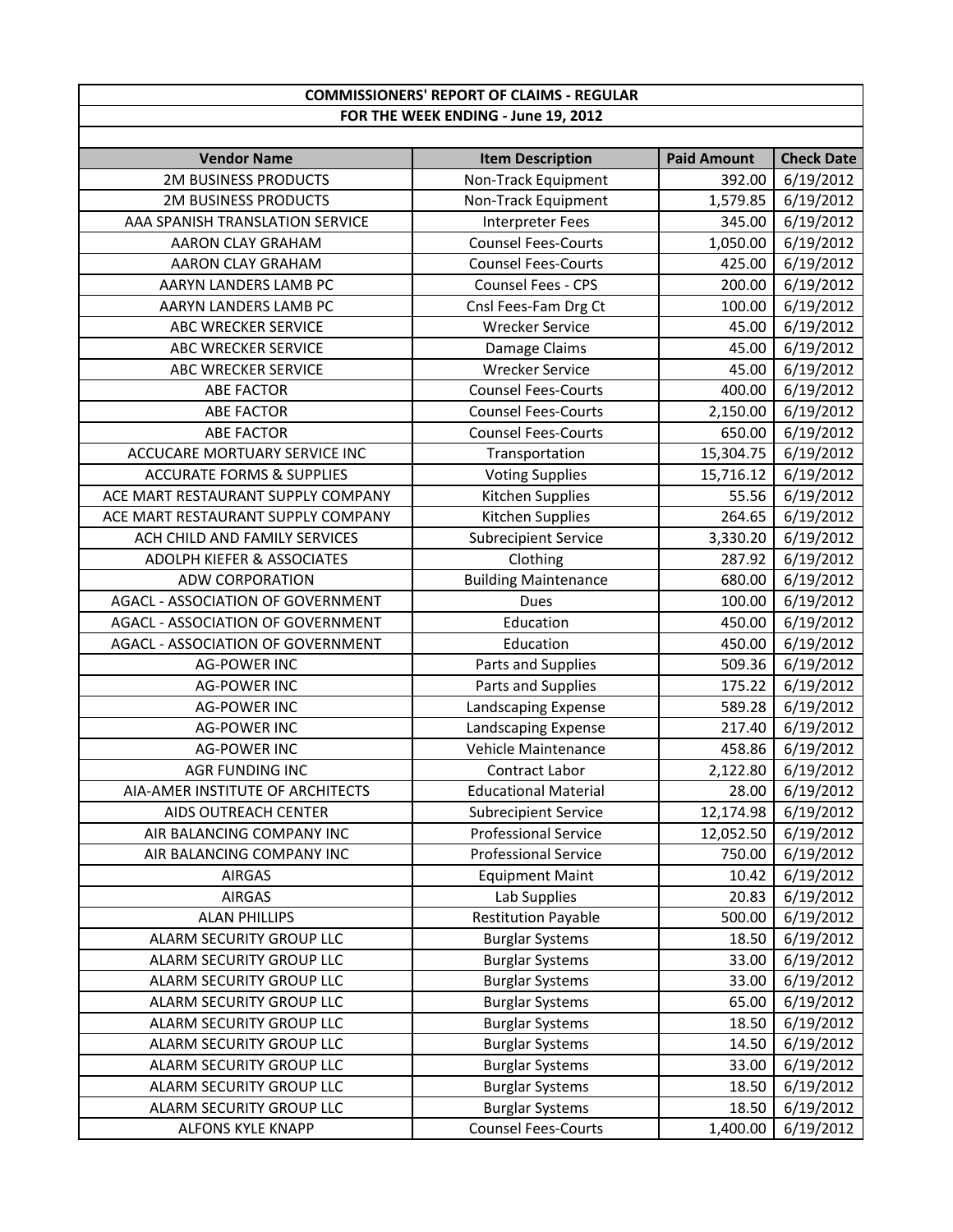| <b>ALFONS KYLE KNAPP</b>                                       | <b>Counsel Fees-Courts</b>                   | 350.00                | 6/19/2012              |
|----------------------------------------------------------------|----------------------------------------------|-----------------------|------------------------|
| <b>ALFONS KYLE KNAPP</b>                                       | <b>Counsel Fees-Courts</b>                   | 200.00                | 6/19/2012              |
| <b>ALFONS KYLE KNAPP</b>                                       | <b>Counsel Fees-Courts</b>                   | 200.00                | 6/19/2012              |
| ALI OLIVER HASSIBI                                             | <b>Counsel Fees-Courts</b>                   | 956.25                | 6/19/2012              |
| ALI OLIVER HASSIBI                                             | <b>Counsel Fees-Courts</b>                   | 1,675.00              | 6/19/2012              |
| ALI OLIVER HASSIBI                                             | <b>Counsel Fees-Courts</b>                   | 475.00                | 6/19/2012              |
| ALI OLIVER HASSIBI                                             | <b>Counsel Fees-Courts</b>                   | 250.00                | 6/19/2012              |
| <b>ALICIA R JOHNSON</b>                                        | <b>Counsel Fees-Courts</b>                   | 200.00                | 6/19/2012              |
| ALL AMERICA TITLE SERVICES INC                                 | <b>Professional Service</b>                  | 225.00                | 6/19/2012              |
| <b>ALL CITIES SERVICE</b>                                      | <b>Building Maintenance</b>                  | 124.00                | 6/19/2012              |
| ALLEGIANCE SECURITY GROUP LLC                                  | <b>Security Contract</b>                     | 3,555.11              | 6/19/2012              |
| ALLEGIANCE SECURITY GROUP LLC                                  | <b>Professional Service</b>                  | 2,545.62              | 6/19/2012              |
| ALLEN & WEAVER PC                                              | Counsel Fees - CPS                           | 150.00                | 6/19/2012              |
| ALLIED COURT REPORTERS                                         | <b>Professional Service</b>                  | 3,332.98              | 6/19/2012              |
| <b>ALLIED WASTE SERVICES</b>                                   | <b>Disposal Service</b>                      | 192.07                | 6/19/2012              |
| <b>ALLIED WASTE SERVICES</b>                                   | <b>Disposal Service</b>                      | 135.23                | 6/19/2012              |
| ALLMARK IMPRESSIONS LTD                                        | Supplies                                     | 8.80                  | 6/19/2012              |
| ALLMARK IMPRESSIONS LTD                                        | <b>Building Maintenance</b>                  | 4,668.00              | 6/19/2012              |
| <b>ALLTECH ASSOCIATES</b>                                      | Lab Supplies                                 | 370.52                | 6/19/2012              |
| ALPINE FUNERAL HOME                                            | <b>County Burials</b>                        | 700.00                | 6/19/2012              |
| AMERCARE PRODUCTS INC                                          | <b>Shrff Commissary Inv</b>                  | 1,250.00              | 6/19/2012              |
| AMERICAN FLAG SERVICE LLC                                      | <b>Building Maintenance</b>                  | 79.20                 | 6/19/2012              |
| AMERICAN FORENSICS LLC                                         | <b>Expert Witness Serv</b>                   | 3,510.00              | 6/19/2012              |
| AMERICAN MESSAGING SERVICES LLC                                | Pager / Blackberry                           | 70.00                 | 6/19/2012              |
| AMERICAN RED CROSS FT WORTH                                    | Education                                    | 54.00                 | 6/19/2012              |
|                                                                |                                              |                       |                        |
| Andrea L Stone                                                 | Travel                                       | 50.51                 | 6/19/2012              |
| ANDREA REED CSR                                                | <b>Professional Service</b>                  | 526.26                | 6/19/2012              |
| <b>ANN LAWLER</b>                                              | <b>Counsel Fees-Courts</b>                   | 200.00                | 6/19/2012              |
| <b>ANN LAWLER</b>                                              | <b>Counsel Fees-Courts</b>                   | 200.00                | 6/19/2012              |
| APPLIED OPERATIONS SECURITY                                    | <b>Security Contract</b>                     | 2,120.80              | 6/19/2012              |
| <b>APPLIED OPERATIONS SECURITY</b>                             | <b>Security Contract</b>                     | 10,118.40             | 6/19/2012              |
| ARAMARK UNIFORM SERVICES INC                                   | <b>Graphics Inventory</b>                    | 12.00                 | 6/19/2012              |
| ARAMARK UNIFORM SERVICES INC                                   | <b>Supplies</b>                              | 7.60                  | 6/19/2012              |
| ARAMARK UNIFORM SERVICES INC                                   | <b>Custodian Services</b>                    | 21.25                 | 6/19/2012              |
| ARAMARK UNIFORM SERVICES INC                                   | <b>Custodian Services</b>                    | 10.00                 | 6/19/2012              |
| ARAMARK UNIFORM SERVICES INC                                   | <b>Custodian Services</b>                    | 80.25                 | 6/19/2012              |
| ARAMARK UNIFORM SERVICES INC                                   | <b>Custodian Services</b>                    | 22.56                 | 6/19/2012              |
| ARAMARK UNIFORM SERVICES INC                                   | <b>Custodian Services</b>                    | 15.43                 | 6/19/2012              |
| ARAMARK UNIFORM SERVICES INC                                   | <b>Custodian Services</b>                    | 33.30                 | 6/19/2012              |
| ARAMARK UNIFORM SERVICES INC                                   | <b>Custodian Services</b>                    | 109.50                | 6/19/2012              |
| ARAMARK UNIFORM SERVICES INC                                   | <b>Custodian Services</b>                    | 16.00                 | 6/19/2012              |
| ARAMARK UNIFORM SERVICES INC                                   | <b>Custodian Services</b>                    | 42.00                 | 6/19/2012              |
| ARAMARK UNIFORM SERVICES INC                                   | <b>Custodian Services</b>                    | 9.00                  | 6/19/2012              |
| ARAMARK UNIFORM SERVICES INC                                   | <b>Equipment Rentals</b>                     | 153.80                | 6/19/2012              |
| ARAMARK UNIFORM SERVICES INC                                   | Parts and Supplies                           | 2.00                  | 6/19/2012              |
| ARAMARK UNIFORM SERVICES INC                                   | <b>Building Maintenance</b>                  | 20.75                 | 6/19/2012              |
| ARAMARK UNIFORM SERVICES INC                                   | <b>Building Maintenance</b>                  | 20.95                 | 6/19/2012              |
| ARAMARK UNIFORM SERVICES INC                                   | <b>Laundry Services</b>                      | 2.75                  | 6/19/2012              |
| ARC/ AUSTIN RIBBON & COMPUTER<br>ARC/ AUSTIN RIBBON & COMPUTER | LV Grnt Compter(Mod)<br>LV Grnt Compter(Mod) | 11,862.00<br>4,921.96 | 6/19/2012<br>6/19/2012 |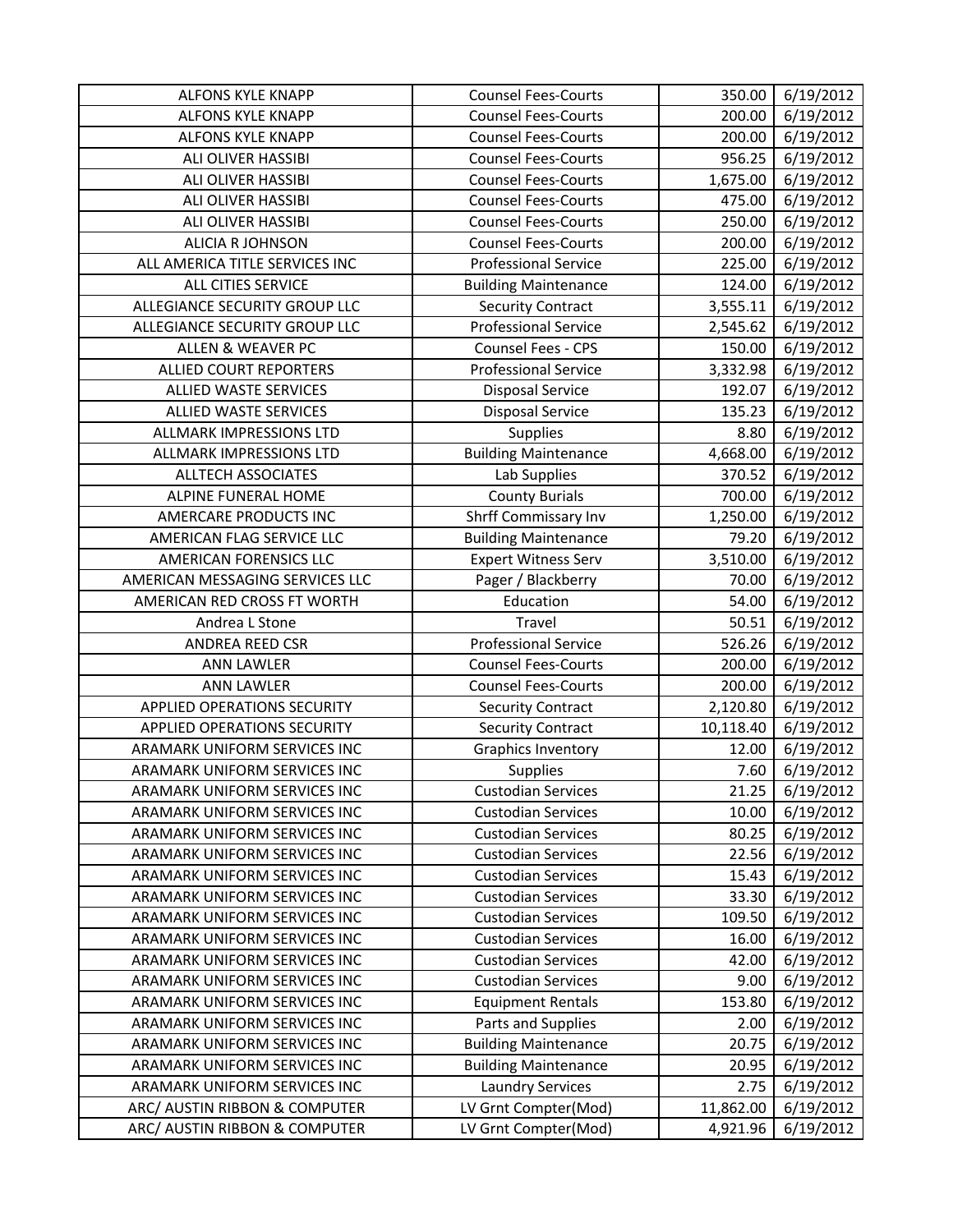| ARC/ AUSTIN RIBBON & COMPUTER      | <b>Computer Supplies</b>    | 149.26   | 6/19/2012 |
|------------------------------------|-----------------------------|----------|-----------|
| ARC/ AUSTIN RIBBON & COMPUTER      | Capital Outlay-Low V        | 1,199.90 | 6/19/2012 |
| ARC/ AUSTIN RIBBON & COMPUTER      | Capital Outlay-Low V        | 424.00   | 6/19/2012 |
| ARC/ AUSTIN RIBBON & COMPUTER      | Non-Track Equipment         | 278.32   | 6/19/2012 |
| <b>ARCHIE'S GARDENLAND</b>         | <b>Supplies</b>             | 151.70   | 6/19/2012 |
| <b>ARLINGTON LIFE SHELTER</b>      | <b>Subrecipient Service</b> | 848.63   | 6/19/2012 |
| <b>ARLINGTON WATER UTILITIES</b>   | <b>Utility Assistance</b>   | 572.09   | 6/19/2012 |
| <b>ARMORE LIMITED</b>              | <b>Utility Assistance</b>   | 87.00    | 6/19/2012 |
| ARROWHEAD SCIENTIFIC INC           | Supplies                    | 57.53    | 6/19/2012 |
| <b>ARTEL INC</b>                   | <b>Professional Service</b> | 5,250.00 | 6/19/2012 |
| <b>ARTHUR J POWELL</b>             | <b>Professional Service</b> | 3,000.00 | 6/19/2012 |
| <b>ASEL ART SUPPLY</b>             | Supplies                    | 28.80    | 6/19/2012 |
| ASSOCIATED TIME INSTRUMENTS CO INC | Supplies                    | 1,632.50 | 6/19/2012 |
| ASSOCIATED TIME INSTRUMENTS CO INC | Supplies                    | 106.90   | 6/19/2012 |
| AT&T                               | Telephone-Basic             | 68.10    | 6/19/2012 |
| AT&T                               | Telephone-Basic             | 174.06   | 6/19/2012 |
| ATCO MANUFACTURING COMPANY         | <b>Building Maintenance</b> | 347.60   | 6/19/2012 |
| <b>ATMOS ENERGY CORP</b>           | Gas                         | 9.57     | 6/19/2012 |
| <b>ATMOS ENERGY CORP</b>           | Gas                         | 7.52     | 6/19/2012 |
| <b>ATMOS ENERGY CORP</b>           | <b>Utility Assistance</b>   | 30.17    | 6/19/2012 |
| <b>ATMOS ENERGY CORP</b>           | Gas                         | 89.02    | 6/19/2012 |
| <b>ATMOS ENERGY CORP</b>           | Gas                         | 21.24    | 6/19/2012 |
| <b>ATMOS ENERGY CORP</b>           | Gas                         | 554.20   | 6/19/2012 |
| <b>ATMOS ENERGY CORP</b>           | Gas                         | 1,150.83 | 6/19/2012 |
| <b>ATMOS ENERGY CORP</b>           | Gas                         | 864.49   | 6/19/2012 |
| <b>ATMOS ENERGY CORP</b>           | Gas                         | 934.57   | 6/19/2012 |
| <b>ATMOS ENERGY CORP</b>           | Gas                         | 25.77    | 6/19/2012 |
| <b>ATMOS ENERGY CORP</b>           | Gas                         | 7.37     | 6/19/2012 |
| <b>ATMOS ENERGY CORP</b>           | Gas                         | 36.48    | 6/19/2012 |
| <b>ATMOS ENERGY CORP</b>           | Gas                         | 194.36   | 6/19/2012 |
| <b>ATMOS ENERGY CORP</b>           | Gas                         | 55.15    | 6/19/2012 |
| <b>ATMOS ENERGY CORP</b>           | <b>Utility Assistance</b>   | 649.25   | 6/19/2012 |
| <b>ATMOS ENERGY CORP</b>           | <b>Utility Assistance</b>   | 581.67   | 6/19/2012 |
| <b>ATTICUS J GILL</b>              | <b>Counsel Fees-Courts</b>  | 525.00   | 6/19/2012 |
| AUTOMATIC SPRINKLER OF TEXAS INC   | <b>Building Maintenance</b> | 746.13   | 6/19/2012 |
| AUTONATION FORT WORTH MOTORS       | Central Garage Inv          | 51.00    | 6/19/2012 |
| AUTONATION FORT WORTH MOTORS       | Central Garage Inv          | 1,510.76 | 6/19/2012 |
| AV CARRIAGE HOUSE ASSOC            | <b>Rental Assistance</b>    | 515.00   | 6/19/2012 |
| <b>B &amp; H PHOTO VIDEO</b>       | Supplies                    | 236.86   | 6/19/2012 |
| <b>BAILEY &amp; GALYEN</b>         | <b>Counsel Fees-Courts</b>  | 200.00   | 6/19/2012 |
| <b>BAILEY &amp; GALYEN</b>         | <b>Counsel Fees-Courts</b>  | 500.00   | 6/19/2012 |
| BAKER AND DAMERON LLC              | <b>Counsel Fees-Courts</b>  | 350.00   | 6/19/2012 |
| BAKER AND DAMERON LLC              | <b>Counsel Fees-Courts</b>  | 600.00   | 6/19/2012 |
| BAKER AND DAMERON LLC              | <b>Counsel Fees-Courts</b>  | 200.00   | 6/19/2012 |
| <b>BAKER FUNERAL HOME</b>          | <b>County Burials</b>       | 1,030.00 | 6/19/2012 |
| <b>BALCH CEMETERY</b>              | <b>Restitution Payable</b>  | 50.00    | 6/19/2012 |
| <b>BALL &amp; HASE PC</b>          | <b>Counsel Fees-Courts</b>  | 975.00   | 6/19/2012 |
| <b>BALL &amp; HASE PC</b>          | <b>Counsel Fees-Courts</b>  | 2,000.00 | 6/19/2012 |
| <b>BALL &amp; HASE PC</b>          | <b>Counsel Fees-Courts</b>  | 1,250.00 | 6/19/2012 |
| <b>BALL &amp; HASE PC</b>          | Cnsl Fees-Crim Appls        | 1,400.00 | 6/19/2012 |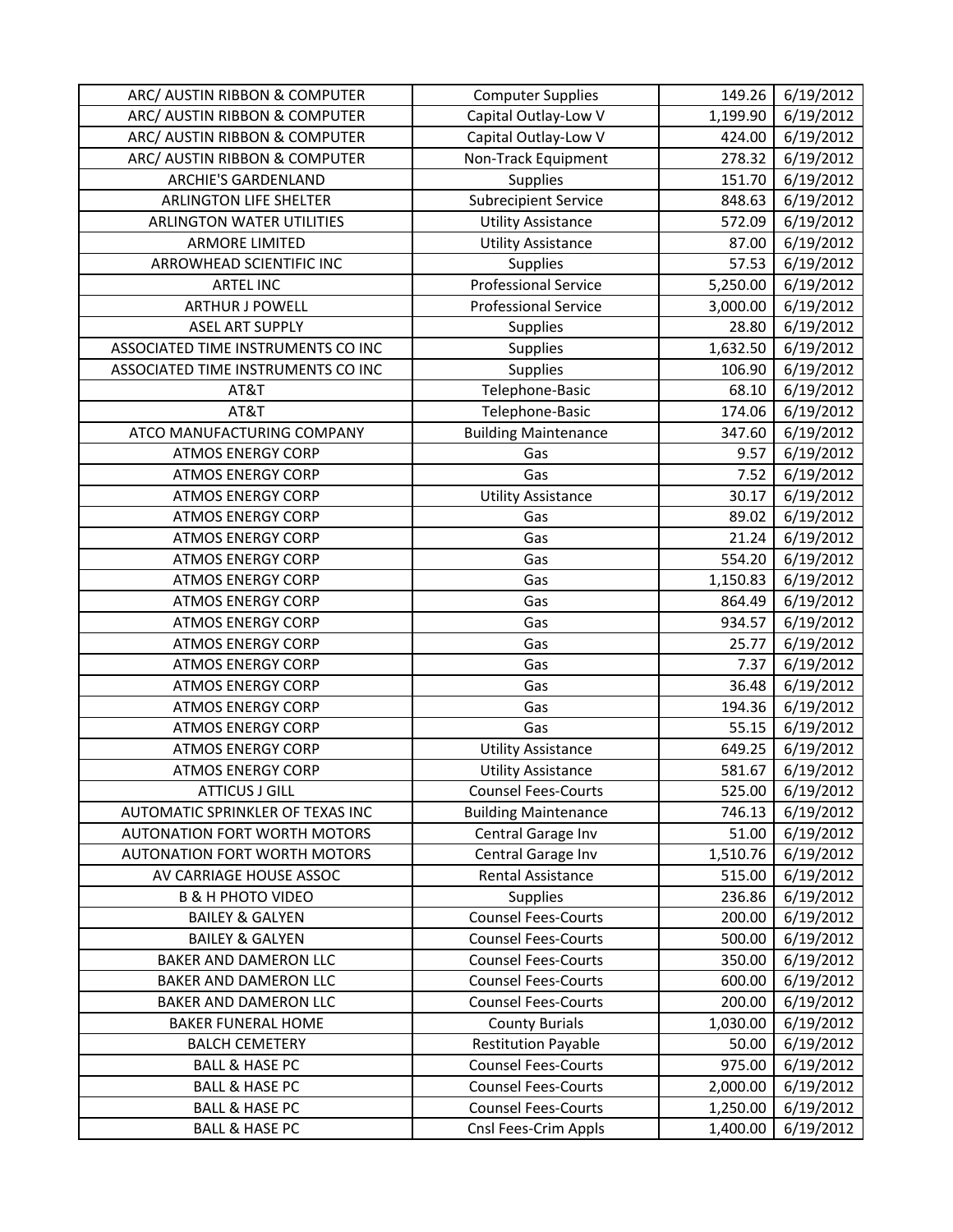| BANKSTON FORD MAZDA OF FORT WORTH     | Central Garage Inv          | 10.14     | 6/19/2012 |
|---------------------------------------|-----------------------------|-----------|-----------|
| BARNEY HOLLAND OIL COMPANY            | Fuel                        | 284.29    | 6/19/2012 |
| <b>BARRY ALFORD</b>                   | <b>Counsel Fees-Courts</b>  | 100.00    | 6/19/2012 |
| <b>BARRY ALFORD</b>                   | <b>Counsel Fees-Courts</b>  | 625.00    | 6/19/2012 |
| <b>Barton D Miller</b>                | Travel                      | 89.08     | 6/19/2012 |
| <b>BAUMGARDNER FUNERAL HOME</b>       | <b>County Burials</b>       | 700.00    | 6/19/2012 |
| <b>BEARDEN CHILDREN'S TRUST</b>       | Rent                        | 468.01    | 6/19/2012 |
| <b>BEARDEN CHILDREN'S TRUST</b>       | Rent                        | 3,387.80  | 6/19/2012 |
| <b>BEARDEN CHILDREN'S TRUST</b>       | Rent                        | 326.10    | 6/19/2012 |
| <b>BEARDEN CHILDREN'S TRUST</b>       | Rent                        | 27.17     | 6/19/2012 |
| <b>BEARDEN CHILDREN'S TRUST</b>       | Rent                        | 18.12     | 6/19/2012 |
| <b>BEN LEONARD PLLC</b>               | <b>Counsel Fees-Courts</b>  | 150.00    | 6/19/2012 |
| BEN LEONARD PLLC                      | <b>Counsel Fees-Courts</b>  | 300.00    | 6/19/2012 |
| <b>BEN LEONARD PLLC</b>               | <b>Counsel Fees-Courts</b>  | 100.00    | 6/19/2012 |
| <b>BENJAMIN C TOWNSEND II</b>         | <b>Professional Service</b> | 2,034.06  | 6/19/2012 |
| BENNETT BENNER PETTIT INC             | <b>Professional Service</b> | 52,665.70 | 6/19/2012 |
| BENNETT BENNER PETTIT INC             | <b>Professional Service</b> | 1,271.37  | 6/19/2012 |
| BERNTSEN INTERNATIONAL INC            | Field Equip&Supplies        | 696.53    | 6/19/2012 |
| <b>BIG COUNTRY AIDS RESOURCES</b>     | <b>Subrecipient Service</b> | 13,351.20 | 6/19/2012 |
| <b>BIG COUNTRY SUPPLY</b>             | Central Garage Inv          | 48.37     | 6/19/2012 |
| <b>BIG COUNTRY SUPPLY</b>             | Central Garage Inv          | 192.10    | 6/19/2012 |
| <b>BIMBO BAKERIES USA INC</b>         | Food                        | 152.38    | 6/19/2012 |
| <b>BIRDVILLE ISD</b>                  | Space Lease Rental          | 165.00    | 6/19/2012 |
| <b>BLAGG TIRE AND SERVICE</b>         | Central Garage Inv          | 2,149.75  | 6/19/2012 |
| <b>BLAKE BURNS</b>                    | <b>Counsel Fees-Courts</b>  | 550.00    | 6/19/2012 |
| <b>BLAKE BURNS</b>                    | <b>Counsel Fees-Courts</b>  | 1,075.00  | 6/19/2012 |
| <b>BLAKE BURNS</b>                    | <b>Counsel Fees-Courts</b>  | 700.00    | 6/19/2012 |
| <b>BLAKE BURNS</b>                    | <b>Counsel Fees-Courts</b>  | 230.00    | 6/19/2012 |
| <b>BOB BARKER</b>                     | Personal Hygiene            | 2,488.25  | 6/19/2012 |
| <b>BOB BARKER</b>                     | Capital Outlay Low V        | 4,761.00  | 6/19/2012 |
| <b>BOB BARKER</b>                     | Bedding and Clothing        | 3,840.00  | 6/19/2012 |
| <b>BOMI INTERNATIONAL</b>             | Education                   | 535.00    | 6/19/2012 |
| <b>BONNY MCMURROUGH LINK</b>          | Counsel Fees - CPS          | 100.00    | 6/19/2012 |
| BOTTCHER AMERICA CORPORATION          | <b>Equipment Maint</b>      | 435.06    | 6/19/2012 |
| BOUND TREE MEDICAL LLC                | Lab Supplies                | 140.72    | 6/19/2012 |
| <b>BRAZOS COUNTY SHERIFF'S OFFICE</b> | <b>Court Costs</b>          | 20.00     | 6/19/2012 |
| <b>BRENDA HANSEN</b>                  | <b>Counsel Fees-Courts</b>  | 1,350.00  | 6/19/2012 |
| <b>BRENDA HANSEN</b>                  | <b>Counsel Fees-Courts</b>  | 500.00    | 6/19/2012 |
| <b>BRENTWOOD COURT</b>                | Rental Assistance           | 399.00    | 6/19/2012 |
| <b>BRETT BOONE</b>                    | <b>Counsel Fees-Courts</b>  | 300.00    | 6/19/2012 |
| <b>BRETT BOONE</b>                    | <b>Counsel Fees-Courts</b>  | 100.00    | 6/19/2012 |
| <b>BRIAN C SIMPSON</b>                | <b>Counsel Fees - CPS</b>   | 100.00    | 6/19/2012 |
| <b>BRIAN E POPE PHD</b>               | Psych Exam/Testimony        | 2,300.00  | 6/19/2012 |
| <b>BRIAN J NEWMAN</b>                 | <b>Counsel Fees-Courts</b>  | 50.00     | 6/19/2012 |
| <b>BRIAN J NEWMAN</b>                 | <b>Counsel Fees-Courts</b>  | 290.00    | 6/19/2012 |
| <b>BRIAN J NEWMAN</b>                 | Counsel Fees - CPS          | 100.00    | 6/19/2012 |
| <b>BRIAN J WILLETT</b>                | <b>Counsel Fees-Courts</b>  | 300.00    | 6/19/2012 |
| <b>BRIAN J WILLETT</b>                | <b>Counsel Fees-Courts</b>  | 100.00    | 6/19/2012 |
| <b>BRIAN K WALKER</b>                 | <b>Counsel Fees-Courts</b>  | 525.00    | 6/19/2012 |
| <b>BRIAN K WALKER</b>                 | <b>Counsel Fees-Courts</b>  | 1,025.00  | 6/19/2012 |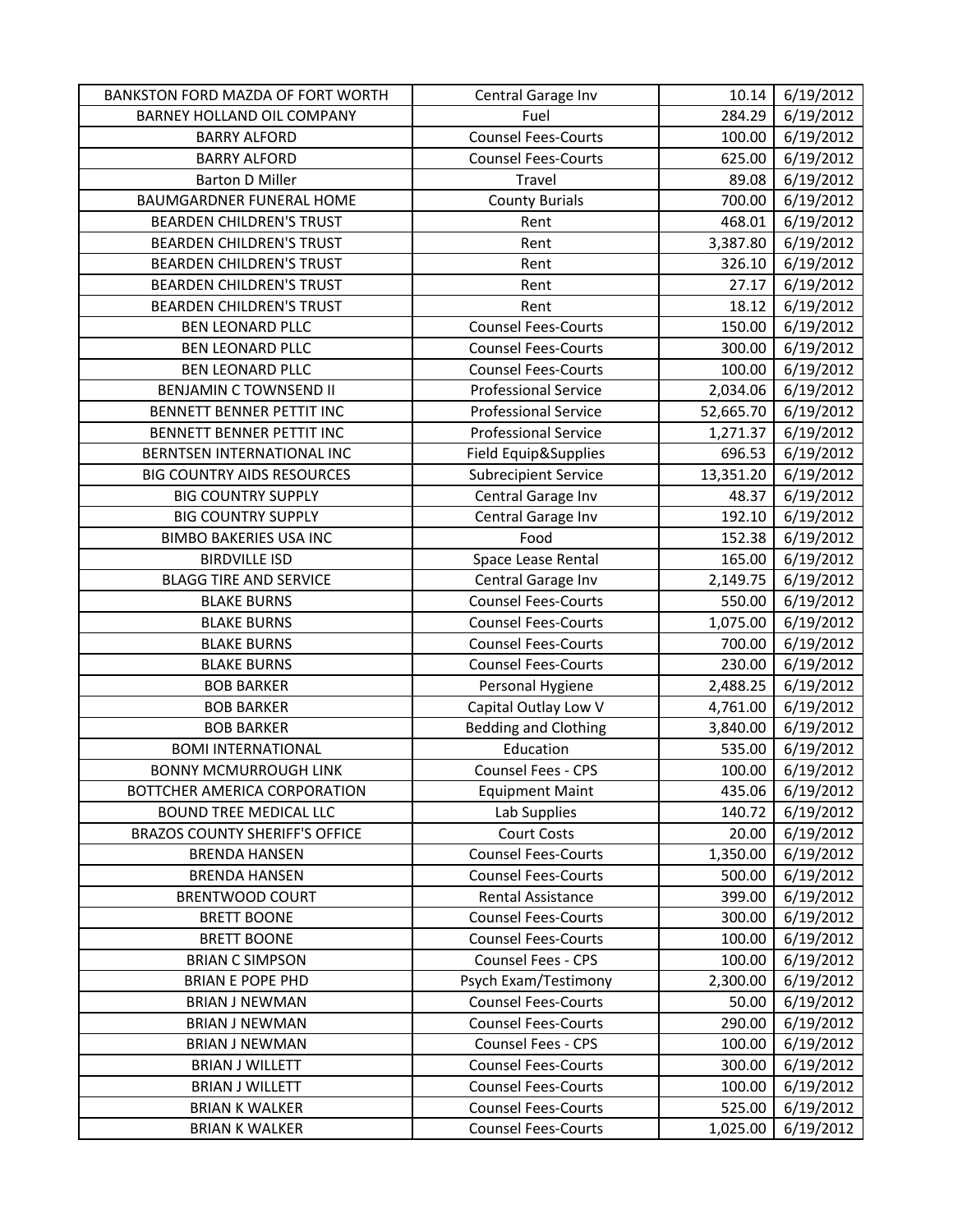| <b>BRIAN K WALKER</b>            | <b>Counsel Fees-Courts</b>  | 250.00    | 6/19/2012 |
|----------------------------------|-----------------------------|-----------|-----------|
| <b>BRIAN M BOUFFARD</b>          | <b>Professional Service</b> | 187.50    | 6/19/2012 |
| <b>BRIAN M BOUFFARD</b>          | <b>Counsel Fees-Courts</b>  | 200.00    | 6/19/2012 |
| <b>BRIAN M BOUFFARD</b>          | <b>Counsel Fees-Courts</b>  | 200.00    | 6/19/2012 |
| <b>BRIAN SALVANT</b>             | <b>Counsel Fees-Courts</b>  | 400.00    | 6/19/2012 |
| <b>BRIGELLE BEDFORD HOLDINGS</b> | Rental Assistance           | 630.00    | 6/19/2012 |
| <b>BRITTAIN AND CRAWFORD</b>     | <b>Professional Service</b> | 7,500.00  | 6/19/2012 |
| <b>BROOKE BAKER</b>              | Counsel Fees - CPS          | 950.00    | 6/19/2012 |
| <b>BROOKES PUBLISHING CO</b>     | Education                   | 875.00    | 6/19/2012 |
| <b>BROOKWOOD ROLL GOODS</b>      | Supplies                    | 66.50     | 6/19/2012 |
| BROOKWOOD ROLL GOODS             | Supplies                    | 382.72    | 6/19/2012 |
| BROWN, OWENS AND BRUMLEY         | <b>County Burials</b>       | 1,690.00  | 6/19/2012 |
| <b>BRUCE ASHWORTH</b>            | <b>Counsel Fees-Courts</b>  | 500.00    | 6/19/2012 |
| <b>BRUCE ASHWORTH</b>            | <b>Counsel Fees-Courts</b>  | 300.00    | 6/19/2012 |
| BRYCO/BRYANT COMPANY             | <b>Building Maintenance</b> | 1,330.00  | 6/19/2012 |
| BRYCO/BRYANT COMPANY             | Kitchen Maintenance         | 350.00    | 6/19/2012 |
| <b>BUSH RUDNICKI SHELTON PC</b>  | <b>Counsel Fees-Courts</b>  | 1,180.00  | 6/19/2012 |
| <b>BUSH RUDNICKI SHELTON PC</b>  | <b>Counsel Fees-Courts</b>  | 1,160.00  | 6/19/2012 |
| <b>BUSH RUDNICKI SHELTON PC</b>  | <b>Counsel Fees-Courts</b>  | 650.00    | 6/19/2012 |
| <b>BUSINESS INTERIORS</b>        | <b>Equipment Rentals</b>    | 141.00    | 6/19/2012 |
| <b>BVA SCIENTIFIC INC</b>        | Lab Supplies                | 88.00     | 6/19/2012 |
| <b>C.D. HARTNETT CO</b>          | Food                        | 235.05    | 6/19/2012 |
| <b>CALEB I MOORE</b>             | <b>Counsel Fees-Courts</b>  | 600.00    | 6/19/2012 |
| CALEB I MOORE                    | <b>Counsel Fees - CPS</b>   | 1,280.00  | 6/19/2012 |
| <b>CALICO INDUSTRIES INC</b>     | Sheriff Inventory           | 888.00    | 6/19/2012 |
| <b>CALISA D CHAPPEL</b>          | Clothing                    | 125.00    | 6/19/2012 |
| <b>CANAS &amp; FLORES</b>        | <b>Counsel Fees-Courts</b>  | 400.00    | 6/19/2012 |
| <b>CANAS &amp; FLORES</b>        | <b>Counsel Fees-Courts</b>  | 300.00    | 6/19/2012 |
| <b>CANAS &amp; FLORES</b>        | <b>Counsel Fees-Courts</b>  | 750.00    | 6/19/2012 |
| <b>CANAS &amp; FLORES</b>        | <b>Counsel Fees-Courts</b>  | 250.00    | 6/19/2012 |
| <b>CANAS &amp; FLORES</b>        | <b>Counsel Fees-Courts</b>  | 900.00    | 6/19/2012 |
| <b>CANAS &amp; FLORES</b>        | <b>Counsel Fees-Courts</b>  | 600.00    | 6/19/2012 |
| <b>CANAS &amp; FLORES</b>        | <b>Counsel Fees-Courts</b>  | 100.00    |           |
| <b>CANAS &amp; FLORES</b>        |                             |           | 6/19/2012 |
|                                  | <b>Counsel Fees-Courts</b>  | 100.00    | 6/19/2012 |
| <b>CANAS &amp; FLORES</b>        | <b>Counsel Fees-Courts</b>  | 100.00    | 6/19/2012 |
| <b>CANAS &amp; FLORES</b>        | <b>Counsel Fees-Courts</b>  | 400.00    | 6/19/2012 |
| <b>CANCER CARE SERVICES</b>      | Food/Hygiene Assist         | 940.38    | 6/19/2012 |
| <b>CAPITOL SYSTEMS INC</b>       | Prof Srvc-Proj Mgmt         | 11,517.99 | 6/19/2012 |
| CAPPS VAN AND CAR RENTAL INC     | <b>Voting Machine Trans</b> | 9,655.26  | 6/19/2012 |
| CAPPS VAN AND CAR RENTAL INC     | <b>Voting Machine Trans</b> | 2,802.92  | 6/19/2012 |
| CAPPS VAN AND CAR RENTAL INC     | <b>Voting Machine Trans</b> | 3,696.24  | 6/19/2012 |
| <b>CAREY WALKER</b>              | <b>Counsel Fees-Courts</b>  | 500.00    | 6/19/2012 |
| Carley R Shelton                 | Travel                      | 140.00    | 6/19/2012 |
| <b>CARNIVAL FOOD STORES #78</b>  | Food/Hygiene Assist         | 20.00     | 6/19/2012 |
| <b>CAROL A BIRDWELL</b>          | <b>Counsel Fees-Courts</b>  | 250.00    | 6/19/2012 |
| <b>CAROL A BIRDWELL</b>          | <b>Counsel Fees-Courts</b>  | 150.00    | 6/19/2012 |
| <b>CAROLE KERR</b>               | <b>Counsel Fees-Courts</b>  | 400.00    | 6/19/2012 |
| Carolyn S Sims                   | <b>Meeting Expenses</b>     | 70.00     | 6/19/2012 |
| <b>CARQUEST AUTO PARTS</b>       | Parts and Supplies          | 9.88      | 6/19/2012 |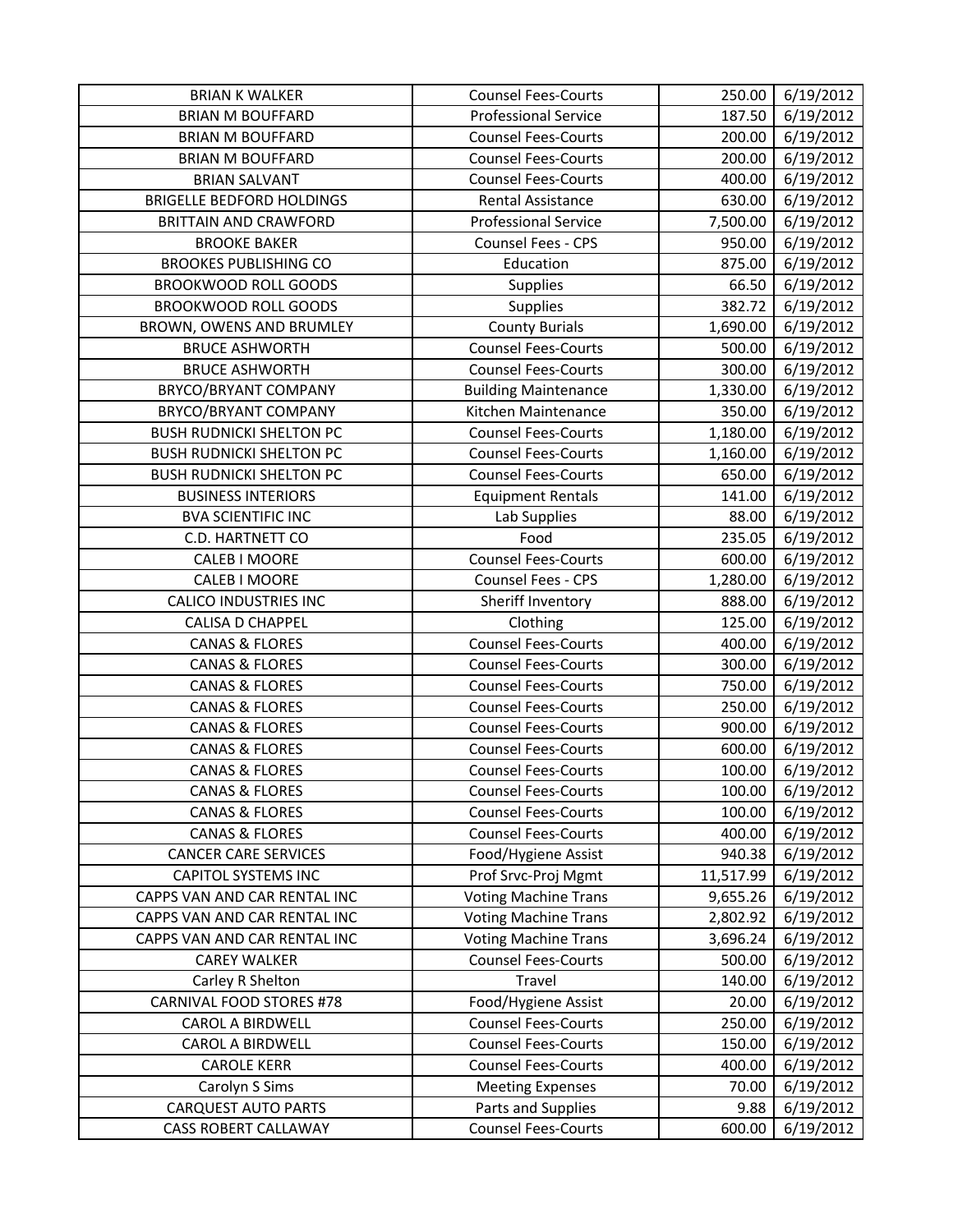| CATHOLIC CHARITIES DIOCESE OF FTW       | <b>Interpreter Fees</b>     | 1,540.00         | 6/19/2012              |
|-----------------------------------------|-----------------------------|------------------|------------------------|
| CATHOLIC CHARITIES DIOCESE OF FTW       | <b>Interpreter Fees</b>     | 800.00           | 6/19/2012              |
| CATHOLIC CHARITIES DIOCESE OF FTW       | <b>Interpreter Fees</b>     | 1,480.00         | 6/19/2012              |
| <b>CATHOLIC CHARITIES OF DALLAS</b>     | Education                   | 150.00           | 6/19/2012              |
| <b>CATHOLIC CHARITIES OF DALLAS</b>     | Education                   | 150.00           | 6/19/2012              |
| CATHOLIC CHARITIES OF DALLAS            | Education                   | 150.00           | 6/19/2012              |
| <b>CATHOLIC CHARITIES OF DALLAS</b>     | Education                   | 150.00           | 6/19/2012              |
| <b>CATHOLIC CHARITIES OF DALLAS</b>     | Education                   | 150.00           | 6/19/2012              |
| <b>CATHOLIC CHARITIES OF DALLAS</b>     | Education                   | 150.00           | 6/19/2012              |
| <b>CDW GOVERNMENT INC</b>               | <b>Computer Supplies</b>    | 210.03           | 6/19/2012              |
| <b>CDW GOVERNMENT INC</b>               | <b>Computer Supplies</b>    | 435.76           | 6/19/2012              |
| <b>CDW GOVERNMENT INC</b>               | <b>Computer Supplies</b>    | 435.76           | 6/19/2012              |
| <b>CDW GOVERNMENT INC</b>               | Supplies                    | 979.95           | 6/19/2012              |
| <b>CDW GOVERNMENT INC</b>               | <b>Computer Supplies</b>    | 93.09            | 6/19/2012              |
| <b>CDW GOVERNMENT INC</b>               | <b>Computer Supplies</b>    | 221.78           | 6/19/2012              |
| CEDAR HILL MEMORIAL PARK                | <b>County Burials</b>       | 2,815.00         | 6/19/2012              |
| CENTER FOR THERAPEUTIC CHANGE LTD       | O/P Group Counseling        | 340.00           | 6/19/2012              |
| CENTER FOR THERAPEUTIC CHANGE LTD       | <b>Counseling Services</b>  | 1,450.00         | 6/19/2012              |
| <b>CENTRAL FREIGHT LINES INC</b>        | Postage                     | 140.31           | 6/19/2012              |
| <b>CHAD LEE</b>                         | <b>Counsel Fees-Courts</b>  | 200.00           | 6/19/2012              |
| <b>CHARISSA RANGEL</b>                  | <b>Relative Assistance</b>  | 300.00           | 6/19/2012              |
| <b>CHARLES BURGESS</b>                  | <b>Counsel Fees-Courts</b>  | 200.00           | 6/19/2012              |
| <b>CHARLES BURGESS</b>                  | <b>Counsel Fees-Courts</b>  | 100.00           | 6/19/2012              |
| <b>CHARLES E WILLIAMS</b>               | <b>County Burials</b>       | 350.00           | 6/19/2012              |
| <b>CHARLES F WILLIAMS</b>               | <b>Building Maintenance</b> | 1,559.00         | 6/19/2012              |
|                                         | <b>Counsel Fees-Courts</b>  | 200.00           | 6/19/2012              |
| <b>CHARLES ROACH</b>                    |                             |                  |                        |
| <b>CHARLOTTE STAPLES</b>                | Counsel Fees - CPS          | 100.00           | 6/19/2012              |
| <b>CHARTER COMMUNICATIONS</b>           | Subscriptions               | 112.12           | 6/19/2012              |
| CHICORY COURT MARINE CREEK LP           | Rental Assistance           | 591.00           | 6/19/2012              |
| <b>CHITTENDEN COUNTY SHERIFF'S DEPT</b> | <b>Court Costs</b>          | 100.00           | 6/19/2012              |
| <b>CHRIS'S TRIM SHOP</b>                | Central Garage Inv          | 165.00           | 6/19/2012              |
| <b>CHRISTINA KAUFMAN</b>                | <b>Professional Service</b> | 2,054.50         | 6/19/2012              |
| <b>CHRISTOPHER IRIZARRY</b>             | Clothing                    | 100.00           | 6/19/2012              |
| <b>CHRISTOPHER LEO CASTANON</b>         | <b>Counsel Fees-Courts</b>  | 775.00           | 6/19/2012              |
| <b>CHRISTY BENSON</b>                   | Clothing                    | 66.59            | 6/19/2012              |
| <b>CITIBANK</b>                         | Prepaid - Travel            | 1,105.18         | 6/19/2012              |
| <b>CITIBANK</b>                         | Travel                      | 1,130.39         | 6/19/2012              |
| <b>CITIBANK</b>                         | Travel                      | 699.39           | 6/19/2012              |
| <b>CITIBANK</b>                         | Misc Receivable             | 2,938.84         | 6/19/2012              |
| <b>CITIBANK</b>                         | <b>Witness Travel</b>       | 4,629.25         | 6/19/2012              |
| <b>CITIBANK</b>                         | Education                   | 905.77           | 6/19/2012              |
| <b>CITIBANK</b>                         | Education                   | 898.77           | 6/19/2012              |
| <b>CITIBANK</b>                         | Education                   | 452.59           | 6/19/2012              |
| <b>CITIBANK</b>                         | Education                   | 1,327.88         | 6/19/2012              |
| <b>CITIBANK</b>                         | Travel                      | 1,637.97         | 6/19/2012              |
| <b>CITIBANK</b>                         | Travel                      | 452.59           | 6/19/2012              |
| <b>CITIBANK</b>                         | Education                   | 651.09           | 6/19/2012              |
| <b>CITIBANK</b>                         | Education                   | 408.59           | 6/19/2012              |
| <b>CITIBANK</b><br><b>CITIBANK</b>      | Education<br>Travel         | 532.59<br>710.59 | 6/19/2012<br>6/19/2012 |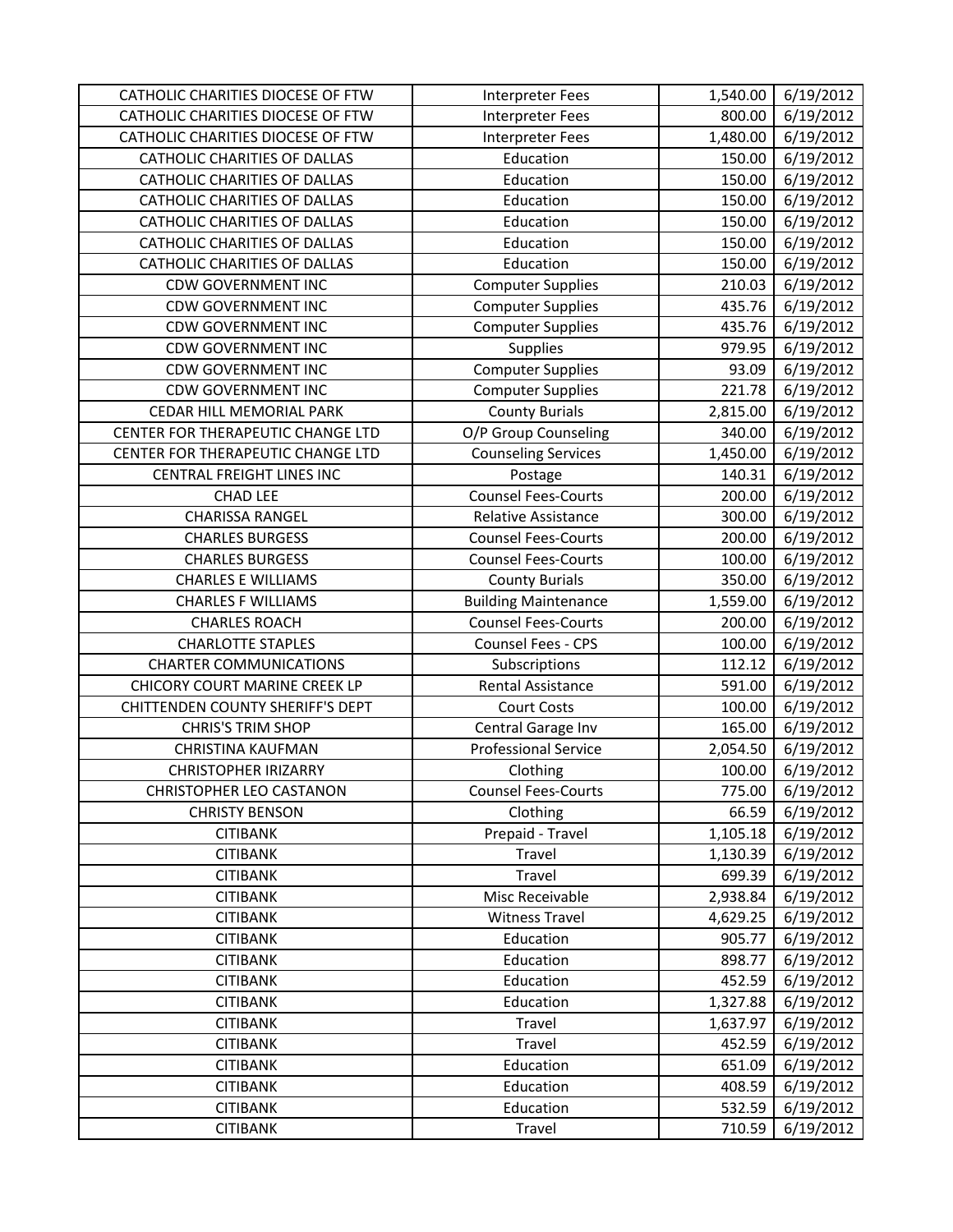| <b>CITY OF EULESS WATER &amp; SEWER</b> | <b>Utility Assistance</b>   | 76.44     | 6/19/2012 |
|-----------------------------------------|-----------------------------|-----------|-----------|
| <b>CITY OF FOREST HILL UTILITIES</b>    | <b>Utility Assistance</b>   | 89.26     | 6/19/2012 |
| CITY OF FORT WORTH/COMMUNITY ACTION     | Education                   | 15.00     | 6/19/2012 |
| CITY OF FORT WORTH/COMMUNITY ACTION     | Education                   | 15.00     | 6/19/2012 |
| CITY OF FORT WORTH/COMMUNITY ACTION     | Education                   | 15.00     | 6/19/2012 |
| CITY OF FORT WORTH/COMMUNITY ACTION     | Education                   | 15.00     | 6/19/2012 |
| CITY OF FORT WORTH/COMMUNITY ACTION     | Education                   | 15.00     | 6/19/2012 |
| CITY OF FORT WORTH/COMMUNITY ACTION     | Education                   | 15.00     | 6/19/2012 |
| CITY OF FORT WORTH/COMMUNITY ACTION     | Education                   | 15.00     | 6/19/2012 |
| CITY OF FORT WORTH/COMMUNITY ACTION     | Education                   | 15.00     | 6/19/2012 |
| CITY OF FORT WORTH/COMMUNITY ACTION     | Education                   | 15.00     | 6/19/2012 |
| <b>CITY OF GRAND PRAIRIE</b>            | <b>Utility Assistance</b>   | 63.22     | 6/19/2012 |
| <b>CITY OF HALTOM CITY</b>              | <b>Utility Assistance</b>   | 201.42    | 6/19/2012 |
| CITY OF NORTH RICHLAND HILLS            | <b>Professional Service</b> | 20,013.08 | 6/19/2012 |
| <b>CITY OF WICHITA FALLS</b>            | <b>Subrecipient Service</b> | 10,331.77 | 6/19/2012 |
| <b>CITY OF WICHITA FALLS</b>            | <b>Subrecipient Service</b> | 6,832.01  | 6/19/2012 |
| <b>CITY OF WICHITA FALLS</b>            | <b>Subrecipient Service</b> | 3,158.78  | 6/19/2012 |
| <b>CLEAR CHANNEL OUTDOOR</b>            | Advertis/Publicity          | 6,305.00  | 6/19/2012 |
| <b>CLEMENTE DE LA CRUZ</b>              | <b>Counsel Fees-Courts</b>  | 237.50    | 6/19/2012 |
| <b>CLEMENTE DE LA CRUZ</b>              | <b>Counsel Fees-Courts</b>  | 300.00    | 6/19/2012 |
| <b>CLIFFORD GINN</b>                    | Investigative               | 2,919.15  | 6/19/2012 |
| <b>CLYDE T BERRY</b>                    | Parts and Supplies          | 185.00    | 6/19/2012 |
| <b>COBEX RECORDERS INC</b>              | Supplies                    | 82.00     | 6/19/2012 |
| <b>COLE JENNINGS BRYAN</b>              | <b>Counsel Fees-Courts</b>  | 450.00    | 6/19/2012 |
| <b>COLE JENNINGS BRYAN</b>              | <b>Counsel Fees-Courts</b>  | 475.00    | 6/19/2012 |
| <b>COLE JENNINGS BRYAN</b>              | <b>Counsel Fees-Courts</b>  | 238.00    | 6/19/2012 |
| <b>COLLIN PEDERSON</b>                  | <b>Restitution Payable</b>  | 83.15     | 6/19/2012 |
| <b>COLONIAL HARDWARE CORP</b>           | Non-Track Const/Bldg        | 7,658.08  | 6/19/2012 |
| <b>COMMERCE CLEARING HOUSE</b>          | Law Books                   | 5,601.00  | 6/19/2012 |
| <b>COMMERCIAL RECORDER</b>              | Advertis/Leg Notice         | 6.50      | 6/19/2012 |
| <b>COMMERCIAL RECORDER</b>              | Advertis/Leg Notice         | 256.00    | 6/19/2012 |
| <b>COMMERCIAL RECORDER</b>              | Advertis/Leg Notice         | 12.75     | 6/19/2012 |
| <b>COMMUNITY ENRICHMENT CENTER</b>      | <b>Subrecipient Service</b> | 18,769.24 | 6/19/2012 |
| COMMUNITY MORTUARY SERVICES LLC         | <b>County Burials</b>       | 825.00    | 6/19/2012 |
| <b>COMMUNITY PARTNERS OF TARRANT</b>    | Education                   | 910.00    | 6/19/2012 |
| COMPLIANCE CONSORTIUM CORP              | <b>Professional Service</b> | 29.37     | 6/19/2012 |
| COMPLIANCE CONSORTIUM CORP              | <b>Professional Service</b> | 88.11     | 6/19/2012 |
| COMPLIANCE CONSORTIUM CORP              | <b>Professional Service</b> | 29.37     | 6/19/2012 |
| CONCHO SUPPLY INC                       | Central Garage Inv          | 392.73    | 6/19/2012 |
| CONCHO SUPPLY INC                       | Central Garage Inv          | 955.26    | 6/19/2012 |
| <b>CONNECTING URBAN FAMILIES</b>        | <b>Professional Service</b> | 1,470.00  | 6/19/2012 |
| <b>CONNIE HARRIS GILFEATHER</b>         | <b>Professional Service</b> | 175.42    | 6/19/2012 |
| <b>CONNIE PARKS</b>                     | Clothing                    | 575.00    | 6/19/2012 |
| <b>CONSOLIDATED TRAFFIC CONTROLS</b>    | Parts and Supplies          | 1,264.00  | 6/19/2012 |
| CONSTANTINE GEORGE ANAGNOSTIS           | Counsel Fees-Juv            | 200.00    | 6/19/2012 |
| COOK CHILDRENS MEDICAL CENTER           | <b>Subrecipient Service</b> | 210.39    | 6/19/2012 |
| COOK CHILDRENS MEDICAL CENTER           | <b>SAE Sexual Assault</b>   | 680.00    | 6/19/2012 |
| COOK CHILDRENS MEDICAL CENTER           | <b>SAE Sexual Assault</b>   | 680.00    | 6/19/2012 |
| COOK CHILDRENS MEDICAL CENTER           | <b>SAE Sexual Assault</b>   | 680.00    | 6/19/2012 |
| COOK CHILDRENS MEDICAL CENTER           | <b>SAE Sexual Assault</b>   | 680.00    | 6/19/2012 |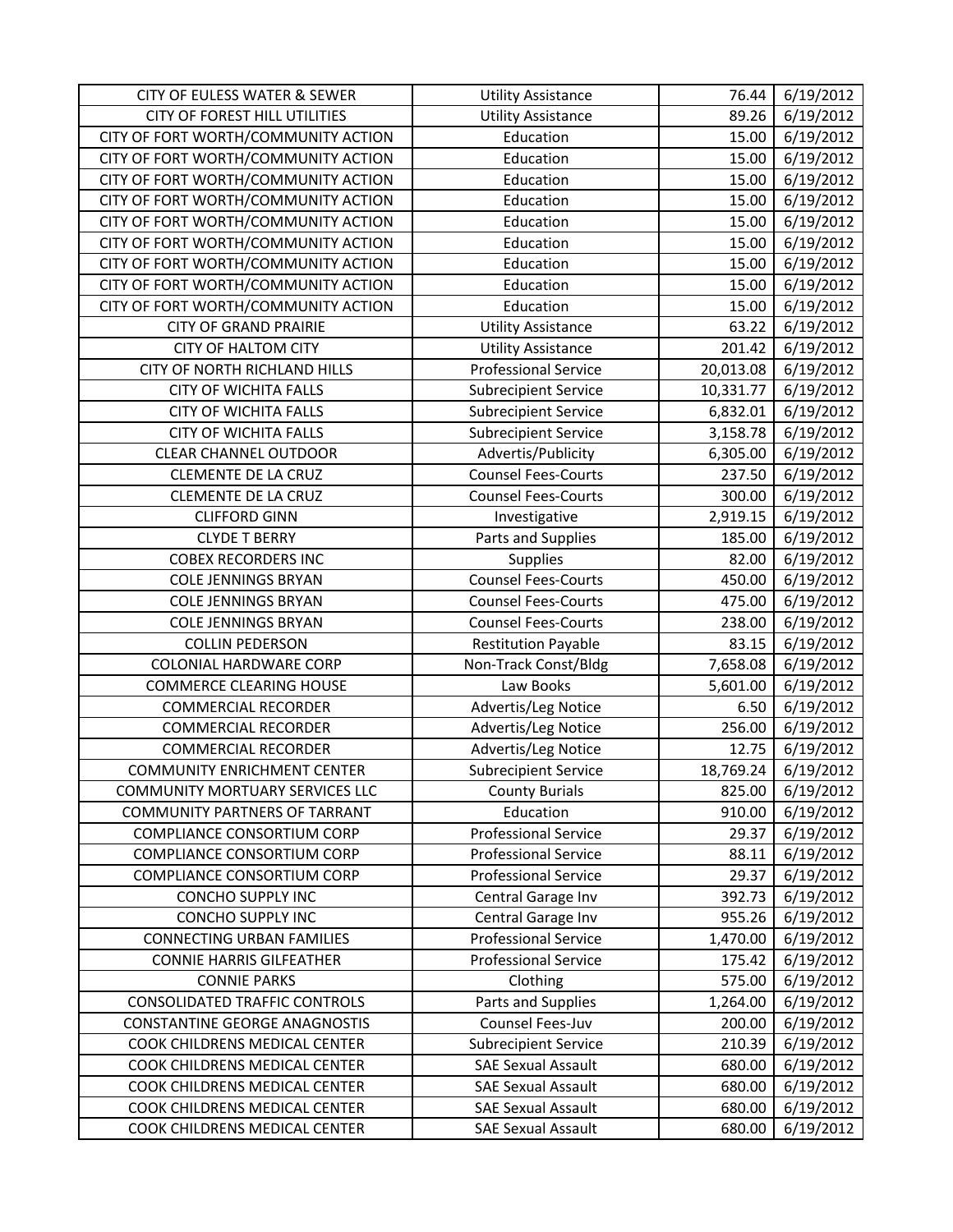| COOK CHILDRENS MEDICAL CENTER | <b>SAE Sexual Assault</b> | 680.00 | 6/19/2012 |
|-------------------------------|---------------------------|--------|-----------|
| COOK CHILDRENS MEDICAL CENTER | <b>SAE Sexual Assault</b> | 680.00 | 6/19/2012 |
| COOK CHILDRENS MEDICAL CENTER | <b>SAE Sexual Assault</b> | 680.00 | 6/19/2012 |
| COOK CHILDRENS MEDICAL CENTER | <b>SAE Sexual Assault</b> | 680.00 | 6/19/2012 |
| COOK CHILDRENS MEDICAL CENTER | <b>SAE Sexual Assault</b> | 680.00 | 6/19/2012 |
| COOK CHILDRENS MEDICAL CENTER | <b>SAE Sexual Assault</b> | 680.00 | 6/19/2012 |
| COOK CHILDRENS MEDICAL CENTER | <b>SAE Sexual Assault</b> | 680.00 | 6/19/2012 |
| COOK CHILDRENS MEDICAL CENTER | <b>SAE Sexual Assault</b> | 680.00 | 6/19/2012 |
| COOK CHILDRENS MEDICAL CENTER | <b>SAE Sexual Assault</b> | 680.00 | 6/19/2012 |
| COOK CHILDRENS MEDICAL CENTER | <b>SAE Sexual Assault</b> | 680.00 | 6/19/2012 |
| COOK CHILDRENS MEDICAL CENTER | <b>SAE Sexual Assault</b> | 680.00 | 6/19/2012 |
| COOK CHILDRENS MEDICAL CENTER | <b>SAE Sexual Assault</b> | 680.00 | 6/19/2012 |
| COOK CHILDRENS MEDICAL CENTER | <b>SAE Sexual Assault</b> | 680.00 | 6/19/2012 |
| COOK CHILDRENS MEDICAL CENTER | <b>SAE Sexual Assault</b> | 680.00 | 6/19/2012 |
| COOK CHILDRENS MEDICAL CENTER | <b>SAE Sexual Assault</b> | 680.00 | 6/19/2012 |
| COOK CHILDRENS MEDICAL CENTER | <b>SAE Sexual Assault</b> | 680.00 | 6/19/2012 |
| COOK CHILDRENS MEDICAL CENTER | <b>SAE Sexual Assault</b> | 680.00 | 6/19/2012 |
| COOK CHILDRENS MEDICAL CENTER | <b>SAE Sexual Assault</b> | 680.00 | 6/19/2012 |
| COOK CHILDRENS MEDICAL CENTER | <b>SAE Sexual Assault</b> | 680.00 | 6/19/2012 |
| COOK CHILDRENS MEDICAL CENTER | <b>SAE Sexual Assault</b> | 680.00 | 6/19/2012 |
| COOK CHILDRENS MEDICAL CENTER | <b>SAE Sexual Assault</b> | 680.00 | 6/19/2012 |
| COOK CHILDRENS MEDICAL CENTER | <b>SAE Sexual Assault</b> | 680.00 | 6/19/2012 |
| COOK CHILDRENS MEDICAL CENTER | <b>SAE Sexual Assault</b> | 680.00 | 6/19/2012 |
| COOK CHILDRENS MEDICAL CENTER | <b>SAE Sexual Assault</b> | 680.00 | 6/19/2012 |
| COOK CHILDRENS MEDICAL CENTER | <b>SAE Sexual Assault</b> | 680.00 | 6/19/2012 |
| COOK CHILDRENS MEDICAL CENTER | <b>SAE Sexual Assault</b> | 680.00 | 6/19/2012 |
| COOK CHILDRENS MEDICAL CENTER | <b>SAE Sexual Assault</b> | 680.00 | 6/19/2012 |
| COOK CHILDRENS MEDICAL CENTER | <b>SAE Sexual Assault</b> | 680.00 | 6/19/2012 |
| COOK CHILDRENS MEDICAL CENTER | <b>SAE Sexual Assault</b> | 680.00 | 6/19/2012 |
| COOK CHILDRENS MEDICAL CENTER | <b>SAE Sexual Assault</b> | 680.00 | 6/19/2012 |
| COOK CHILDRENS MEDICAL CENTER | <b>SAE Sexual Assault</b> | 680.00 | 6/19/2012 |
| COOK CHILDRENS MEDICAL CENTER | <b>SAE Sexual Assault</b> | 680.00 | 6/19/2012 |
| COOK CHILDRENS MEDICAL CENTER | <b>SAE Sexual Assault</b> | 680.00 | 6/19/2012 |
| COOK CHILDRENS MEDICAL CENTER | <b>SAE Sexual Assault</b> | 680.00 | 6/19/2012 |
| COOK CHILDRENS MEDICAL CENTER | <b>SAE Sexual Assault</b> | 680.00 | 6/19/2012 |
| COOK CHILDRENS MEDICAL CENTER | <b>SAE Sexual Assault</b> | 680.00 | 6/19/2012 |
| COOK CHILDRENS MEDICAL CENTER | <b>SAE Sexual Assault</b> | 680.00 | 6/19/2012 |
| COOK CHILDRENS MEDICAL CENTER | <b>SAE Sexual Assault</b> | 680.00 | 6/19/2012 |
| COOK CHILDRENS MEDICAL CENTER | <b>SAE Sexual Assault</b> | 680.00 | 6/19/2012 |
| COOK CHILDRENS MEDICAL CENTER | <b>SAE Sexual Assault</b> | 680.00 | 6/19/2012 |
| COOK CHILDRENS MEDICAL CENTER | <b>SAE Sexual Assault</b> | 680.00 | 6/19/2012 |
| COOK CHILDRENS MEDICAL CENTER | <b>SAE Sexual Assault</b> | 680.00 | 6/19/2012 |
| COOK CHILDRENS MEDICAL CENTER | <b>SAE Sexual Assault</b> | 680.00 | 6/19/2012 |
| COOK CHILDRENS MEDICAL CENTER | <b>SAE Sexual Assault</b> | 680.00 | 6/19/2012 |
| COOK CHILDRENS MEDICAL CENTER | <b>SAE Sexual Assault</b> | 680.00 | 6/19/2012 |
| COOK CHILDRENS MEDICAL CENTER | <b>SAE Sexual Assault</b> | 680.00 | 6/19/2012 |
| COOK CHILDRENS MEDICAL CENTER | <b>SAE Sexual Assault</b> | 680.00 | 6/19/2012 |
| <b>CRAIG R GALL</b>           | Damage Claims             | 514.43 | 6/19/2012 |
| CRP / TBG FAIR OAKS LP        | Rental Assistance         | 584.00 | 6/19/2012 |
| CRP / TBG FAIR OAKS LP        | <b>Utility Assistance</b> | 38.36  | 6/19/2012 |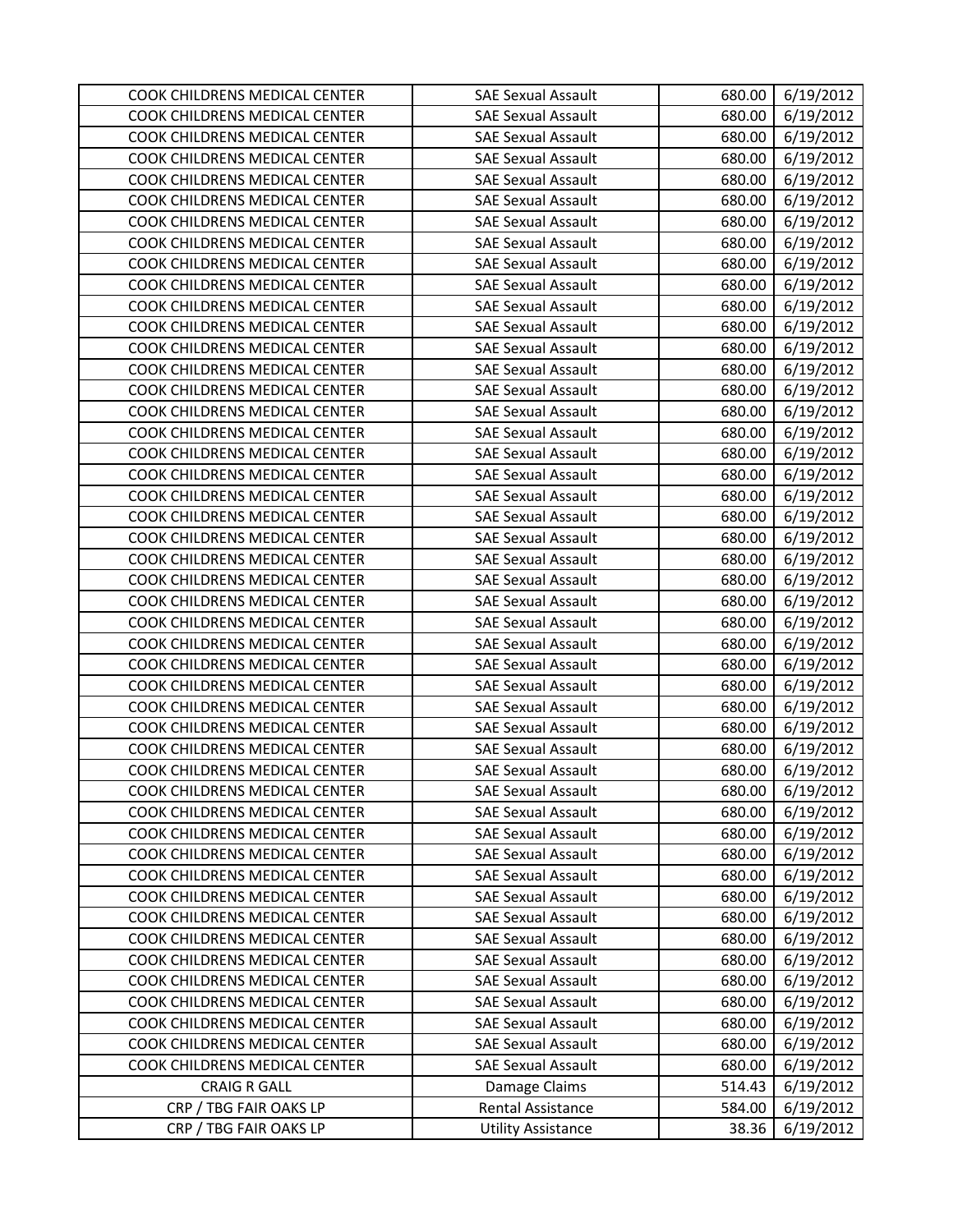| <b>CRUCELL VACCINES INC</b>            | <b>Medical Supplies</b>     | 3,440.00 | 6/19/2012 |
|----------------------------------------|-----------------------------|----------|-----------|
| <b>CUEVAS DISTRIBUTION INC</b>         | Lab Supplies                | 184.00   | 6/19/2012 |
| <b>CURTIS FORTINBERRY</b>              | <b>Counsel Fees-Courts</b>  | 300.00   | 6/19/2012 |
| <b>CURTIS FORTINBERRY</b>              | <b>Counsel Fees-Courts</b>  | 450.00   | 6/19/2012 |
| <b>CURTIS FORTINBERRY</b>              | <b>Counsel Fees-Courts</b>  | 200.00   | 6/19/2012 |
| <b>CVR COMPUTER SUPPLIES INC</b>       | Supplies                    | 92.00    | 6/19/2012 |
| <b>CVR COMPUTER SUPPLIES INC</b>       | Supplies                    | 92.00    | 6/19/2012 |
| <b>CYNTHIA A FITCH</b>                 | Counsel Fees - CPS          | 200.00   | 6/19/2012 |
| <b>D &amp; A BUILDING SERVICES INC</b> | <b>Custodian Services</b>   | 2,085.00 | 6/19/2012 |
| D & A BUILDING SERVICES INC            | <b>Custodian Services</b>   | 2,400.00 | 6/19/2012 |
| D & A BUILDING SERVICES INC            | <b>Custodian Services</b>   | 2,445.00 | 6/19/2012 |
| D & A BUILDING SERVICES INC            | <b>Custodian Services</b>   | 140.00   | 6/19/2012 |
| <b>D ROBIN MCCARTY</b>                 | <b>Counsel Fees-Courts</b>  | 400.00   | 6/19/2012 |
| <b>D ROBIN MCCARTY</b>                 | <b>Counsel Fees-Courts</b>  | 925.00   | 6/19/2012 |
| <b>D ROBIN MCCARTY</b>                 | <b>Counsel Fees-Courts</b>  | 400.00   | 6/19/2012 |
| <b>D ROBIN MCCARTY</b>                 | <b>Counsel Fees-Courts</b>  | 850.00   | 6/19/2012 |
| <b>D ROBIN MCCARTY</b>                 | <b>Counsel Fees-Courts</b>  | 100.00   | 6/19/2012 |
| DALE HEISCH                            | <b>Counsel Fees-Courts</b>  | 737.50   | 6/19/2012 |
| <b>DALE HEISCH</b>                     | <b>Counsel Fees-Courts</b>  | 125.00   | 6/19/2012 |
| <b>DALE HEISCH</b>                     | <b>Counsel Fees-Courts</b>  | 115.00   | 6/19/2012 |
| DALLAS CHILDREN ADVOCACY CTR           | Tuition C/room Train        | 930.00   | 6/19/2012 |
| DALLAS CHILDREN ADVOCACY CTR           | Tuition C/room Train        | 930.00   | 6/19/2012 |
| <b>DALLAS WILLIAMS</b>                 | <b>Restitution Payable</b>  | 50.00    | 6/19/2012 |
| DANA A DUFFEY                          | Counsel Fees-Juv            | 200.00   | 6/19/2012 |
| <b>DANA A DUFFEY</b>                   | Counsel Fees - CPS          | 100.00   | 6/19/2012 |
| DANIEL ALOSNO-RICO                     | <b>Drug Seizures</b>        | 2,000.00 | 6/19/2012 |
| DANIEL ALOSNO-RICO                     | Drug Seizure Int            | 7.77     | 6/19/2012 |
| <b>DANIEL HERNANDEZ</b>                | <b>Counsel Fees-Courts</b>  | 500.00   | 6/19/2012 |
| <b>DANIEL HERNANDEZ</b>                | <b>Counsel Fees-Courts</b>  | 250.00   | 6/19/2012 |
| <b>DANIEL HERNANDEZ</b>                | <b>Counsel Fees-Courts</b>  | 250.00   | 6/19/2012 |
| <b>DANIEL YOUNG</b>                    | <b>Counsel Fees-Courts</b>  | 600.00   | 6/19/2012 |
| <b>DANNY D PITZER</b>                  | <b>Counsel Fees-Courts</b>  | 530.00   | 6/19/2012 |
| <b>DANNY D PITZER</b>                  | <b>Counsel Fees-Courts</b>  | 400.00   | 6/19/2012 |
| DANNY D PITZER                         | Cnsl Fees-Crim Appls        | 750.00   | 6/19/2012 |
| DARCY NILES DENO                       | Counsel Fees - CPS          | 100.00   | 6/19/2012 |
| DARCY NILES DENO                       | Cnsl Fees-Fam Drg Ct        | 100.00   | 6/19/2012 |
| <b>DAVID BAYS</b>                      | <b>Counsel Fees-Courts</b>  | 650.00   | 6/19/2012 |
| <b>DAVID BAYS</b>                      | <b>Counsel Fees-Courts</b>  | 200.00   | 6/19/2012 |
| <b>DAVID J LORINSER</b>                | <b>Professional Service</b> | 3,000.00 | 6/19/2012 |
| DAVID MARLOW                           | Investigative               | 885.00   | 6/19/2012 |
| DAVID MARLOW                           | Investigative               | 2,336.25 | 6/19/2012 |
| DAVID PEARSON, IV                      | <b>Counsel Fees-Courts</b>  | 1,200.00 | 6/19/2012 |
| <b>DAVID RICHARDS</b>                  | <b>Counsel Fees-Courts</b>  | 150.00   | 6/19/2012 |
| <b>DAVID RICHARDS</b>                  | <b>Counsel Fees-Courts</b>  | 800.00   | 6/19/2012 |
| DAY TIMER INC                          | <b>Supplies</b>             | 13.99    | 6/19/2012 |
| <b>DBC FAMILY LAW</b>                  | Cnsl Fees-Fam Drg Ct        | 100.00   | 6/19/2012 |
| <b>DEAN FURRER</b>                     | <b>Restitution Payable</b>  | 89.00    | 6/19/2012 |
| <b>DEAN SWANDA</b>                     | Counsel Fees - CPS          | 100.00   | 6/19/2012 |
| DELTA DENTAL INSURANCE COMPANY         | Dental Admin                | 3,939.84 | 6/19/2012 |
| DELTA DENTAL INSURANCE COMPANY         | Dental Admin                | 898.56   | 6/19/2012 |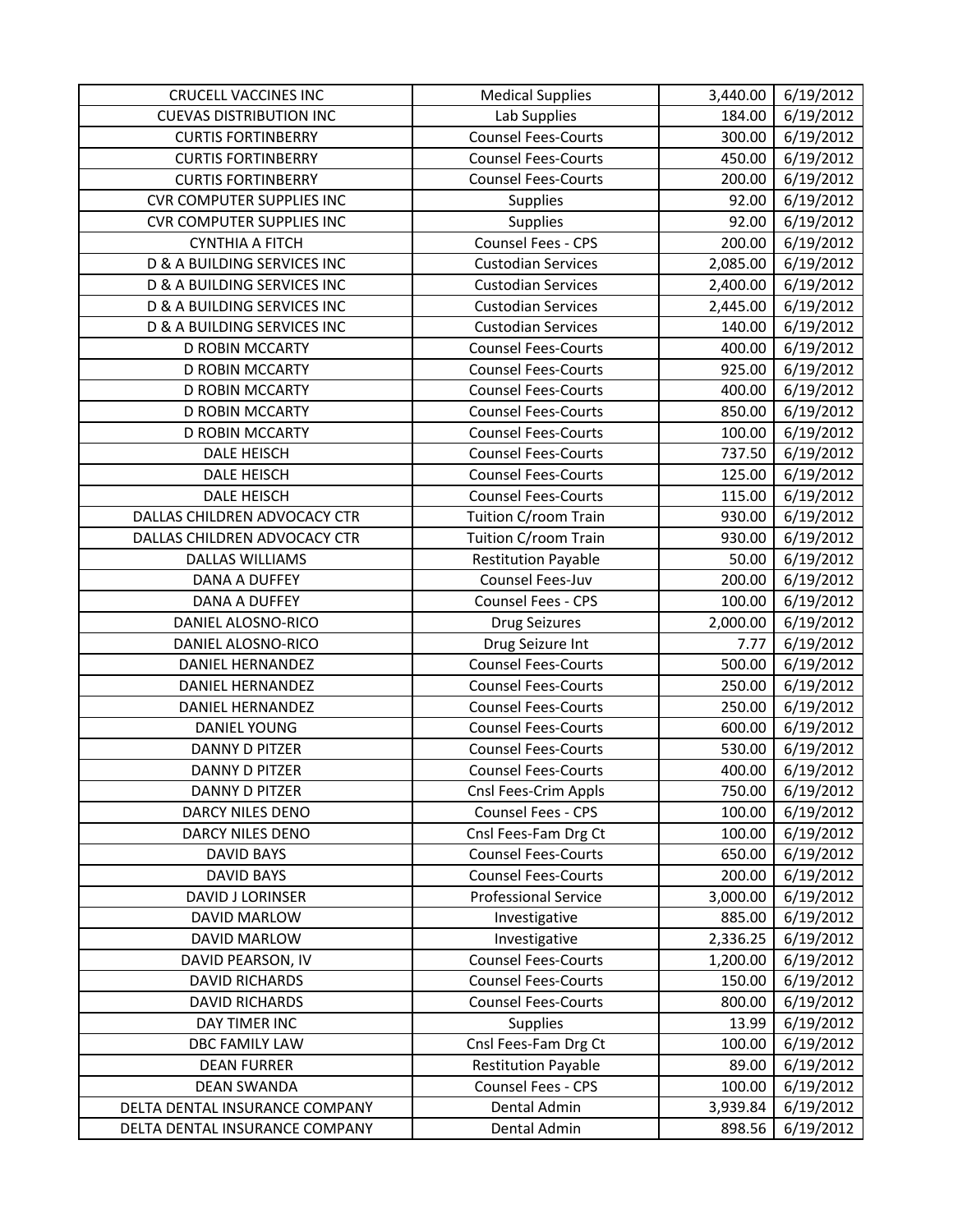| <b>DEREK BROWN</b>                 | <b>Counsel Fees-Courts</b>  | 200.00    | 6/19/2012 |
|------------------------------------|-----------------------------|-----------|-----------|
| <b>DEREK BROWN</b>                 | <b>Counsel Fees-Courts</b>  | 100.00    | 6/19/2012 |
| DIAGNOSTIC HYBRIDS, INC.           | Lab Supplies                | 212.19    | 6/19/2012 |
| <b>DIANA G WINTON</b>              | <b>Professional Service</b> | 2,443.00  | 6/19/2012 |
| <b>DIANA K FULLER</b>              | <b>Professional Service</b> | 675.00    | 6/19/2012 |
| <b>DIRECT ENERGY LP</b>            | <b>Utility Assistance</b>   | 876.12    | 6/19/2012 |
| DISPUTE RESOLUTION SERVICES        | <b>Professional Service</b> | 35,855.50 | 6/19/2012 |
| <b>DISTRICT 8 TAE4-HA</b>          | Education                   | 140.00    | 6/19/2012 |
| DISTRICT COURT OF NASSAU COUNTY    | Cert Copies/Trans           | 8.90      | 6/19/2012 |
| DOCULYNX INC                       | <b>Professional Service</b> | 12,714.32 | 6/19/2012 |
| DOLORES STEWART & ASSOCIATES INC   | <b>Professional Service</b> | 1,754.20  | 6/19/2012 |
| DOLORES STEWART & ASSOCIATES INC   | <b>Professional Service</b> | 175.42    | 6/19/2012 |
| DOLORES STEWART & ASSOCIATES INC   | <b>Professional Service</b> | 100.10    | 6/19/2012 |
| DOLORES STEWART & ASSOCIATES INC   | <b>Professional Service</b> | 526.26    | 6/19/2012 |
| DOMINIC A BAUMAN                   | <b>Counsel Fees-Courts</b>  | 1,400.00  | 6/19/2012 |
| <b>DOMINO'S PIZZA</b>              | <b>Jury Costs</b>           | 102.47    | 6/19/2012 |
| <b>DON CLYBURN</b>                 | Liaison Expense             | 520.61    | 6/19/2012 |
| DONALD N TURNER                    | <b>Counsel Fees-Courts</b>  | 600.00    | 6/19/2012 |
| DONNA GOODRICH                     | Psych Exam/Testimony        | 1,600.00  | 6/19/2012 |
| DOUBLE EAGLE MECHANICAL SERVICE    | <b>Building Maintenance</b> | 1,448.17  | 6/19/2012 |
| DOUBLE EAGLE MECHANICAL SERVICE    | <b>Building Maintenance</b> | 4,000.33  | 6/19/2012 |
| DOUBLE EAGLE MECHANICAL SERVICE    | <b>Building Maintenance</b> | 274.65    | 6/19/2012 |
| DOUBLE EAGLE MECHANICAL SERVICE    | Landscaping Expense         | 610.57    | 6/19/2012 |
| DOUBLE EAGLE MECHANICAL SERVICE    | Non-Track Const/Bldg        | 7,800.00  | 6/19/2012 |
| <b>DOUGLASS DISTRIBUTING</b>       | Gasoline Inventory          | 14,044.89 | 6/19/2012 |
| <b>DOUGLASS DISTRIBUTING</b>       | Gasoline Inventory          | 52,733.51 | 6/19/2012 |
| DYNA TEN CORPORATION               | <b>Building Maintenance</b> | 353.00    | 6/19/2012 |
| DYNA TEN CORPORATION               | A/C Maint Contract          | 635.00    | 6/19/2012 |
| DYNA TEN CORPORATION               | A/C Maint Contract          | 667.00    | 6/19/2012 |
| DYNA TEN CORPORATION               | A/C Maint Contract          | 1,293.00  | 6/19/2012 |
| DYNA TEN CORPORATION               | A/C Maint Contract          | 329.00    | 6/19/2012 |
| DYNA TEN CORPORATION               | A/C Maint Contract          | 394.00    | 6/19/2012 |
| DYNA TEN CORPORATION               | A/C Maint Contract          | 937.00    | 6/19/2012 |
| DYNA TEN CORPORATION               | A/C Maint Contract          | 2,332.00  | 6/19/2012 |
| DYNA TEN CORPORATION               | A/C Maint Contract          | 16,763.00 | 6/19/2012 |
| DYNA TEN CORPORATION               | A/C Maint Contract          | 7,522.00  | 6/19/2012 |
| DYNA TEN CORPORATION               | A/C Maint Contract          | 2,208.00  | 6/19/2012 |
| DYNA TEN CORPORATION               | A/C Maint Contract          | 1,344.00  | 6/19/2012 |
| DYNA TEN CORPORATION               | A/C Maint Contract          | 1,566.00  | 6/19/2012 |
| DYNA TEN CORPORATION               | A/C Maint Contract          | 825.00    | 6/19/2012 |
| <b>EAGLE TRANSMISSION INC</b>      | Central Garage Inv          | 1,045.00  | 6/19/2012 |
| <b>EAN HOLDINGS LLC</b>            | Travel                      | 292.84    | 6/19/2012 |
| <b>EARL E BATES JR</b>             | <b>Counsel Fees-Courts</b>  | 800.00    | 6/19/2012 |
| <b>EARL E BATES JR</b>             | <b>Counsel Fees-Courts</b>  | 500.00    | 6/19/2012 |
| <b>EARL E BATES JR</b>             | <b>Counsel Fees-Courts</b>  | 800.00    | 6/19/2012 |
| <b>EARL E BATES JR</b>             | <b>Counsel Fees-Courts</b>  | 800.00    | 6/19/2012 |
| EAST FT WORTH BUSINESS ASSOC-EFWBA | Education                   | 10.00     | 6/19/2012 |
| EAST FT WORTH BUSINESS ASSOC-EFWBA | Education                   | 10.00     | 6/19/2012 |
| EAST FT WORTH BUSINESS ASSOC-EFWBA | Education                   | 10.00     | 6/19/2012 |
| EAST FT WORTH BUSINESS ASSOC-EFWBA | Education                   | 10.00     | 6/19/2012 |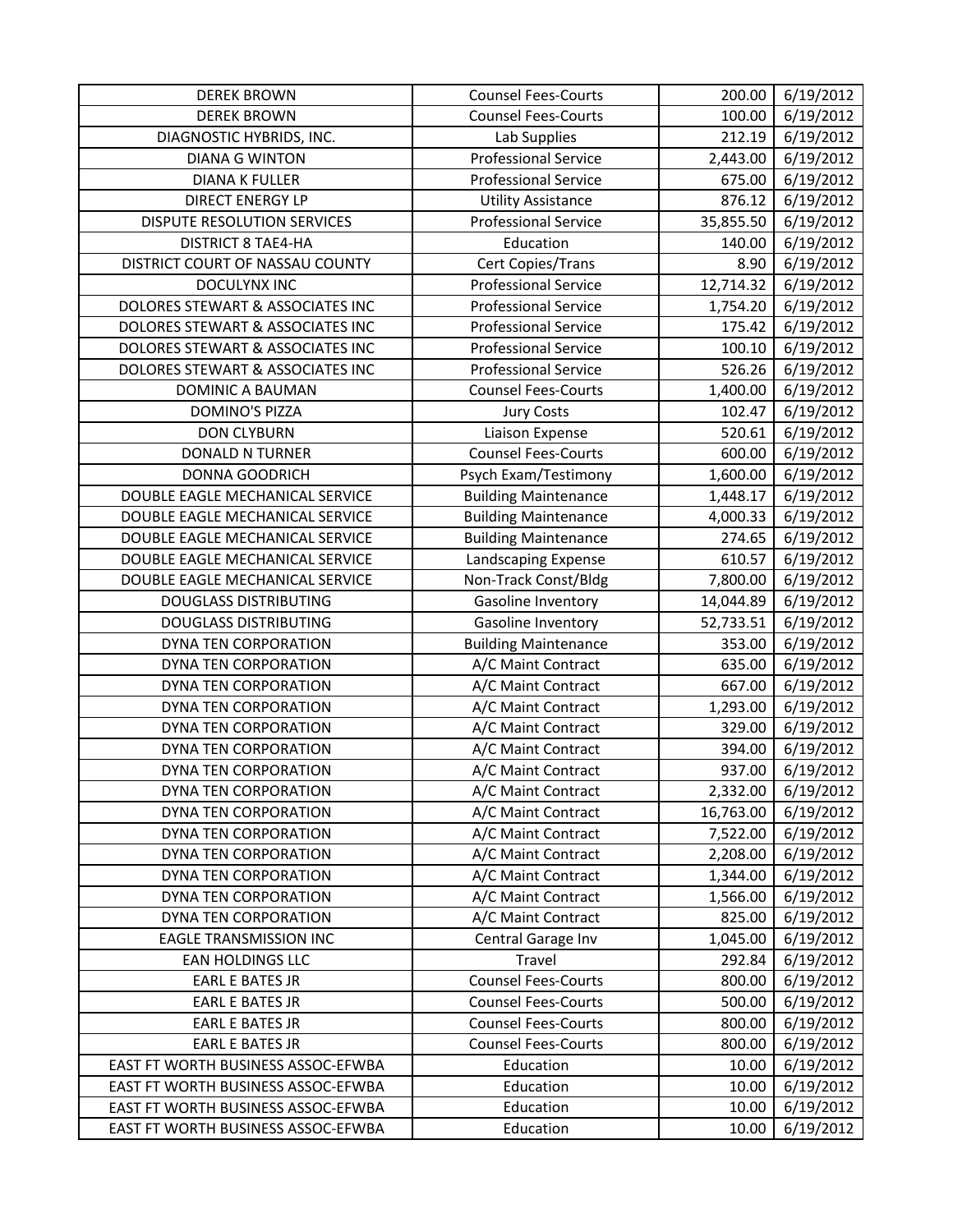| EAST FT WORTH BUSINESS ASSOC-EFWBA | Education                                                  | 10.00           | 6/19/2012              |
|------------------------------------|------------------------------------------------------------|-----------------|------------------------|
| EAST FT WORTH BUSINESS ASSOC-EFWBA | Education                                                  | 10.00           | 6/19/2012              |
| EAST FT WORTH BUSINESS ASSOC-EFWBA | Education                                                  | 10.00           | 6/19/2012              |
| <b>EASTERN LAB SERVICES</b>        | Lab Supplies                                               | 609.50          | 6/19/2012              |
| <b>EDWARD G JONES</b>              | <b>Counsel Fees-Courts</b>                                 | 650.00          | 6/19/2012              |
| <b>EDWARD G JONES</b>              | <b>Counsel Fees-Courts</b>                                 | 400.00          | 6/19/2012              |
| <b>EDWARD G JONES</b>              | <b>Counsel Fees-Courts</b>                                 | 137.50          | 6/19/2012              |
| <b>EDWARD G JONES</b>              | <b>Counsel Fees-Courts</b>                                 | 150.00          | 6/19/2012              |
| <b>EDWIN YOUNGBLOOD</b>            | <b>Counsel Fees-Courts</b>                                 | 1,030.00        | 6/19/2012              |
| <b>EDWIN YOUNGBLOOD</b>            | <b>Counsel Fees-Courts</b>                                 | 432.50          | 6/19/2012              |
| EDWIN YOUNGBLOOD                   | Counsel Fees - CPS                                         | 150.00          | 6/19/2012              |
| <b>ELIZABETH CORTRIGHT</b>         | <b>Professional Service</b>                                | 225.00          | 6/19/2012              |
| <b>Elizabeth R Torres</b>          | Travel                                                     | 140.00          | 6/19/2012              |
| <b>ELIZABETH RIVERA</b>            | <b>Counsel Fees-Courts</b>                                 | 100.00          | 6/19/2012              |
| <b>ELIZABETH RIVERA</b>            | <b>Counsel Fees-Courts</b>                                 | 150.00          | 6/19/2012              |
| <b>ELOY SEPULVEDA</b>              | <b>Counsel Fees-Courts</b>                                 | 1,635.00        | 6/19/2012              |
| <b>ELOY SEPULVEDA</b>              | <b>Counsel Fees-Courts</b>                                 | 400.00          | 6/19/2012              |
| <b>ELOY SEPULVEDA</b>              | <b>Counsel Fees-Courts</b>                                 | 1,200.00        | 6/19/2012              |
| <b>ELRODS COST PLUS</b>            | Food/Hygiene Assist                                        | 20.00           | 6/19/2012              |
| <b>EMERALD PARK APARTMENTS</b>     | Rental Assistance                                          | 625.00          | 6/19/2012              |
| <b>EMERALD PARK APARTMENTS</b>     | <b>Utility Assistance</b>                                  | 41.20           | 6/19/2012              |
| <b>EMPIRE PAPER</b>                | Sheriff Inventory                                          | 92.50           | 6/19/2012              |
| <b>EMPIRE PAPER</b>                | Sheriff Inventory                                          | 689.60          | 6/19/2012              |
| <b>EMPIRE PAPER</b>                | Kitchen Supplies                                           | 149.60          | 6/19/2012              |
| <b>EMPIRE PAPER</b>                | <b>Custodian Supplies</b>                                  | 4,835.00        | 6/19/2012              |
| <b>EMPIRE PAPER</b>                | <b>Custodian Supplies</b>                                  | 4,835.00        | 6/19/2012              |
| <b>EMPIRE PAPER</b>                | <b>Custodian Supplies</b>                                  | 967.00          | 6/19/2012              |
| <b>EMPIRE PAPER</b>                | <b>Custodian Supplies</b>                                  | 4,835.00        | 6/19/2012              |
| <b>ENCON SYSTEMS INC</b>           | Supplies                                                   | 72.29           | 6/19/2012              |
| <b>ENTRUST ENERGY INC</b>          | <b>Utility Assistance</b>                                  | 77.78           | 6/19/2012              |
| <b>ENVIROMATIC SERVICES</b>        | <b>Building Maintenance</b>                                | 312.00          | 6/19/2012              |
| <b>ENVIROMATIC SERVICES</b>        | <b>Building Maintenance</b>                                | 2,345.00        | 6/19/2012              |
| <b>ENVIROMATIC SERVICES</b>        | A/C Maint Contract                                         | 239.70          | 6/19/2012              |
| <b>ENVIROMATIC SYSTEMS</b>         | <b>Building Maintenance</b>                                | 601.50          | 6/19/2012              |
| <b>ERIC CUMMINGS</b>               | <b>Counsel Fees-Courts</b>                                 | 1,950.00        | 6/19/2012              |
| <b>ERIC MORGAN BLEVINS</b>         | Drug Seizures                                              | 1,200.00        | 6/19/2012              |
| ERIC MORGAN BLEVINS                | Drug Seizure Int                                           | 1.55            | 6/19/2012              |
| <b>EVCO PARTNERS LP</b>            | Supplies                                                   | 35.84           | 6/19/2012              |
| <b>EVCO PARTNERS LP</b>            | Lab Supplies                                               | 19.84           | 6/19/2012              |
| <b>EVCO PARTNERS LP</b>            | Supplies                                                   | 1,357.75        | 6/19/2012              |
| <b>EVCO PARTNERS LP</b>            | Supplies                                                   | 21.00           | 6/19/2012              |
| <b>EVCO PARTNERS LP</b>            | Supplies                                                   | 78.72           | 6/19/2012              |
| <b>EVCO PARTNERS LP</b>            | Supplies                                                   | 5.26            | 6/19/2012              |
| <b>EVCO PARTNERS LP</b>            | <b>Computer Supplies</b>                                   | 36.74           | 6/19/2012              |
| <b>EVCO PARTNERS LP</b>            | <b>Building Maintenance</b>                                |                 | 6/19/2012              |
| <b>EVCO PARTNERS LP</b>            | <b>Building Maintenance</b>                                | 113.12          | 6/19/2012              |
| <b>EVCO PARTNERS LP</b>            | <b>Building Maintenance</b>                                | 269.18          | 6/19/2012              |
| <b>EVCO PARTNERS LP</b>            | <b>Building Maintenance</b>                                | 139.99          | 6/19/2012              |
| <b>EVCO PARTNERS LP</b>            |                                                            |                 |                        |
| <b>EVCO PARTNERS LP</b>            | <b>Building Maintenance</b><br><b>Building Maintenance</b> | 666.73<br>27.60 | 6/19/2012<br>6/19/2012 |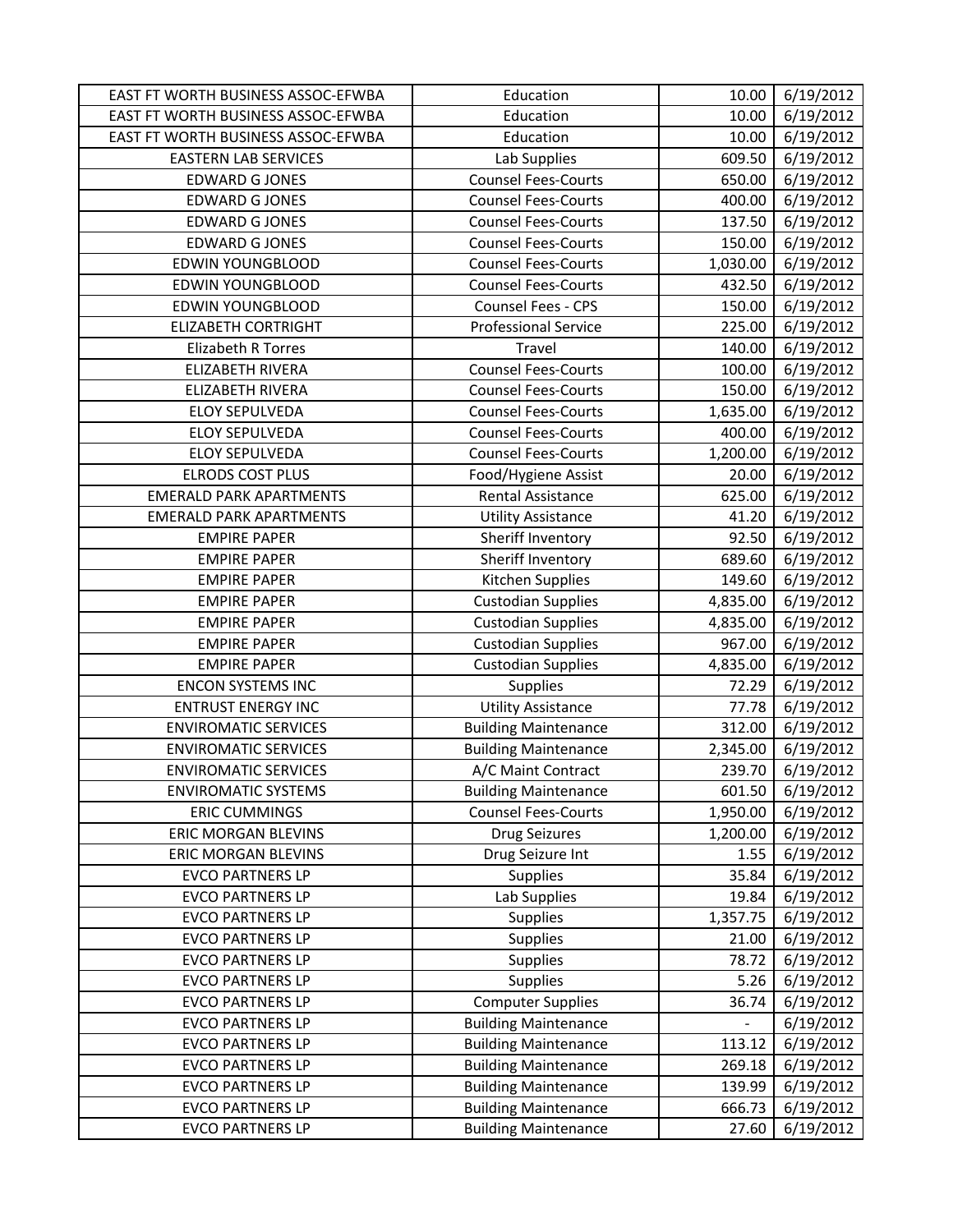| <b>EVCO PARTNERS LP</b><br><b>EVCO PARTNERS LP</b>   | <b>Building Maintenance</b>  | 741.26          | 6/19/2012              |
|------------------------------------------------------|------------------------------|-----------------|------------------------|
|                                                      | <b>Building Maintenance</b>  | 145.68          | 6/19/2012              |
| <b>EVCO PARTNERS LP</b>                              | A/C Maint Contract           | 64.80           | 6/19/2012              |
| <b>EVCO PARTNERS LP</b>                              | Parts and Supplies           | 191.20          | 6/19/2012              |
| <b>EVCO PARTNERS LP</b>                              | <b>Building Maintenance</b>  | 124.60          | 6/19/2012              |
| <b>EVCO PARTNERS LP</b>                              | <b>Building Maintenance</b>  | 39.70           | 6/19/2012              |
| <b>EVCO PARTNERS LP</b>                              | <b>Building Maintenance</b>  | 730.98          | 6/19/2012              |
| <b>EVCO PARTNERS LP</b>                              | <b>Building Maintenance</b>  | 426.00          | 6/19/2012              |
| <b>EVEREST SOFTWARE LP</b>                           | Software Maintenance         | 1,063.12        | 6/19/2012              |
| <b>EVERGREEN INDUSTRIES</b>                          | Lab Supplies                 | 495.29          | 6/19/2012              |
| <b>EXECUTIVE FORMS &amp; SUPPLIES</b>                | <b>Graphics Inventory</b>    | 662.10          | 6/19/2012              |
| <b>EXECUTIVE FORMS &amp; SUPPLIES</b>                | Printing-Publication         | 2,677.50        | 6/19/2012              |
| EZ ELECTRICAL CONTRACTORS LLC                        | <b>Building Maintenance</b>  | 267.02          | 6/19/2012              |
| FAMILY DOLLAR #1365                                  | Food/Hygiene Assist          | 139.92          | 6/19/2012              |
| FAMILY DOLLAR #5109                                  | Food/Hygiene Assist          | 20.00           | 6/19/2012              |
| FAMILY DOLLAR #6983                                  | Food/Hygiene Assist          | 12.55           | 6/19/2012              |
| FAMILY DOLLAR #8326                                  | Food/Hygiene Assist          | 60.00           | 6/19/2012              |
| <b>FAMILY DOLLAR STORE #2416</b>                     | Food/Hygiene Assist          | 318.45          | 6/19/2012              |
| <b>FAMILY DOLLAR STORES #8746</b>                    | Food/Hygiene Assist          | 15.00           | 6/19/2012              |
| <b>FARMERS MARKET</b>                                | Food                         | 240.31          | 6/19/2012              |
| <b>FASTSIGNS</b>                                     | Advertis/Publicity           | 213.94          | 6/19/2012              |
| <b>FASTSIGNS</b>                                     | Advertis/Publicity           | 389.66          | 6/19/2012              |
| <b>FASTSIGNS</b>                                     | Advertis/Publicity           | 226.03          | 6/19/2012              |
| <b>FAYE R HARDEN</b>                                 | <b>Counsel Fees-Courts</b>   | 400.00          | 6/19/2012              |
| <b>FAYE R HARDEN</b>                                 | <b>Counsel Fees-Courts</b>   | 300.00          | 6/19/2012              |
| <b>FEDEX</b>                                         | Postage                      | 66.76           | 6/19/2012              |
| <b>FEDEX</b>                                         | Postage                      | 13.85           | 6/19/2012              |
| <b>FEDEX</b>                                         | Postage                      | 30.92           | 6/19/2012              |
|                                                      |                              |                 |                        |
|                                                      |                              |                 |                        |
| <b>FEDEX</b>                                         | Postage                      | 33.79           | 6/19/2012              |
| FELIPE O CALZADA                                     | <b>Counsel Fees-Courts</b>   | 800.00          | 6/19/2012              |
| FELIPE O CALZADA                                     | <b>Counsel Fees-Courts</b>   | 500.00          | 6/19/2012              |
| FELIPE O CALZADA                                     | <b>Counsel Fees-Courts</b>   | 100.00          | 6/19/2012              |
| FELIPE O CALZADA                                     | <b>Counsel Fees-Courts</b>   | 200.00          | 6/19/2012              |
| FELIPE O CALZADA                                     | <b>Counsel Fees-Courts</b>   | 100.00          | 6/19/2012              |
| FELIPE O CALZADA                                     | <b>Counsel Fees-Courts</b>   | 100.00          | 6/19/2012              |
| FELIPE O CALZADA                                     | Counsel Fees-Juv             | 450.00          | 6/19/2012              |
| FELIPE O CALZADA                                     | Counsel Fees - CPS           | 100.00          | 6/19/2012              |
| <b>FERRELLGAS</b>                                    | <b>Building Maintenance</b>  | 156.99          | 6/19/2012              |
| <b>FERRELLGAS</b>                                    | <b>Building Maintenance</b>  | 63.55           | 6/19/2012              |
| FIESTA #46                                           | Food/Hygiene Assist          | 37.00           | 6/19/2012              |
| FIESTA MART #60                                      | Food/Hygiene Assist          | 20.00           | 6/19/2012              |
| FIESTA MART #61                                      | Food/Hygiene Assist          | 20.00           | 6/19/2012              |
| FIESTA MART #76                                      | Food/Hygiene Assist          | 56.29           | 6/19/2012              |
| FILTER SYSTEMS INC                                   | <b>Building Maintenance</b>  | 490.36          | 6/19/2012              |
| FILTER SYSTEMS INC                                   | A/C Maint Contract           | 46.81           | 6/19/2012              |
| FILTER SYSTEMS INC                                   | A/C Maint Contract           | 1,546.76        | 6/19/2012              |
| FIRST CHOICE POWER                                   | <b>Utility Assistance</b>    | 485.19          | 6/19/2012              |
| <b>FISHER SCIENTIFIC</b>                             | Lab Supplies                 | 250.00          | 6/19/2012              |
| <b>FISHER SCIENTIFIC</b><br><b>FISHER SCIENTIFIC</b> | Lab Supplies<br>Lab Supplies | 17.50<br>246.18 | 6/19/2012<br>6/19/2012 |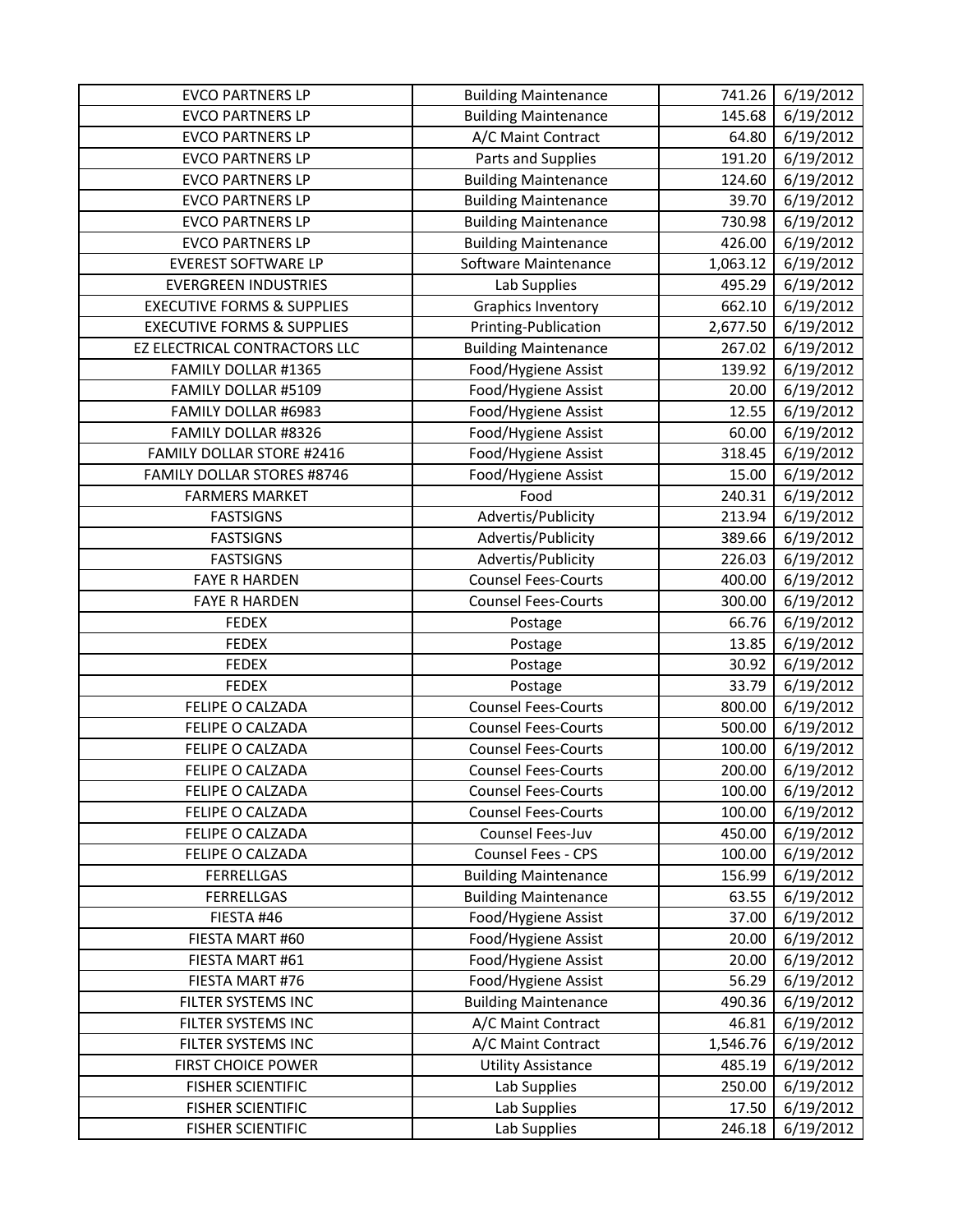| <b>FISHER SCIENTIFIC</b>            | Lab Supplies                | 319.96     | 6/19/2012 |
|-------------------------------------|-----------------------------|------------|-----------|
| <b>FISHER SCIENTIFIC</b>            | Lab Supplies                | 291.79     | 6/19/2012 |
| FIVE STAR CORRECTIONAL SERVICES INC | <b>Food Contr/Prisoners</b> | 151,792.90 | 6/19/2012 |
| FIVE STAR CORRECTIONAL SERVICES INC | Food Contr/Employees        | 5,033.67   | 6/19/2012 |
| <b>FLEETSCREEN LTD</b>              | <b>Medical Supplies</b>     | 596.00     | 6/19/2012 |
| FLYNN, FRANCIS & CLARK LLP          | Counsel Fees - CPS          | 100.00     | 6/19/2012 |
| FORT DEARBORN LIFE INSURANCE CO     | <b>Optional Term</b>        | 54,698.24  | 6/19/2012 |
| FORT DEARBORN LIFE INSURANCE CO     | Dependent Group Life        | 3,252.90   | 6/19/2012 |
| FORT DEARBORN LIFE INSURANCE CO     | Spousal Opt TermLife        | 1,993.90   | 6/19/2012 |
| FORT DEARBORN LIFE INSURANCE CO     | <b>Basic Life</b>           | 25,915.50  | 6/19/2012 |
| FORT WORTH WATER DEPARTMENT         | Water                       | 474.44     | 6/19/2012 |
| FORT WORTH WATER DEPARTMENT         | Water                       | 940.23     | 6/19/2012 |
| FORT WORTH WATER DEPARTMENT         | Water                       | 915.85     | 6/19/2012 |
| FORT WORTH WATER DEPARTMENT         | Water                       | 143.95     | 6/19/2012 |
| FORT WORTH WATER DEPARTMENT         | Water                       | 2,246.15   | 6/19/2012 |
| FORT WORTH WATER DEPARTMENT         | Water                       | 114.80     | 6/19/2012 |
| FORT WORTH WATER DEPARTMENT         | <b>Utility Assistance</b>   | 1,870.78   | 6/19/2012 |
| FORT WORTH WATER DEPARTMENT         | Field Equip&Supplies        | 72.90      | 6/19/2012 |
| FORT WORTH WATER DEPARTMENT         | Water                       | 67.33      | 6/19/2012 |
| FORT WORTH WATER DEPARTMENT         | Water                       | 815.70     | 6/19/2012 |
| FORT WORTH WATER DEPARTMENT         | Water                       | 3,593.52   | 6/19/2012 |
| FOX SCIENTIFIC INC                  | Lab Supplies                | 560.20     | 6/19/2012 |
| FQFW LIMITED PARTNERSHIP            | <b>Rental Assistance</b>    | 465.00     | 6/19/2012 |
| <b>FRANCES B JANEZIC</b>            | Professional Service        | 877.10     | 6/19/2012 |
| <b>FRANCINE PRATT</b>               | Liaison Expense             | 85.57      | 6/19/2012 |
| FRANCISCO HERNANDEZ JR              | <b>Counsel Fees-Courts</b>  | 400.00     | 6/19/2012 |
| FRANCISCO HERNANDEZ JR              | <b>Counsel Fees-Courts</b>  | 400.00     | 6/19/2012 |
| FRANCISCO HERNANDEZ JR              | <b>Counsel Fees-Courts</b>  | 600.00     | 6/19/2012 |
| FRANCISCO HERNANDEZ JR              | <b>Counsel Fees-Courts</b>  | 200.00     | 6/19/2012 |
| <b>FRANK ADLER</b>                  | Counsel Fees-Juv            | 100.00     | 6/19/2012 |
| <b>FRANK ADLER</b>                  | Counsel Fees - CPS          | 2,625.00   | 6/19/2012 |
| <b>FRANK ADLER</b>                  | Cnsl Fees-Crim Appls        | 1,850.00   | 6/19/2012 |
| <b>FRANKLIN COVEY</b>               | Supplies                    | 29.56      | 6/19/2012 |
| <b>FRED CUMMINGS</b>                | <b>Counsel Fees-Courts</b>  | 400.00     | 6/19/2012 |
| <b>FRED CUMMINGS</b>                | <b>Counsel Fees-Courts</b>  | 560.00     | 6/19/2012 |
| <b>FRED CUMMINGS</b>                | <b>Counsel Fees-Courts</b>  | 1,020.00   | 6/19/2012 |
| <b>FRED CUMMINGS</b>                | <b>Counsel Fees-Courts</b>  | 125.00     | 6/19/2012 |
| FT WORTH LAUNDRY & DRY CLEAN        | Lab Equip Mainten           | 49.00      | 6/19/2012 |
| FULGHAM LAW FIRM PC                 | <b>Counsel Fees-Courts</b>  | 200.00     | 6/19/2012 |
| FULGHAM LAW FIRM PC                 | <b>Counsel Fees-Courts</b>  | 200.00     | 6/19/2012 |
| FURNITURE BY WILLIAM WEBB           | Non-Track Equipment         | 8,672.80   | 6/19/2012 |
| <b>G ALAN STEELE</b>                | <b>Counsel Fees-Courts</b>  | 650.00     | 6/19/2012 |
| <b>G ALAN STEELE</b>                | <b>Counsel Fees-Courts</b>  | 600.00     | 6/19/2012 |
| <b>G ALAN STEELE</b>                | <b>Counsel Fees-Courts</b>  | 1,675.00   | 6/19/2012 |
| <b>G ALAN STEELE</b>                | <b>Counsel Fees-Courts</b>  | 775.00     | 6/19/2012 |
| <b>G ALAN STEELE</b>                | <b>Counsel Fees-Courts</b>  | 375.00     | 6/19/2012 |
| <b>G ANDREW PLATT</b>               | <b>Counsel Fees-Courts</b>  | 325.00     | 6/19/2012 |
| <b>G ANDREW PLATT</b>               | <b>Counsel Fees-Courts</b>  | 325.00     | 6/19/2012 |
| <b>G ANDREW PLATT</b>               | <b>Counsel Fees-Courts</b>  | 1,950.00   | 6/19/2012 |
| <b>G ANDREW PLATT</b>               | <b>Counsel Fees-Courts</b>  | 200.00     | 6/19/2012 |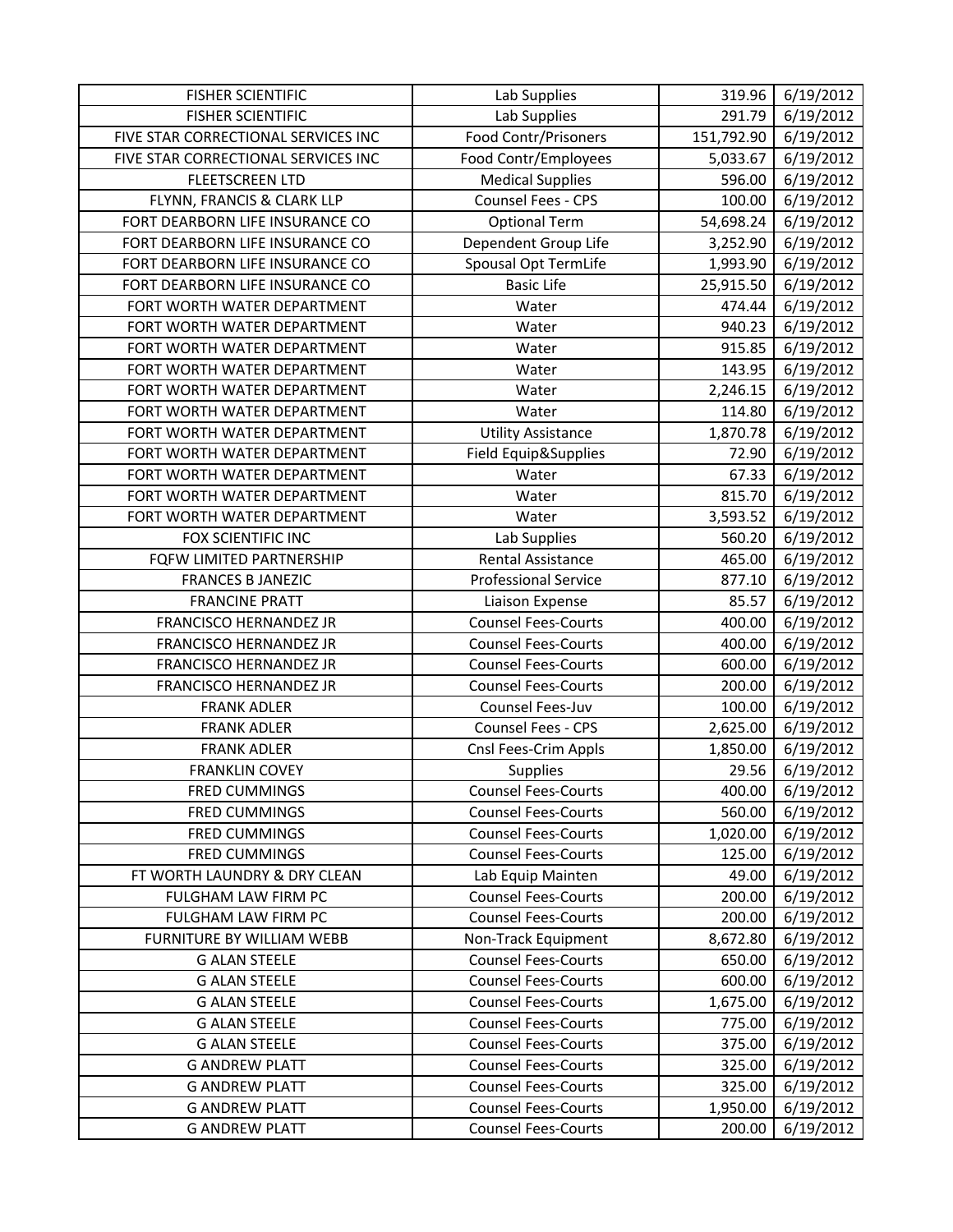| <b>GARY MEDLIN</b>                      | <b>Counsel Fees-Courts</b>  | 675.00    | 6/19/2012 |
|-----------------------------------------|-----------------------------|-----------|-----------|
| <b>GEORGE MACKEY</b>                    | <b>Counsel Fees-Courts</b>  | 300.00    | 6/19/2012 |
| <b>GEORGE MACKEY</b>                    | <b>Counsel Fees-Courts</b>  | 1,665.00  | 6/19/2012 |
| <b>GEORGE MACKEY</b>                    | <b>Counsel Fees-Courts</b>  | 200.00    | 6/19/2012 |
| <b>GEORGE MACKEY</b>                    | <b>Counsel Fees-Courts</b>  | 200.00    | 6/19/2012 |
| <b>GEORGE R TRIMBER LAW OFFICE</b>      | <b>Counsel Fees-Courts</b>  | 600.00    | 6/19/2012 |
| <b>GEORGE R TRIMBER LAW OFFICE</b>      | <b>Counsel Fees-Courts</b>  | 950.00    | 6/19/2012 |
| <b>GERARD KARDONSKY</b>                 | <b>Counsel Fees-Courts</b>  | 625.00    | 6/19/2012 |
| <b>GERARD KARDONSKY</b>                 | <b>Counsel Fees-Courts</b>  | 300.00    | 6/19/2012 |
| <b>GERARD KARDONSKY</b>                 | <b>Counsel Fees-Courts</b>  | 375.00    | 6/19/2012 |
| <b>GES</b>                              | <b>Building Maintenance</b> | 926.32    | 6/19/2012 |
| <b>GES</b>                              | <b>Building Maintenance</b> | 210.36    | 6/19/2012 |
| <b>GES</b>                              | <b>Building Maintenance</b> | 186.00    | 6/19/2012 |
| <b>GES</b>                              | <b>Building Maintenance</b> | 2,240.40  | 6/19/2012 |
| <b>GES</b>                              | <b>Building Maintenance</b> | 411.96    | 6/19/2012 |
| GES                                     | <b>Building Maintenance</b> | 1,631.68  | 6/19/2012 |
| <b>GES</b>                              | <b>Building Maintenance</b> | 811.23    | 6/19/2012 |
| <b>GES</b>                              | <b>Building Maintenance</b> | 1,840.37  | 6/19/2012 |
| <b>GES</b>                              | <b>Building Maintenance</b> | 262.00    | 6/19/2012 |
| GES                                     | <b>Building Maintenance</b> | 409.80    | 6/19/2012 |
| <b>GES</b>                              | <b>Building Maintenance</b> | 186.00    | 6/19/2012 |
| <b>GES</b>                              | A/C Maint Contract          | 665.40    | 6/19/2012 |
| <b>GES</b>                              | A/C Maint Contract          | 310.00    | 6/19/2012 |
| <b>GES</b>                              | A/C Maint Contract          | 612.40    | 6/19/2012 |
| <b>GES</b>                              | A/C Maint Contract          | 3,944.62  | 6/19/2012 |
| <b>GES</b>                              | A/C Maint Contract          | 349.48    | 6/19/2012 |
| <b>GES</b>                              | A/C Maint Contract          | 775.00    | 6/19/2012 |
| <b>GES</b>                              | A/C Maint Contract          | 186.00    | 6/19/2012 |
| <b>GES</b>                              | Kitchen Maintenance         | 299.06    | 6/19/2012 |
| <b>GES</b>                              | Kitchen Maintenance         | 1,305.16  | 6/19/2012 |
| <b>GES</b>                              | <b>Building Maintenance</b> | 129.09    | 6/19/2012 |
| <b>GFOA-GOVERNMENT FINANCE OFFICERS</b> | Subscriptions               | 326.00    | 6/19/2012 |
| <b>GLYNIS MCGINTY</b>                   | <b>Counsel Fees-Courts</b>  | 600.00    | 6/19/2012 |
| <b>GOLDEN GATE FUNERAL HOME</b>         | <b>County Burials</b>       | 1,400.00  | 6/19/2012 |
| <b>GOOD SHEPHERD RESIDENTIAL</b>        | Clothing                    | 250.00    | 6/19/2012 |
| GOODRICH, SCHECHTER & ASSOC LL          | <b>County Projects</b>      | 4,950.00  | 6/19/2012 |
| <b>GRANGER GROUP INC</b>                | <b>Bonds</b>                | 100.00    | 6/19/2012 |
| <b>GRAPHIC FINISHING SYSTEMS INC</b>    | <b>Equipment Maint</b>      | 165.00    | 6/19/2012 |
| <b>GREEN MOUNTAIN ENERGY COMPANY</b>    | <b>Utility Assistance</b>   | 354.82    | 6/19/2012 |
| <b>GREEN MOUNTAIN ENERGY COMPANY</b>    | <b>Utility Assistance</b>   | 233.31    | 6/19/2012 |
| <b>GREEN MOUNTAIN ENERGY COMPANY</b>    | <b>Utility Assistance</b>   | 209.69    | 6/19/2012 |
| <b>GREEN MOUNTAIN ENERGY COMPANY</b>    | <b>Utility Assistance</b>   | 85.36     | 6/19/2012 |
| <b>GREEN MOUNTAIN ENERGY COMPANY</b>    | <b>Utility Assistance</b>   | 103.88    | 6/19/2012 |
| <b>GREG GRAY</b>                        | <b>Counsel Fees-Courts</b>  | 1,150.00  | 6/19/2012 |
| <b>GREYHOUND LINES INC</b>              | Transportation              | 112.00    | 6/19/2012 |
| <b>GSBS BATENHORST INC</b>              | <b>Professional Service</b> | 20,245.25 | 6/19/2012 |
| <b>GST PUBLIC SAFETY SUPPLY</b>         | <b>Supplies</b>             | 75.40     | 6/19/2012 |
| <b>GST PUBLIC SAFETY SUPPLY</b>         | Safety/Tact Supplies        | 243.80    | 6/19/2012 |
| <b>GW OUTFITTERS LP</b>                 | <b>Supplies</b>             | 99.00     | 6/19/2012 |
| <b>GW OUTFITTERS LP</b>                 | Supplies                    | 495.00    | 6/19/2012 |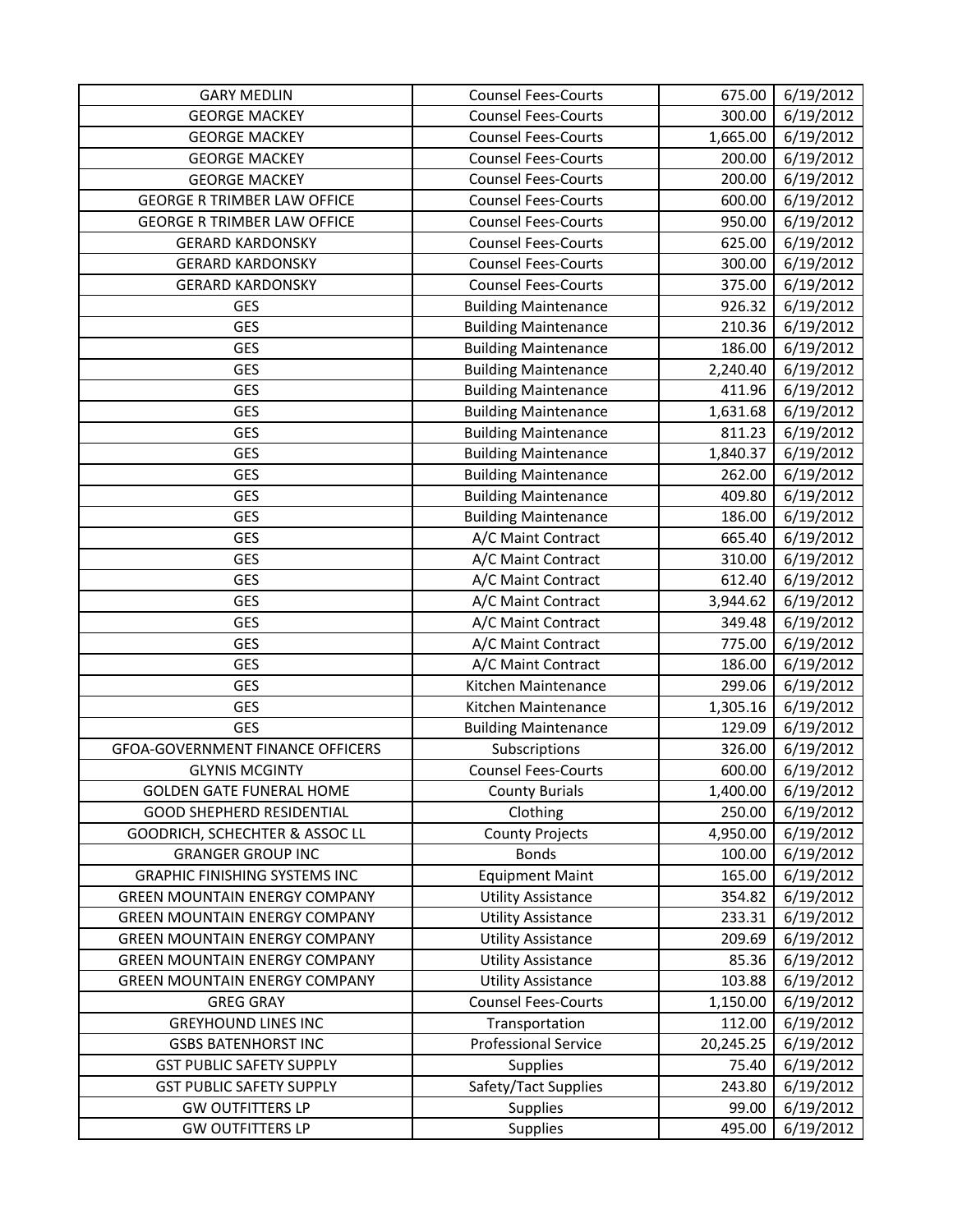| H D SMITH WHOLESALE CO               | <b>Medical Supplies</b>     | 4,494.43 | 6/19/2012 |
|--------------------------------------|-----------------------------|----------|-----------|
| H D SMITH WHOLESALE CO               | <b>Medical Supplies</b>     | 1,854.90 | 6/19/2012 |
| <b>HALL &amp; MIXON PLLC</b>         | <b>Counsel Fees-Probate</b> | 500.00   | 6/19/2012 |
| HALO BRANDED SOLUTIONS INC           | Health Promo Pgrm           | 417.21   | 6/19/2012 |
| HAMIDA A ABDAL-KHALLAQ INC           | <b>Counsel Fees-Courts</b>  | 200.00   | 6/19/2012 |
| HAMIDA A ABDAL-KHALLAQ INC           | <b>Counsel Fees-Courts</b>  | 500.00   | 6/19/2012 |
| HAMIDA A ABDAL-KHALLAQ INC           | <b>Counsel Fees - CPS</b>   | 200.00   | 6/19/2012 |
| HAMILTON COUNTY HOSPITAL DISTRICT    | <b>Medical Services</b>     | 160.00   | 6/19/2012 |
| HANSON AGGREGATES CENTRAL INC        | Rock and Gravel             | 1,779.25 | 6/19/2012 |
| <b>HARDY DIAGNOSTICS</b>             | Lab Supplies                | 156.79   | 6/19/2012 |
| <b>HAROLD V JOHNSON</b>              | <b>Counsel Fees-Courts</b>  | 75.00    | 6/19/2012 |
| HARRY HARRIS, III                    | <b>Counsel Fees-Courts</b>  | 350.00   | 6/19/2012 |
| HARRY HARRIS, III                    | <b>Counsel Fees-Courts</b>  | 500.00   | 6/19/2012 |
| HARRY HARRIS, III                    | <b>Counsel Fees-Courts</b>  | 300.00   | 6/19/2012 |
| HARRY HARRIS, III                    | <b>Counsel Fees-Courts</b>  | 450.00   | 6/19/2012 |
| HARRY HARRIS, III                    | <b>Counsel Fees-Courts</b>  | 100.00   | 6/19/2012 |
| HARRY HARRIS, III                    | <b>Counsel Fees-Courts</b>  | 100.00   | 6/19/2012 |
| <b>HAZELNUT LLC</b>                  | Rental Assistance           | 655.00   | 6/19/2012 |
| <b>HEALTHPORT</b>                    | <b>Medical Services</b>     | 1,539.30 | 6/19/2012 |
| HEARTLAND ASPHALT MATERIALS INC      | Asphalt-Liquid              | 2,032.46 | 6/19/2012 |
| HEARTLAND ASPHALT MATERIALS INC      | Asphalt-Liquid              | 2,189.06 | 6/19/2012 |
| <b>HEATHER YVONNE OGIER</b>          | Counsel Fees - CPS          | 150.00   | 6/19/2012 |
| HEIDELBERG USA INC                   | <b>Equipment Maint</b>      | 471.15   | 6/19/2012 |
| <b>HELBING'S MOBIL SERVICE</b>       | Central Garage Inv          | 159.00   | 6/19/2012 |
| <b>HENRY SCHEIN</b>                  | <b>Medical Supplies</b>     | 103.25   | 6/19/2012 |
| HERITAGE FOOD SERVICE EQUIPMENT INC  | Kitchen Maintenance         | 217.29   | 6/19/2012 |
| <b>HERTZ CORPORATION</b>             | <b>Voting Machine Trans</b> | 833.00   | 6/19/2012 |
| HILTON GARDEN INN AUSTIN DOWNTOWN    | Education                   | 869.40   | 6/19/2012 |
| HILTON GARDEN INN AUSTIN DOWNTOWN    | Education                   | 869.40   | 6/19/2012 |
| <b>HOBART SERVICE</b>                | Kitchen Maintenance         | 1,038.65 | 6/19/2012 |
| HOLT COMPANY OF TEXAS                | Parts and Supplies          | 34.41    | 6/19/2012 |
| Hon Sharen Wilson                    | Education                   | 306.90   | 6/19/2012 |
| HUNTER MORGAN BLAND                  | <b>Counsel Fees-Probate</b> | 400.00   | 6/19/2012 |
| <b>IBM CORPORATION</b>               | Software Maintenance        | 806.90   | 6/19/2012 |
| ICS                                  | Sheriff Inventory           | 601.20   | 6/19/2012 |
| ICS                                  | <b>Bedding and Clothing</b> | 1,206.00 | 6/19/2012 |
| ICS                                  | Personal Hygiene            | 448.10   | 6/19/2012 |
| ICS                                  | <b>Bedding and Clothing</b> | 1,100.00 | 6/19/2012 |
| <b>IDEAL FIRE &amp; SECURITY LLC</b> | <b>Equipment Maint</b>      | 20.50    | 6/19/2012 |
| <b>IDEAL FIRE &amp; SECURITY LLC</b> | <b>Equipment Maint</b>      | 3.00     | 6/19/2012 |
| <b>IDEAL FIRE &amp; SECURITY LLC</b> | <b>Equipment Maint</b>      | 3.00     | 6/19/2012 |
| <b>IDEAL FIRE &amp; SECURITY LLC</b> | <b>Equipment Maint</b>      | 9.50     | 6/19/2012 |
| <b>IDEAL FIRE &amp; SECURITY LLC</b> | <b>Building Maintenance</b> | 268.00   | 6/19/2012 |
| <b>IDEAL FIRE &amp; SECURITY LLC</b> | Central Garage Inv          | 640.55   | 6/19/2012 |
| <b>IHS GLOBAL INC</b>                | <b>Equipment Maint</b>      | 1,792.00 | 6/19/2012 |
| <b>IMAGETEK OFFICE SYSTEMS</b>       | <b>Equipment Maint</b>      | 47.47    | 6/19/2012 |
| <b>IMMUNALYSIS CORPORATION</b>       | Lab Supplies                | 2,321.02 | 6/19/2012 |
| INDEPENDENT ENVIRONMENTAL SERV       | <b>Disposal Service</b>     | 20.00    | 6/19/2012 |
| INDEPENDENT ENVIRONMENTAL SERV       |                             |          |           |
|                                      | <b>Building Maintenance</b> | 88.60    | 6/19/2012 |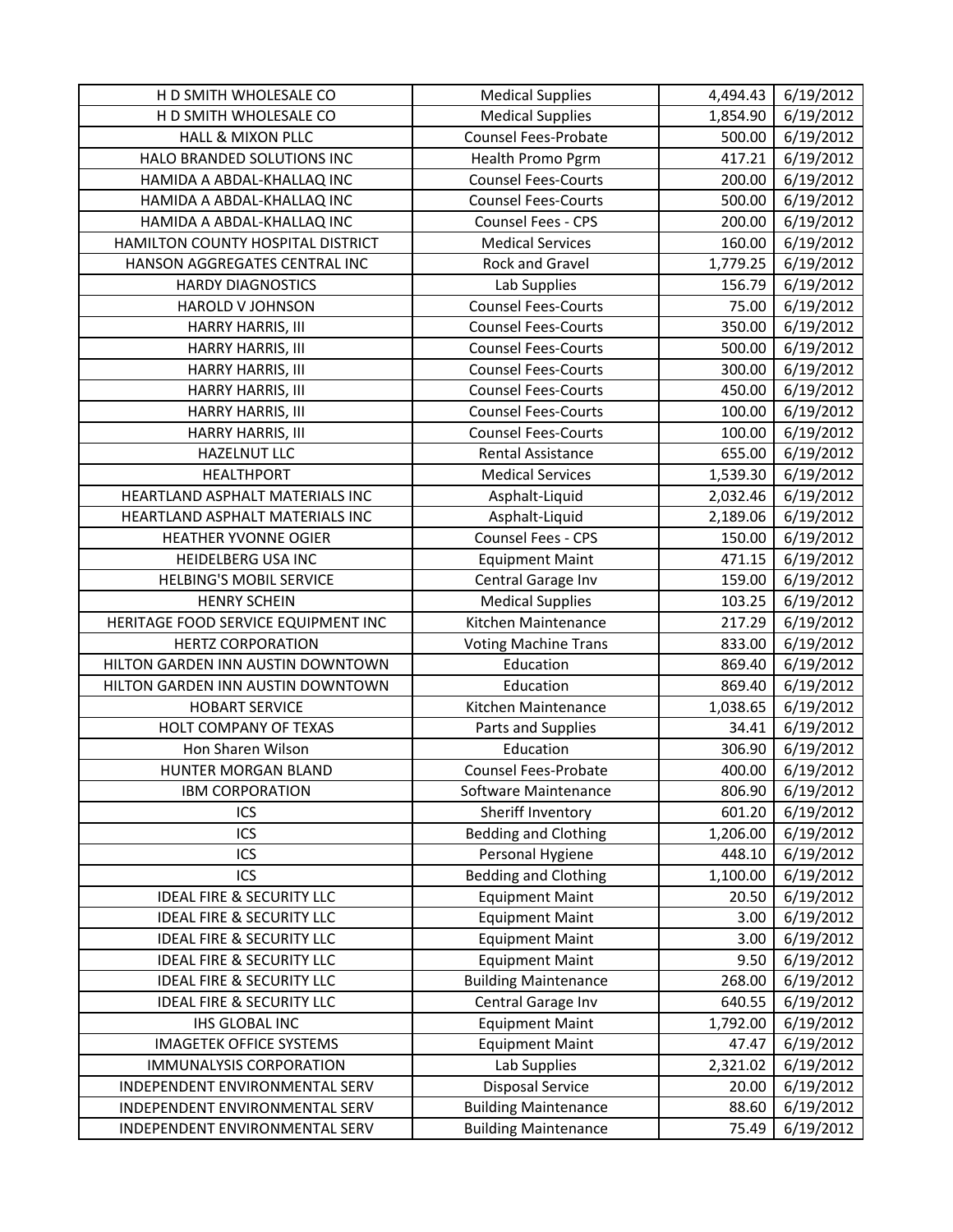| INDEPENDENT ENVIRONMENTAL SERV  | Field Equip&Supplies        | 175.00    | 6/19/2012 |
|---------------------------------|-----------------------------|-----------|-----------|
| INDEPENDENT ENVIRONMENTAL SERV  | <b>Disposal Service</b>     | 30.00     | 6/19/2012 |
| INDEPENDENT ENVIRONMENTAL SERV  | <b>Disposal Service</b>     | 50.00     | 6/19/2012 |
| INDEPENDENT ENVIRONMENTAL SERV  | <b>Disposal Service</b>     | 220.00    | 6/19/2012 |
| INDEPENDENT ENVIRONMENTAL SERV  | <b>Disposal Service</b>     | 50.00     | 6/19/2012 |
| INDEPENDENT ENVIRONMENTAL SERV  | <b>Disposal Service</b>     | 50.00     | 6/19/2012 |
| INDEPENDENT ENVIRONMENTAL SERV  | <b>Disposal Service</b>     | 146.00    | 6/19/2012 |
| INDEPENDENT ENVIRONMENTAL SERV  | <b>Disposal Service</b>     | 140.40    | 6/19/2012 |
| INDEPENDENT ENVIRONMENTAL SERV  | <b>Disposal Service</b>     | 1,023.00  | 6/19/2012 |
| INDEPENDENT ENVIRONMENTAL SERV  | <b>Disposal Service</b>     | 520.00    | 6/19/2012 |
| INDEPENDENT ENVIRONMENTAL SERV  | <b>Disposal Service</b>     | 1,773.66  | 6/19/2012 |
| INDEPENDENT ENVIRONMENTAL SERV  | <b>Disposal Service</b>     | 264.00    | 6/19/2012 |
| INDEPENDENT ENVIRONMENTAL SERV  | <b>Disposal Service</b>     | 50.00     | 6/19/2012 |
| INDEPENDENT ENVIRONMENTAL SERV  | <b>Disposal Service</b>     | 73.92     | 6/19/2012 |
| INDEPENDENT ENVIRONMENTAL SERV  | <b>Disposal Service</b>     | 508.00    | 6/19/2012 |
| INDEPENDENT ENVIRONMENTAL SERV  | <b>Disposal Service</b>     | 220.00    | 6/19/2012 |
| INDEPENDENT ENVIRONMENTAL SERV  | <b>Disposal Service</b>     | 135.00    | 6/19/2012 |
| INDEPENDENT ENVIRONMENTAL SERV  | <b>Disposal Service</b>     | 135.00    | 6/19/2012 |
| INDEPENDENT ENVIRONMENTAL SERV  | <b>Disposal Service</b>     | 30.00     | 6/19/2012 |
| INDEPENDENT ENVIRONMENTAL SERV  | <b>Disposal Service</b>     | 50.00     | 6/19/2012 |
| INDEPENDENT ENVIRONMENTAL SERV  | <b>Disposal Service</b>     | 149.28    | 6/19/2012 |
| INDEPENDENT TABULATION INC      | <b>Voting Supplies</b>      | 520.32    | 6/19/2012 |
| INDEPENDENT TABULATION INC      | Parts and Supplies          | 10,275.50 | 6/19/2012 |
| INDUSTRIAL POWER ISUZU TRUCK    | Parts and Supplies          | 1,476.82  | 6/19/2012 |
| INFO-TECH RESEARCH GROUP INC    | Dues                        | 14,541.67 | 6/19/2012 |
| INTEGRATED BIOMETRIC TECHNOLOGY | AFIS(Fingerprinting)        | 225.00    | 6/19/2012 |
| INTEGRATED FORENSIC LAB INC     | <b>Expert Witness Serv</b>  | 120.00    | 6/19/2012 |
| INTERLINGUA INTERNATIONAL INC   | <b>Interpreter Fees</b>     | 225.00    | 6/19/2012 |
| INTERLINGUA INTERNATIONAL INC   | <b>Interpreter Fees</b>     | 409.60    | 6/19/2012 |
| INTERLINGUA INTERNATIONAL INC   | <b>Interpreter Fees</b>     | 300.00    | 6/19/2012 |
| <b>INX LLC</b>                  | Non-Track Equipment         | 29,750.00 | 6/19/2012 |
| <b>IRVING HOLDINGS INC</b>      | Transportation              | 1,546.85  | 6/19/2012 |
| J A SEXAUER                     | <b>Building Maintenance</b> | 8,021.74  | 6/19/2012 |
| J A SEXAUER                     | <b>Building Maintenance</b> | 186.69    | 6/19/2012 |
| J A SEXAUER                     | <b>Building Maintenance</b> | 37.33     | 6/19/2012 |
| <b>J STEVEN BUSH</b>            | <b>Counsel Fees-Courts</b>  | 450.00    | 6/19/2012 |
| <b>J STEVEN BUSH</b>            | <b>Counsel Fees-Courts</b>  | 100.00    | 6/19/2012 |
| <b>J STEVEN BUSH</b>            | <b>Counsel Fees-Courts</b>  | 400.00    | 6/19/2012 |
| <b>J STEVEN BUSH</b>            | <b>Counsel Fees-Courts</b>  | 200.00    | 6/19/2012 |
| J W BEARDEN & ASSOCIATES PLLC   | Counsel Fees - CPS          | 200.00    | 6/19/2012 |
| J W BEARDEN & ASSOCIATES PLLC   | Cnsl Fees-Fam Drg Ct        | 100.00    | 6/19/2012 |
| JABBERCOMM INC                  | Supplies                    | 113.00    | 6/19/2012 |
| JACK G DUFFY, JR.               | <b>Counsel Fees-Courts</b>  | 1,700.00  | 6/19/2012 |
| JACK G DUFFY, JR.               | <b>Counsel Fees-Courts</b>  | 300.00    | 6/19/2012 |
| JACK L HINES JR                 | <b>Building Maintenance</b> | 708.00    | 6/19/2012 |
| <b>JACKIE MARTIN</b>            | Counsel Fees - CPS          | 100.00    | 6/19/2012 |
| JACQUELINE RAE LEWIS            | <b>Professional Service</b> | 3,000.00  | 6/19/2012 |
| <b>JAMES D RENFORTH II</b>      | <b>Counsel Fees-Courts</b>  | 475.00    | 6/19/2012 |
| JAMES D RENFORTH II             | <b>Counsel Fees-Courts</b>  | 100.00    | 6/19/2012 |
| JAMES EDWARD DUKE               | <b>Professional Service</b> | 3,000.00  | 6/19/2012 |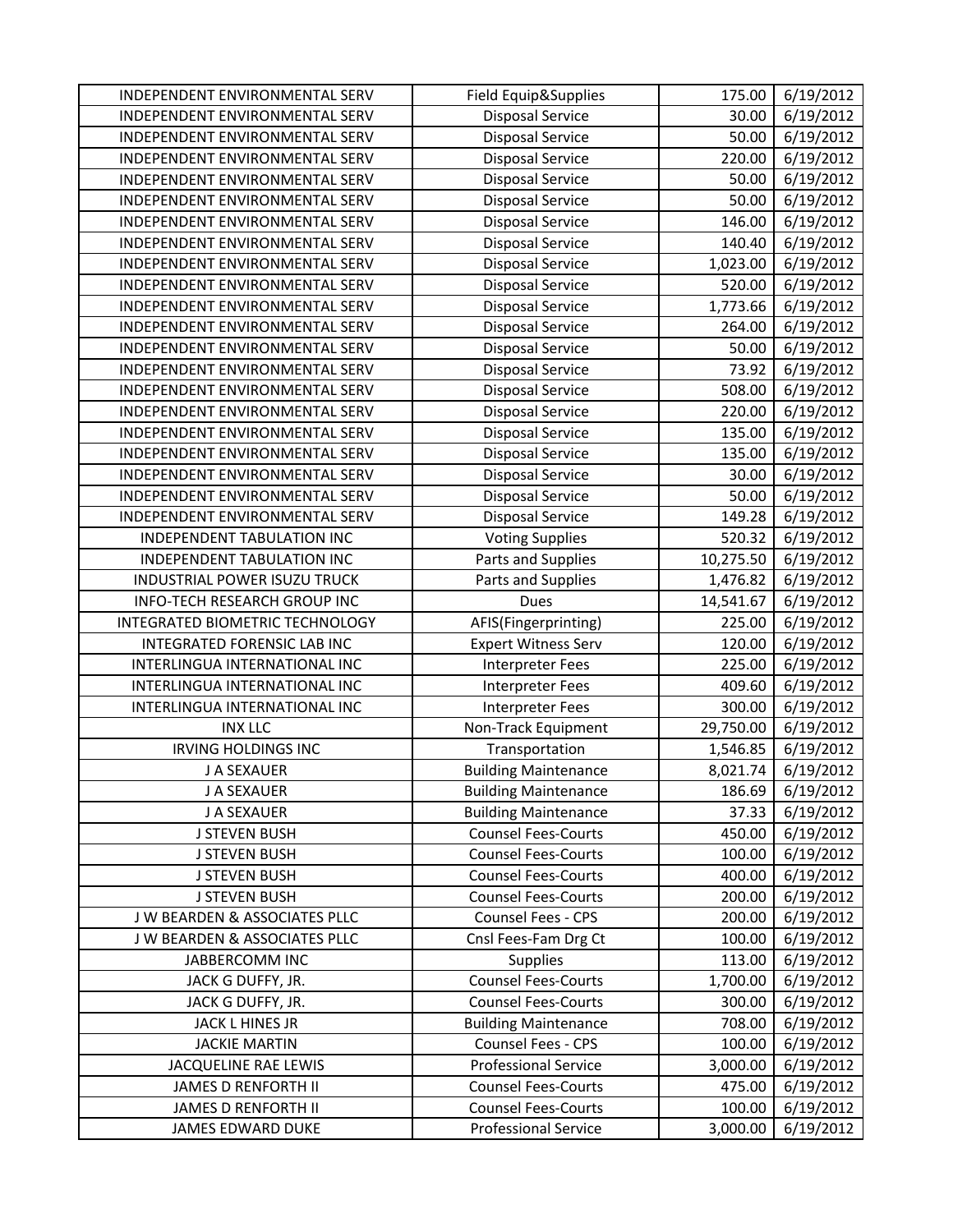| <b>JAMES MASEK</b>           | <b>Counsel Fees-Courts</b>  | 300.00   | 6/19/2012 |
|------------------------------|-----------------------------|----------|-----------|
| <b>JAMES MASEK</b>           | Counsel Fees-Juv            | 100.00   | 6/19/2012 |
| <b>JAMES PUBLISHING CO</b>   | Law Books                   | 165.88   | 6/19/2012 |
| <b>JAMIE L TAYLOR</b>        | <b>Counsel Fees-Courts</b>  | 700.00   | 6/19/2012 |
| <b>JANET FOSTER</b>          | Clothing                    | 24.23    | 6/19/2012 |
| <b>JANET S O'NEIL</b>        | Counsel Fees - CPS          | 100.00   | 6/19/2012 |
| <b>JANIE BROWNLEE</b>        | Investigative               | 756.00   | 6/19/2012 |
| <b>JANPAK</b>                | Sheriff Inventory           | 812.64   | 6/19/2012 |
| <b>JANPAK</b>                | Sheriff Inventory           | 3,144.00 | 6/19/2012 |
| <b>JANPAK</b>                | Kitchen Supplies            | 415.43   | 6/19/2012 |
| JAY GILBERT CABALLERO        | <b>Counsel Fees-Courts</b>  | 400.00   | 6/19/2012 |
| JAY GILBERT CABALLERO        | <b>Counsel Fees-Courts</b>  | 175.00   | 6/19/2012 |
| <b>JEANIE LEE REED</b>       | <b>Restitution Payable</b>  | 12.50    | 6/19/2012 |
| <b>JEANIE MORRIS</b>         | <b>Professional Service</b> | 175.42   | 6/19/2012 |
| <b>JEANNE ROSE</b>           | Education                   | 175.00   | 6/19/2012 |
| <b>JEANNIE DYE</b>           | Clothing                    | 300.00   | 6/19/2012 |
| JEFF EUBANK ROOFING CO INC   | <b>Building Maintenance</b> | 325.00   | 6/19/2012 |
| JEFF S HOOVER                | <b>Counsel Fees-Courts</b>  | 300.00   | 6/19/2012 |
| JEFFERY DAVID BONCEK         | <b>Counsel Fees-Courts</b>  | 400.00   | 6/19/2012 |
| JEFFERY DAVID BONCEK         | <b>Counsel Fees-Courts</b>  | 300.00   | 6/19/2012 |
| JEFFREY S STEWART PC         | <b>Counsel Fees-Courts</b>  | 400.00   | 6/19/2012 |
| JEFFREY S STEWART PC         | <b>Counsel Fees-Courts</b>  | 125.00   | 6/19/2012 |
| Jeffrey W Johnson            | Education                   | 300.00   | 6/19/2012 |
| <b>JENNIE R DUKE</b>         | <b>Counsel Fees-Courts</b>  | 650.00   | 6/19/2012 |
| <b>JERRY WALKER</b>          | <b>Counsel Fees-Courts</b>  | 100.00   | 6/19/2012 |
| <b>JERRY WOOD</b>            | <b>Counsel Fees-Courts</b>  | 500.00   | 6/19/2012 |
| <b>JERRY WOOD</b>            | <b>Counsel Fees-Courts</b>  | 900.00   | 6/19/2012 |
| <b>JERRY WOOD</b>            | <b>Counsel Fees-Courts</b>  | 625.00   | 6/19/2012 |
| <b>JESUS NEVAREZ</b>         | <b>Counsel Fees-Courts</b>  | 550.00   | 6/19/2012 |
| <b>JESUS NEVAREZ</b>         | Counsel Fees - CPS          | 150.00   | 6/19/2012 |
| <b>JESUS NEVAREZ</b>         | Counsel Fees - CPS          | 25.00    | 6/19/2012 |
| <b>JIM C MINTER</b>          | <b>Counsel Fees-Courts</b>  | 300.00   | 6/19/2012 |
| <b>JIM C MINTER</b>          | <b>Counsel Fees-Courts</b>  | 200.00   | 6/19/2012 |
| <b>JIM C MINTER</b>          | <b>Counsel Fees-Courts</b>  | 350.00   | 6/19/2012 |
| <b>JIM CULBERTSON</b>        | Counsel Fees-Juv            | 200.00   | 6/19/2012 |
| <b>JIM CULBERTSON</b>        | <b>Counsel Fees - CPS</b>   | 100.00   | 6/19/2012 |
| <b>JOHN AVERY</b>            | <b>Counsel Fees-Courts</b>  | 450.00   | 6/19/2012 |
| JOHN CARL BEATTY             | <b>Counsel Fees-Courts</b>  | 700.00   | 6/19/2012 |
| <b>JOHN CARL BEATTY</b>      | <b>Counsel Fees-Courts</b>  | 125.00   | 6/19/2012 |
| JOHN CHARLES OSWALT          | Investigative               | 700.00   | 6/19/2012 |
| <b>JOHN ECK</b>              | Counsel Fees - CPS          | 200.00   | 6/19/2012 |
| <b>JOHN HARDING</b>          | <b>Counsel Fees-Courts</b>  | 200.00   | 6/19/2012 |
| <b>JOHN LINEBARGER</b>       | <b>Counsel Fees-Courts</b>  | 550.00   | 6/19/2012 |
| JOHN P MCCALL JR             | <b>Counsel Fees-Courts</b>  | 350.00   | 6/19/2012 |
| <b>JOHN W STICKELS</b>       | <b>Counsel Fees-Courts</b>  | 400.00   | 6/19/2012 |
| <b>JOHN W STICKELS</b>       | <b>Counsel Fees-Courts</b>  | 350.00   | 6/19/2012 |
| <b>JOHN WHITE</b>            | <b>Counsel Fees-Courts</b>  | 300.00   | 6/19/2012 |
| JOHN WILEY AND SONS INC      | Books/Pamphlets             | 379.82   | 6/19/2012 |
| <b>JOHNSON &amp; JOHNSON</b> | <b>Counsel Fees-Courts</b>  | 425.00   | 6/19/2012 |
| <b>JONATHAN SIMPSON</b>      | <b>Counsel Fees-Courts</b>  | 300.00   | 6/19/2012 |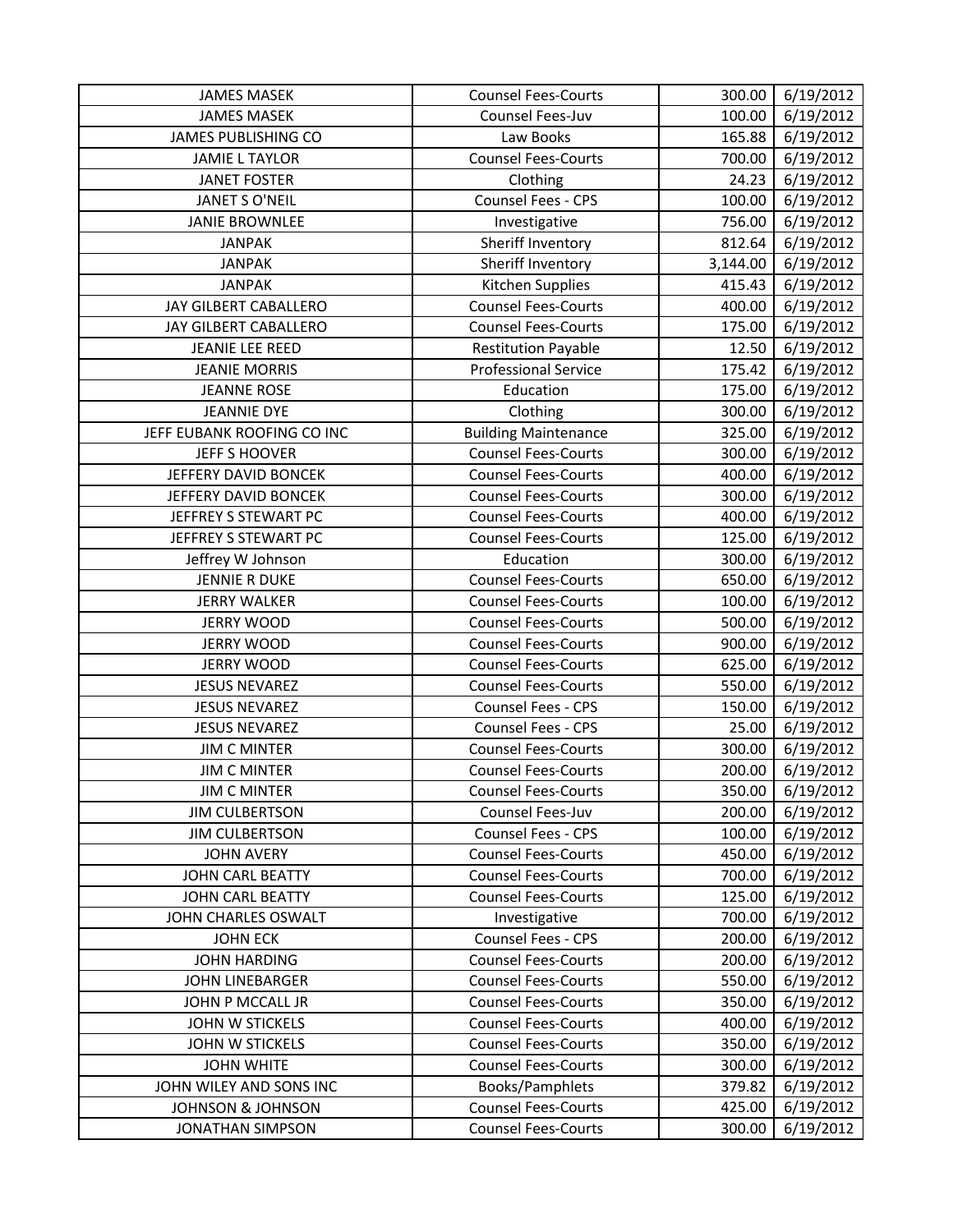| <b>JONATHAN TRENT TERRELL</b>   | Investigative               | 375.00   | 6/19/2012 |
|---------------------------------|-----------------------------|----------|-----------|
| JOSEPH RAMOND SOTO III          | <b>Counsel Fees-Courts</b>  | 100.00   | 6/19/2012 |
| JOYCE E STEVENS P.C.            | <b>Counsel Fees-Courts</b>  | 300.00   | 6/19/2012 |
| JOYCE E STEVENS P.C.            | Counsel Fees-Juv            | 200.00   | 6/19/2012 |
| JPMORGAN CHASE BANK NA          | Transportation              | 95.00    | 6/19/2012 |
| JPMORGAN CHASE BANK NA          | Fuel                        | 28.59    | 6/19/2012 |
| JPMORGAN CHASE BANK NA          | <b>Jury Costs</b>           | 125.92   | 6/19/2012 |
| JPMORGAN CHASE BANK NA          | Central Garage Inv          | 19.95    | 6/19/2012 |
| JPMORGAN CHASE BANK NA          | Parts and Supplies          | 572.57   | 6/19/2012 |
| JPMORGAN CHASE BANK NA          | Field Equip&Supplies        | 77.94    | 6/19/2012 |
| JPMORGAN CHASE BANK NA          | <b>Building Maintenance</b> | 77.98    | 6/19/2012 |
| JPMORGAN CHASE BANK NA          | Fuel                        | 83.85    | 6/19/2012 |
| JPMORGAN CHASE BANK NA          | Education                   | 330.00   | 6/19/2012 |
| <b>JUANITA M DUNLAP</b>         | <b>Interpreter Fees</b>     | 1,185.00 | 6/19/2012 |
| <b>JUDITH VAN HOOF</b>          | Counsel Fees - CPS          | 100.00   | 6/19/2012 |
| <b>JUDY WRIGHT</b>              | <b>Restitution Payable</b>  | 32.41    | 6/19/2012 |
| <b>JULIE JACOBSON</b>           | Counsel Fees - CPS          | 100.00   | 6/19/2012 |
| <b>JULIE MARTINEZ</b>           | <b>Restitution Payable</b>  | 140.50   | 6/19/2012 |
| <b>JULIE R BOOTH</b>            | <b>Professional Service</b> | 1,052.52 | 6/19/2012 |
| <b>JULIE R BOOTH</b>            | <b>Professional Service</b> | 1,403.36 | 6/19/2012 |
| <b>JUST ENERGY TEXAS I CORP</b> | <b>Utility Assistance</b>   | 365.71   | 6/19/2012 |
| <b>JUSTICE &amp; WHITE PLLC</b> | <b>Counsel Fees-Courts</b>  | 200.00   | 6/19/2012 |
| KAPPA MAP GROUP LLC             | Supplies                    | 22.77    | 6/19/2012 |
| <b>KARA CARRERAS</b>            | <b>Counsel Fees-Courts</b>  | 1,135.00 | 6/19/2012 |
| <b>KARA CARRERAS</b>            | <b>Counsel Fees-Courts</b>  | 350.00   | 6/19/2012 |
| <b>KARA CARRERAS</b>            | <b>Counsel Fees-Courts</b>  | 100.00   | 6/19/2012 |
| <b>KARA CARRERAS</b>            | <b>Counsel Fees-Courts</b>  | 400.00   | 6/19/2012 |
| <b>KARMEN JOHNSON</b>           | Counsel Fees - CPS          | 350.00   | 6/19/2012 |
| <b>KARMEN JOHNSON</b>           | Counsel Fees - CPS          | 1,200.00 | 6/19/2012 |
| <b>KARMEN JOHNSON</b>           | <b>Counsel Fees - CPS</b>   | 25.00    | 6/19/2012 |
| <b>KARMEN JOHNSON</b>           | Cnsl Fees-Fam Drg Ct        | 100.00   | 6/19/2012 |
| <b>KASEY TUCKER</b>             | <b>Restitution Payable</b>  | 100.00   | 6/19/2012 |
| KATHLEEN JEANNE MEGONIGAL       | Counsel Fees-Juv            | 360.00   | 6/19/2012 |
| KATHLEEN JEANNE MEGONIGAL       | Counsel Fees - CPS          | 150.00   | 6/19/2012 |
| <b>KATHRYN CRAVEN</b>           | <b>Counsel Fees-Courts</b>  | 500.00   | 6/19/2012 |
| <b>KATHRYN CRAVEN</b>           | Cnsl Fees-Fam Drg Ct        | 200.00   | 6/19/2012 |
| KATHY A LOWTHORP                | <b>Counsel Fees-Courts</b>  | 300.00   | 6/19/2012 |
| <b>KATHY A LOWTHORP</b>         | <b>Counsel Fees-Courts</b>  | 100.00   | 6/19/2012 |
| KEARNEY/WYNN ATTORNEYS AT LAW   | <b>Counsel Fees-Courts</b>  | 1,450.00 | 6/19/2012 |
| KEARNEY/WYNN ATTORNEYS AT LAW   | <b>Counsel Fees-Courts</b>  | 200.00   | 6/19/2012 |
| <b>KELLER OUTDOOR POWER INC</b> | Landscaping Expense         | 138.01   | 6/19/2012 |
| <b>KELLER OUTDOOR POWER INC</b> | Parts and Supplies          | 89.26    | 6/19/2012 |
| KELLER OUTDOOR POWER INC        | Parts and Supplies          | 152.48   | 6/19/2012 |
| <b>KELLI D STEVENS</b>          | <b>Professional Service</b> | 560.00   | 6/19/2012 |
| KELLY R GOODNESS PHD            | Psych Exam/Testimony        | 500.00   | 6/19/2012 |
| KELLY R GOODNESS PHD            | Psych Exam/Testimony        | 450.00   | 6/19/2012 |
| KELLY R GOODNESS PHD            | Psych Exam/Testimony        | 450.00   | 6/19/2012 |
| <b>KELLYE SWANDA</b>            | Counsel Fees - CPS          | 100.00   | 6/19/2012 |
| <b>KELLYE SWANDA</b>            | Cnsl Fees-Fam Drg Ct        | 100.00   | 6/19/2012 |
| KENNEDALE INDEPENDENT SCHOOL    | Space Lease Rental          | 60.00    | 6/19/2012 |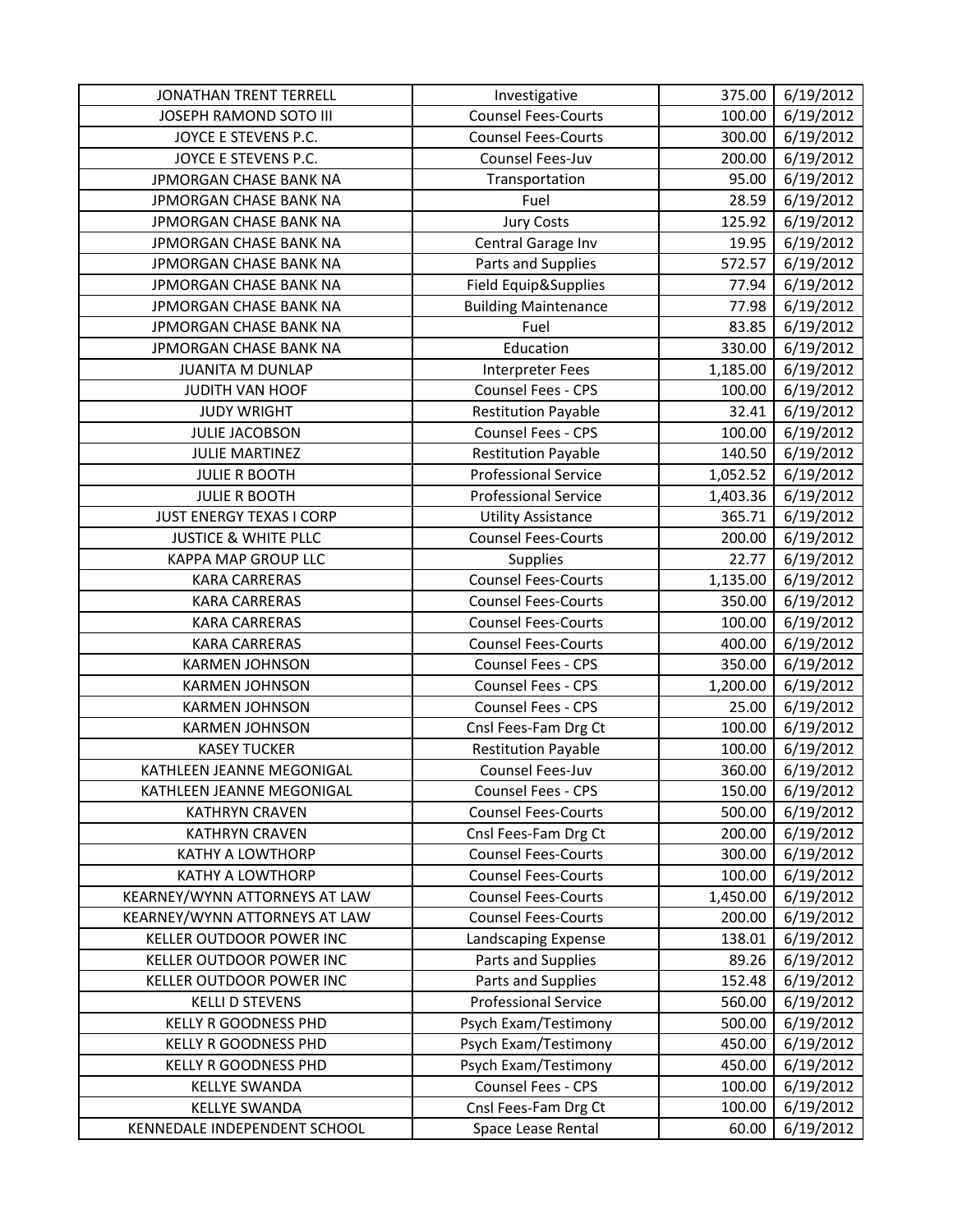| <b>KENNETH CUTRER</b>                        | <b>Counsel Fees-Courts</b>                               | 300.00             | 6/19/2012              |
|----------------------------------------------|----------------------------------------------------------|--------------------|------------------------|
| <b>KENNETH CUTRER</b>                        | <b>Counsel Fees-Courts</b>                               | 600.00             | 6/19/2012              |
| <b>KENNETH CUTRER</b>                        | <b>Counsel Fees-Courts</b>                               | 700.00             | 6/19/2012              |
| <b>KENNETH R GORDON PC</b>                   | <b>Counsel Fees-Courts</b>                               | 410.00             | 6/19/2012              |
| <b>KENNETH R GORDON PC</b>                   | <b>Counsel Fees-Courts</b>                               | 425.00             | 6/19/2012              |
| <b>KENNETH R GORDON PC</b>                   | <b>Counsel Fees-Courts</b>                               | 500.00             | 6/19/2012              |
| <b>KENNETH R GORDON PC</b>                   | <b>Counsel Fees-Courts</b>                               | 1,075.00           | 6/19/2012              |
| KENTRON HEALTH CARE INC                      | <b>Medical Supplies</b>                                  | 250.00             | 6/19/2012              |
| KENTRON HEALTH CARE INC                      | <b>Medical Supplies</b>                                  | 131.76             | 6/19/2012              |
| <b>KERRY OWENS</b>                           | <b>Counsel Fees-Courts</b>                               | 500.00             | 6/19/2012              |
| <b>KERRY OWENS</b>                           | Counsel Fees - CPS                                       | 200.00             | 6/19/2012              |
| KIM & ANDREWS, ATTORNEYS AT LAW LLP          | <b>Counsel Fees-Courts</b>                               | 275.00             | 6/19/2012              |
| KIMBERLEY CAMPBELL                           | <b>Counsel Fees-Courts</b>                               | 100.00             | 6/19/2012              |
| KIMBERLEY CAMPBELL                           | Cnsl Fees-Crim Appls                                     | 637.50             | 6/19/2012              |
| <b>KIMBERLY EVANS</b>                        | <b>Meeting Expenses</b>                                  | 99.50              | 6/19/2012              |
| <b>KING MILLIGAN</b>                         | <b>Rental Assistance</b>                                 | 750.00             | 6/19/2012              |
| <b>KOBBY T WARREN</b>                        | <b>Counsel Fees-Courts</b>                               | 100.00             | 6/19/2012              |
| <b>KOBBY T WARREN</b>                        | <b>Counsel Fees-Courts</b>                               | 400.00             | 6/19/2012              |
| <b>KOBBY T WARREN</b>                        | <b>Counsel Fees-Courts</b>                               | 275.00             | 6/19/2012              |
| KONICA MINOLTA BUSINESS SOLUTIONS            | <b>Equipment Maint</b>                                   | 43.49              | 6/19/2012              |
| KONICA MINOLTA BUSINESS SOLUTIONS            | <b>Equipment Maint</b>                                   | 122.63             | 6/19/2012              |
| KONICA MINOLTA BUSINESS SOLUTIONS            | <b>Equipment Maint</b>                                   | 16.78              | 6/19/2012              |
| KONICA MINOLTA BUSINESS SOLUTIONS            | <b>Equipment Maint</b>                                   | 93.50              | 6/19/2012              |
| KONICA MINOLTA BUSINESS SOLUTIONS            | <b>Equipment Maint</b>                                   | 93.50              | 6/19/2012              |
| KONICA MINOLTA BUSINESS SOLUTIONS            | <b>Equipment Maint</b>                                   | 93.50              | 6/19/2012              |
| KONICA MINOLTA BUSINESS SOLUTIONS            | <b>Equipment Rentals</b>                                 | 154.39             | 6/19/2012              |
| KONICA MINOLTA BUSINESS SOLUTIONS            | Capital Outlay Low V                                     | 8,076.00           | 6/19/2012              |
| KONICA MINOLTA BUSINESS SOLUTIONS            | Non-Track Equipment                                      | 914.00             | 6/19/2012              |
| KONICA MINOLTA BUSINESS SOLUTIONS            | <b>Equipment Maint</b>                                   | 7.50               | 6/19/2012              |
| KONICA MINOLTA BUSINESS SOLUTIONS            | <b>Equipment Rentals</b>                                 | 184.18             | 6/19/2012              |
| <b>KRISTINA WEST</b>                         | Cnsl Fees-Fam Drg Ct                                     | 100.00             | 6/19/2012              |
| <b>KRISTY LYNN MOUSER</b>                    | <b>Professional Service</b>                              | 2,927.88           | 6/19/2012              |
| <b>KROGER COMPANY</b>                        | Food/Hygiene Assist                                      | 281.76             | 6/19/2012              |
| <b>KSM EXCHANGE LLC</b>                      | Parts and Supplies                                       | 935.61             | 6/19/2012              |
| <b>KSM EXCHANGE LLC</b>                      | Parts and Supplies                                       | 1,968.00           | 6/19/2012              |
| <b>KSM EXCHANGE LLC</b>                      | Parts and Supplies                                       | 940.88             | 6/19/2012              |
| <b>KSM EXCHANGE LLC</b>                      | Parts and Supplies                                       | 98.14              | 6/19/2012              |
| <b>KSM EXCHANGE LLC</b>                      | Parts and Supplies                                       | 178.72             | 6/19/2012              |
| <b>KSM EXCHANGE LLC</b>                      | Parts and Supplies                                       | 878.66             | 6/19/2012              |
| LACKLAND VEGAS LTD EL RANCHO                 | Rental Assistance                                        | 595.00             | 6/19/2012              |
| <b>LACY BRITTEN</b>                          | Counsel Fees - CPS                                       | 200.00             | 6/19/2012              |
| <b>LAHAINA GROUP INC</b>                     | <b>Building Maintenance</b>                              | 162.50             | 6/19/2012              |
| LAMAR TEXAS LIMITED PARTNERSHIP              | Advertis/Publicity                                       | 21,374.00          | 6/19/2012              |
| LANGUAGE LINE SERVICES INC                   | <b>Interpreter Fees</b>                                  | 54.02              | 6/19/2012              |
| LARISA KELTNER                               | Counsel Fees - CPS                                       | 150.00             | 6/19/2012              |
| <b>LARRY E REED</b>                          | <b>Counsel Fees-Courts</b>                               | 500.00             | 6/19/2012              |
| <b>LARRY E REED</b>                          |                                                          |                    |                        |
|                                              | <b>Counsel Fees-Courts</b>                               | 156.25             | 6/19/2012              |
| <b>LARRY E REED</b>                          | <b>Counsel Fees-Courts</b>                               | 450.00             | 6/19/2012              |
| <b>LARRY E REED</b><br><b>LARRY G PETERS</b> | <b>Counsel Fees-Courts</b><br><b>Expert Witness Serv</b> | 157.25<br>1,250.00 | 6/19/2012<br>6/19/2012 |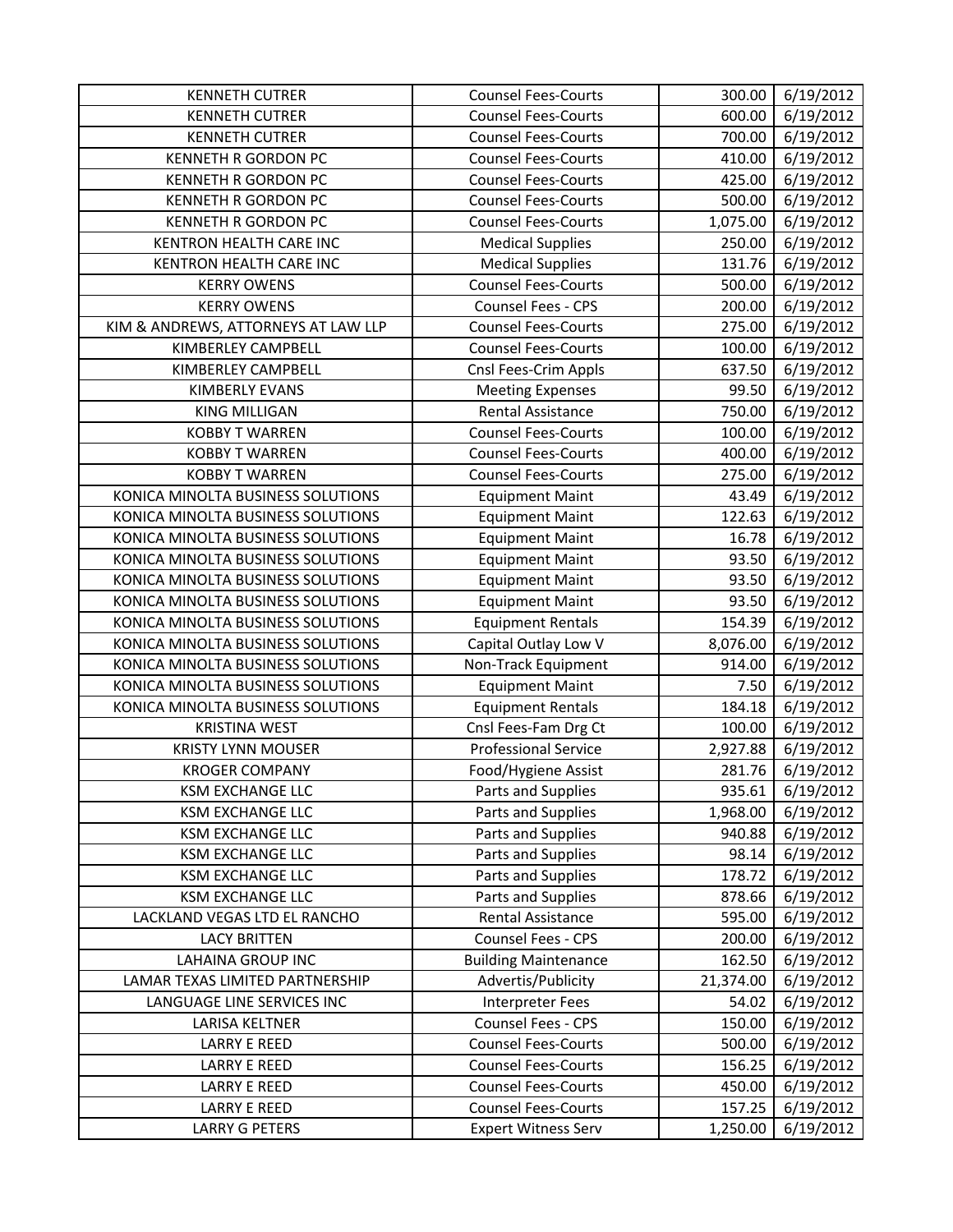| LASERLINK INTERNATIONAL INC         | Supplies                    | 750.00   | 6/19/2012 |
|-------------------------------------|-----------------------------|----------|-----------|
| LASERLINK INTERNATIONAL INC         | Sheriff Inventory           | 593.70   | 6/19/2012 |
| LASERLINK INTERNATIONAL INC         | Supplies                    | 146.98   | 6/19/2012 |
| LASERLINK INTERNATIONAL INC         | Supplies                    | 174.00   | 6/19/2012 |
| LASERLINK INTERNATIONAL INC         | Supplies                    | 104.00   | 6/19/2012 |
| LASERLINK INTERNATIONAL INC         | Supplies                    | 144.00   | 6/19/2012 |
| LASERLINK INTERNATIONAL INC         | Supplies                    | 291.00   | 6/19/2012 |
| LASERLINK INTERNATIONAL INC         | Supplies                    | 224.00   | 6/19/2012 |
| LASERLINK INTERNATIONAL INC         | Supplies                    | 320.95   | 6/19/2012 |
| LASERLINK INTERNATIONAL INC         | Supplies                    | 90.00    | 6/19/2012 |
| LASERLINK INTERNATIONAL INC         | Supplies                    | 116.00   | 6/19/2012 |
| LASERLINK INTERNATIONAL INC         | Supplies                    | 35.60    | 6/19/2012 |
| LASERLINK INTERNATIONAL INC         | Supplies                    | 377.85   | 6/19/2012 |
| LASERLINK INTERNATIONAL INC         | Supplies                    | 747.85   | 6/19/2012 |
| LASERLINK INTERNATIONAL INC         | Supplies                    | 991.80   | 6/19/2012 |
| LASERLINK INTERNATIONAL INC         | Supplies                    | 244.00   | 6/19/2012 |
| LASERLINK INTERNATIONAL INC         | <b>Computer Supplies</b>    | 305.00   | 6/19/2012 |
| LASERLINK INTERNATIONAL INC         | <b>Computer Supplies</b>    | 1,548.00 | 6/19/2012 |
| LASERLINK INTERNATIONAL INC         | <b>Computer Supplies</b>    | 3,090.24 | 6/19/2012 |
| LASERLINK INTERNATIONAL INC         | Shrff Commissary Inv        | 1,302.00 | 6/19/2012 |
| LASERLINK INTERNATIONAL INC         | Supplies                    | 180.00   | 6/19/2012 |
| LAST GROUP ENTERPRISES INC          | Personal Hygiene            | 2,868.00 | 6/19/2012 |
| LATEPH ADENIJI                      | <b>Counsel Fees-Courts</b>  | 990.00   | 6/19/2012 |
| <b>LATEPH ADENIJI</b>               | <b>Counsel Fees-Courts</b>  | 300.00   | 6/19/2012 |
| <b>LATEPH ADENIJI</b>               | <b>Counsel Fees-Courts</b>  | 125.00   | 6/19/2012 |
| Laura M Miller                      | Education                   | 736.94   | 6/19/2012 |
|                                     |                             |          |           |
| LAUREN GRAHAM & ASSOCIATES PLLC     | <b>Counsel Fees-Courts</b>  | 500.00   | 6/19/2012 |
| LAUREN GRAHAM & ASSOCIATES PLLC     | <b>Counsel Fees-Courts</b>  | 250.00   | 6/19/2012 |
| LAUREN GRAHAM & ASSOCIATES PLLC     | <b>Counsel Fees-Courts</b>  | 150.00   | 6/19/2012 |
| LAW OFFICE EDWARD E CASTILLO PLLC   | <b>Counsel Fees-Courts</b>  | 775.00   | 6/19/2012 |
| LAW OFFICE EDWARD E CASTILLO PLLC   | Counsel Fees-Juv            | 375.00   | 6/19/2012 |
| LAW OFFICE OF BRADLEY L CLARK PC    | <b>Professional Service</b> | 525.00   | 6/19/2012 |
| LAW OFFICE OF BRADLEY L CLARK PC    | <b>Counsel Fees-Courts</b>  | 800.00   | 6/19/2012 |
| LAW OFFICE OF BRADLEY L CLARK PC    | <b>Counsel Fees-Courts</b>  | 300.00   | 6/19/2012 |
| LAW OFFICE OF BRADLEY L CLARK PC    | <b>Counsel Fees-Courts</b>  | 500.00   | 6/19/2012 |
| LAW OFFICE OF BRADLEY L CLARK PC    | Counsel Fees - CPS          | 100.00   | 6/19/2012 |
| LAW OFFICE OF BRADLEY L CLARK PC    | Cnsl Fees-Fam Drg Ct        | 100.00   | 6/19/2012 |
| LAW OFFICE OF HARMONY M SCHUERMAN P | Counsel Fees-Juv            | 200.00   | 6/19/2012 |
| LAW OFFICE OF JO AN G ASHLEY        | Counsel Fees-Juv            | 200.00   | 6/19/2012 |
| LAW OFFICE OF JO AN G ASHLEY        | Cnsl Fees-Fam Drg Ct        | 100.00   | 6/19/2012 |
| LAW OFFICE OF KATHY E ROUX          | <b>Counsel Fees-Probate</b> | 2,200.00 | 6/19/2012 |
| LAW OFFICE OF KEE A ABLES PC        | Counsel Fees - CPS          | 400.00   | 6/19/2012 |
| LAW OFFICE OF KEE A ABLES PC        | Cnsl Fees-Fam Drg Ct        | 100.00   | 6/19/2012 |
| LAW OFFICE OF KENNETH NEWELL PLLC   | <b>Counsel Fees-Courts</b>  | 250.00   | 6/19/2012 |
| LAW OFFICE OF KENNETH NEWELL PLLC   | <b>Counsel Fees-Courts</b>  | 300.00   | 6/19/2012 |
| LAW OFFICE OF KENNETH NEWELL PLLC   | Counsel Fees - CPS          | 100.00   | 6/19/2012 |
| LAW OFFICE OF LISA HAINES           | <b>Counsel Fees-Courts</b>  | 1,015.00 | 6/19/2012 |
| LAW OFFICE OF LISA HAINES           | <b>Counsel Fees-Courts</b>  | 3,366.67 | 6/19/2012 |
| LAW OFFICE OF LISA HAINES           | <b>Counsel Fees-Courts</b>  | 650.00   | 6/19/2012 |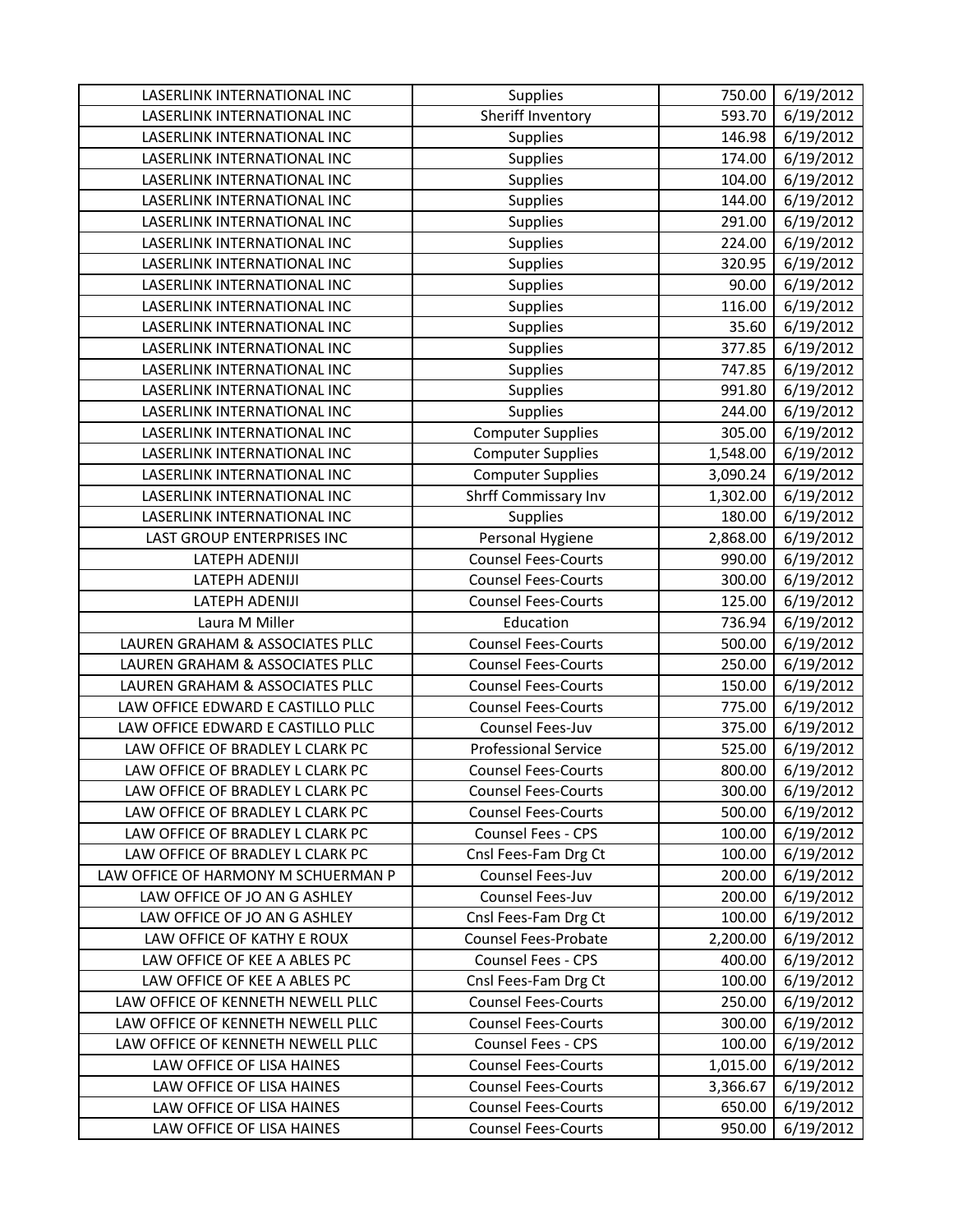| LAW OFFICE OF LISA HAINES                        | <b>Counsel Fees-Courts</b>                   | 375.00           | 6/19/2012              |
|--------------------------------------------------|----------------------------------------------|------------------|------------------------|
| LAW OFFICE OF LISA HAINES                        | <b>Counsel Fees-Courts</b>                   | 37.50            | 6/19/2012              |
| LAW OFFICE OF LISA HAINES                        | <b>Counsel Fees-Courts</b>                   | 300.00           | 6/19/2012              |
| LAW OFFICE OF LISA HAINES                        | <b>Counsel Fees-Courts</b>                   | 2,870.00         | 6/19/2012              |
| LAW OFFICE OF LISA HAINES                        | <b>Counsel Fees-Courts</b>                   | 212.50           | 6/19/2012              |
| LAW OFFICE OF THOMAS W MCKENZIE                  | Counsel Fees - CPS                           | 3,105.00         | 6/19/2012              |
| LAW OFFICE OF TIM CHOY                           | <b>Counsel Fees-Courts</b>                   | 350.00           | 6/19/2012              |
| LAW OFFICE OF TIM CHOY                           | <b>Counsel Fees-Courts</b>                   | 350.00           | 6/19/2012              |
| LAW OFFICE OF TIM CHOY                           | <b>Counsel Fees-Courts</b>                   | 500.00           | 6/19/2012              |
| LAW OFFICES OF TIOMBE JONES                      | <b>Counsel Fees-Courts</b>                   | 400.00           | 6/19/2012              |
| LEIGH ANN SCHENK                                 | Cnsl Fees-Fam Drg Ct                         | 100.00           | 6/19/2012              |
| LENA POPE HOME INC                               | <b>Subrecipient Service</b>                  | 2,875.00         | 6/19/2012              |
| LENA POPE HOME INC                               | <b>Counseling Services</b>                   | 6,615.76         | 6/19/2012              |
| LENA POPE HOME INC                               | <b>Professional Service</b>                  | 2,036.75         | 6/19/2012              |
| LENA POPE HOME INC                               | <b>Professional Service</b>                  | 8,348.00         | 6/19/2012              |
| LENA POPE HOME INC                               | <b>Professional Service</b>                  | 60,882.57        | 6/19/2012              |
| <b>LEON REED JR</b>                              | <b>Professional Service</b>                  | 225.00           | 6/19/2012              |
| LEON REED JR                                     | <b>Counsel Fees-Courts</b>                   | 300.00           | 6/19/2012              |
| LEON REED JR                                     | <b>Counsel Fees-Courts</b>                   | 700.00           | 6/19/2012              |
| LEON REED JR                                     | <b>Counsel Fees-Courts</b>                   | 287.50           | 6/19/2012              |
| LEON REED JR                                     | <b>Counsel Fees-Courts</b>                   | 250.00           | 6/19/2012              |
| <b>LESLIE J BURGOYNE</b>                         | Counsel Fees - CPS                           | 200.00           | 6/19/2012              |
| <b>LESTER K REED</b>                             | Counsel Fees - CPS                           | 100.00           | 6/19/2012              |
| <b>LEX JOHNSTON</b>                              | <b>Counsel Fees-Courts</b>                   | 400.00           | 6/19/2012              |
| LEXISNEXIS                                       | Subscriptions                                | 27.00            | 6/19/2012              |
| LEXISNEXIS                                       | Subscriptions                                | 27.00            | 6/19/2012              |
|                                                  |                                              |                  |                        |
| LEXISNEXIS                                       | <b>Professional Service</b>                  | 1,275.00         | 6/19/2012              |
| LEXISNEXIS                                       | On-Line Service                              | 1,959.00         | 6/19/2012              |
| LEXISNEXIS                                       | On-Line Service                              | 27.00            | 6/19/2012              |
| LEXISNEXIS                                       | <b>On-Line Service</b>                       | 46.00            | 6/19/2012              |
| LEXISNEXIS                                       | On-Line Service                              | 293.00           | 6/19/2012              |
| LEXISNEXIS RISK DATA MANAGEMENT INC              | Supplies                                     | 215.75           | 6/19/2012              |
| <b>LIBERTY CARTON CO</b>                         | <b>Graphics Inventory</b>                    | 877.19           | 6/19/2012              |
| LIFE TECHNOLOGIES CORPORATION                    | <b>Professional Service</b>                  | 50,000.00        | 6/19/2012              |
| <b>LILIANA CORTES</b>                            | <b>Restitution Payable</b>                   | 76.56            | 6/19/2012              |
| LISA HOOBLER                                     | <b>Counsel Fees-Courts</b>                   | 475.00           | 6/19/2012              |
| LISA MOORE                                       | Relative Assistance                          | 300.00           | 6/19/2012              |
| <b>LISA MORTON</b>                               | Reporter's Records                           | 824.00           | 6/19/2012              |
| LISA MULLEN                                      | <b>Counsel Fees-Courts</b>                   | 100.00           | 6/19/2012              |
| LOCK TIGHT SECURITY INC                          | Central Garage Inv                           | 145.00           | 6/19/2012              |
| LOI & ASSOCIATES PLLC                            | <b>Counsel Fees-Courts</b>                   | 300.00           | 6/19/2012              |
| LOI & ASSOCIATES PLLC                            | <b>Counsel Fees-Courts</b>                   | 300.00           | 6/19/2012              |
| LOOMIS FARGO & COMPANY                           | ArmoredCar Messenger                         | 400.00           | 6/19/2012              |
| LOOMIS FARGO & COMPANY                           | ArmoredCar Messenger                         | 400.00           | 6/19/2012              |
| LOOMIS FARGO & COMPANY                           | ArmoredCar Messenger                         | 400.00           | 6/19/2012              |
| LOOMIS FARGO & COMPANY                           | ArmoredCar Messenger                         | 400.00           | 6/19/2012              |
| LOOMIS FARGO & COMPANY                           | ArmoredCar Messenger                         | 400.00           | 6/19/2012              |
| LOOMIS FARGO & COMPANY                           | ArmoredCar Messenger                         | 400.00           | 6/19/2012              |
| LOOMIS FARGO & COMPANY<br>LOOMIS FARGO & COMPANY | ArmoredCar Messenger<br>ArmoredCar Messenger | 400.00<br>400.00 | 6/19/2012<br>6/19/2012 |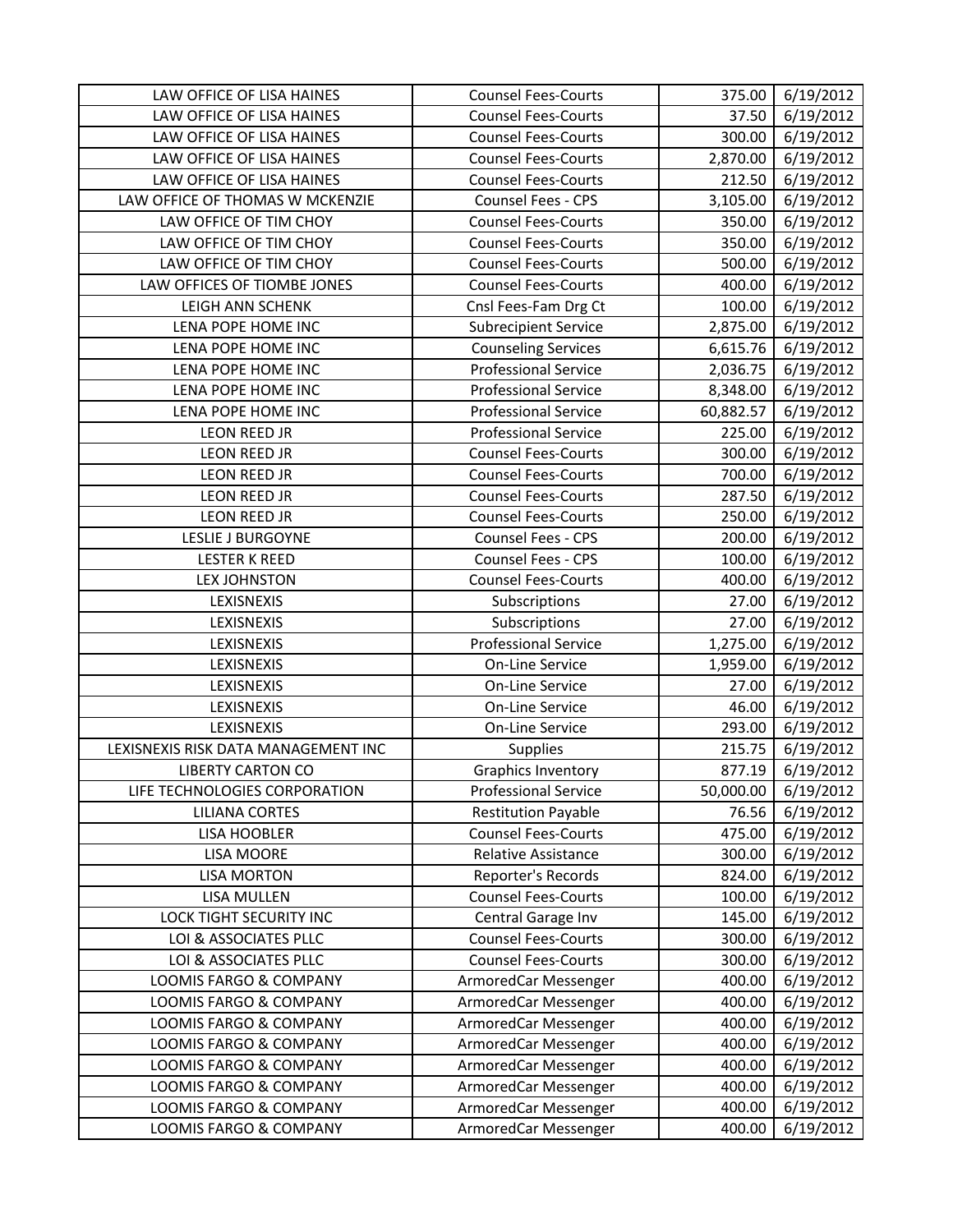| LOOMIS FARGO & COMPANY                  | ArmoredCar Messenger                           | 400.00             | 6/19/2012              |
|-----------------------------------------|------------------------------------------------|--------------------|------------------------|
| LOOMIS FARGO & COMPANY                  | ArmoredCar Messenger                           | 400.00             | 6/19/2012              |
| LOOMIS FARGO & COMPANY                  | ArmoredCar Messenger                           | 400.00             | 6/19/2012              |
| LOOMIS FARGO & COMPANY                  | ArmoredCar Messenger                           | 400.00             | 6/19/2012              |
| LOOMIS FARGO & COMPANY                  | ArmoredCar Messenger                           | 400.00             | 6/19/2012              |
| LOOMIS FARGO & COMPANY                  | ArmoredCar Messenger                           | 400.00             | 6/19/2012              |
| LOOMIS FARGO & COMPANY                  | ArmoredCar Messenger                           | 400.00             | 6/19/2012              |
| LOOMIS FARGO & COMPANY                  | ArmoredCar Messenger                           | 400.00             | 6/19/2012              |
| LOOMIS FARGO & COMPANY                  | ArmoredCar Messenger                           | 400.00             | 6/19/2012              |
| LOOMIS FARGO & COMPANY                  | ArmoredCar Messenger                           | 400.00             | 6/19/2012              |
| LOOMIS FARGO & COMPANY                  | ArmoredCar Messenger                           | 400.00             | 6/19/2012              |
| LOOMIS FARGO & COMPANY                  | ArmoredCar Messenger                           | 400.00             | 6/19/2012              |
| LOOMIS FARGO & COMPANY                  | ArmoredCar Messenger                           | 400.00             | 6/19/2012              |
| LOOMIS FARGO & COMPANY                  | ArmoredCar Messenger                           | 400.00             | 6/19/2012              |
| LOOMIS FARGO & COMPANY                  | ArmoredCar Messenger                           | 400.00             | 6/19/2012              |
| <b>LOOMIS FARGO &amp; COMPANY</b>       | ArmoredCar Messenger                           | 400.00             | 6/19/2012              |
| LOOMIS FARGO & COMPANY                  | ArmoredCar Messenger                           | 400.00             | 6/19/2012              |
| LOOMIS FARGO & COMPANY                  | ArmoredCar Messenger                           | 400.00             | 6/19/2012              |
| LOOMIS FARGO & COMPANY                  | ArmoredCar Messenger                           | 400.00             | 6/19/2012              |
| LOOMIS FARGO & COMPANY                  | ArmoredCar Messenger                           | 400.00             | 6/19/2012              |
| LOOMIS FARGO & COMPANY                  | ArmoredCar Messenger                           | 400.00             | 6/19/2012              |
| LOOMIS FARGO & COMPANY                  | ArmoredCar Messenger                           | 400.00             | 6/19/2012              |
| LOOMIS FARGO & COMPANY                  | ArmoredCar Messenger                           | 400.00             | 6/19/2012              |
| LOOMIS FARGO & COMPANY                  | ArmoredCar Messenger                           | 400.00             | 6/19/2012              |
| LOOMIS FARGO & COMPANY                  | ArmoredCar Messenger                           | 400.00             | 6/19/2012              |
| LOOMIS FARGO & COMPANY                  | ArmoredCar Messenger                           | 400.00             | 6/19/2012              |
| LOOMIS FARGO & COMPANY                  | ArmoredCar Messenger                           | 80.00              | 6/19/2012              |
| LOOMIS FARGO & COMPANY                  | ArmoredCar Messenger                           | 80.00              | 6/19/2012              |
| LOOMIS FARGO & COMPANY                  | ArmoredCar Messenger                           | 80.00              | 6/19/2012              |
| LOOMIS FARGO & COMPANY                  | ArmoredCar Messenger                           | 160.00             | 6/19/2012              |
| LOOMIS FARGO & COMPANY                  | ArmoredCar Messenger                           | 400.00             | 6/19/2012              |
| <b>LORIE GRAHAM</b>                     | Education                                      | 325.00             | 6/19/2012              |
| LOWE'S                                  | <b>Supplies</b>                                | 1,203.76           | 6/19/2012              |
| LOWE'S                                  | <b>Range Supplies</b>                          | 173.46             | 6/19/2012              |
| LOWE'S                                  | Parts and Supplies                             | 143.50             | 6/19/2012              |
| LOWE'S                                  | Parts and Supplies                             | 114.72             | 6/19/2012              |
| LOWE'S                                  | Field Equip&Supplies                           | 284.70             | 6/19/2012              |
| LOWE'S                                  | Field Equip&Supplies                           | 22.76              | 6/19/2012              |
| LOWE'S                                  | Field Equip&Supplies                           | 35.82              | 6/19/2012              |
| LOWE'S                                  | <b>Small Tools</b>                             | 23.94              | 6/19/2012              |
| <b>LUIS MACIAS</b>                      | Education                                      | 570.12             | 6/19/2012              |
| LUTHERAN SOCIAL SERVICES                | <b>Foster Home Care</b>                        | 395.20             | 6/19/2012              |
| LYNDA S TARWATER                        | <b>Counsel Fees-Courts</b>                     | 400.00             | 6/19/2012              |
| <b>LYNDA S TARWATER</b>                 | <b>Counsel Fees-Courts</b>                     | 1,185.00           | 6/19/2012              |
| LYNDA S TARWATER                        | <b>Counsel Fees-Courts</b>                     | 600.00             | 6/19/2012              |
| LYNDA S TARWATER                        | <b>Litigation Expense</b>                      | 177.82             | 6/19/2012              |
| LYNN S OLINGER                          | Counsel Fees - CPS                             | 100.00             | 6/19/2012              |
| M MONIQUE WALTERS                       | Counsel Fees-Juv                               | 200.00             | 6/19/2012              |
|                                         |                                                |                    |                        |
| M SUZANNE FROSSARD PC<br>M TRENT LOFTIN | Counsel Fees-Juv<br><b>Counsel Fees-Courts</b> | 200.00<br>1,000.00 | 6/19/2012<br>6/19/2012 |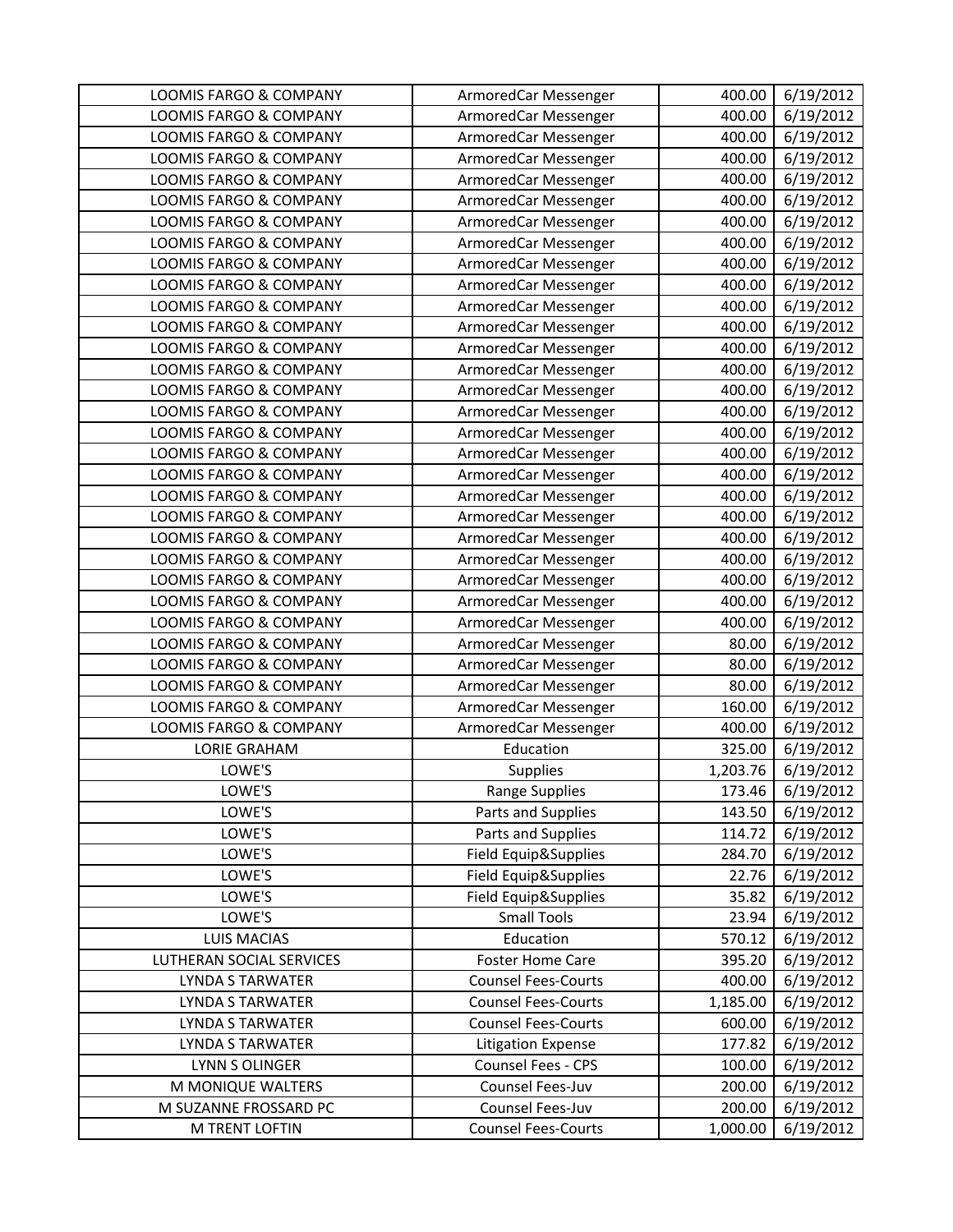| <b>M TRENT LOFTIN</b>             | <b>Counsel Fees-Courts</b>  | 400.00    | 6/19/2012 |
|-----------------------------------|-----------------------------|-----------|-----------|
| <b>M TRENT LOFTIN</b>             | <b>Counsel Fees-Courts</b>  | 750.00    | 6/19/2012 |
| M TRENT LOFTIN                    | <b>Counsel Fees-Courts</b>  | 100.00    | 6/19/2012 |
| M TRENT LOFTIN                    | Counsel Fees-Juv            | 500.00    | 6/19/2012 |
| MAIN STREET INSTALLERS LLC        | Non-Track Equipment         | 496.05    | 6/19/2012 |
| MAMIE BUSH JOHNSON                | <b>Counsel Fees-Courts</b>  | 400.00    | 6/19/2012 |
| <b>MANIE KAYASACK</b>             | <b>Drug Seizures</b>        | 25,000.00 | 6/19/2012 |
| <b>MANIE KAYASACK</b>             | Drug Seizure Int            | 25.74     | 6/19/2012 |
| MANSFIELD GAS AND EXHAUSTCT       | <b>Utility Assistance</b>   | 300.50    | 6/19/2012 |
| MARCELLA WILSON-CROPPER           | <b>Professional Service</b> | 162.50    | 6/19/2012 |
| MARCELLA WILSON-CROPPER           | <b>Professional Service</b> | 65.00     | 6/19/2012 |
| MARCELLA WILSON-CROPPER           | <b>Professional Service</b> | 520.00    | 6/19/2012 |
| MARCELLA WILSON-CROPPER           | <b>Professional Service</b> | 130.00    | 6/19/2012 |
| MAREN ENGINEERING CORP            | <b>Equipment Maint</b>      | 1,665.86  | 6/19/2012 |
| <b>MARILYN SLACK</b>              | <b>Counsel Fees-Courts</b>  | 300.00    | 6/19/2012 |
| MARK D SCOTT & ASSOCIATES PLLC    | <b>Counsel Fees-Courts</b>  | 100.00    | 6/19/2012 |
| MARK D SCOTT & ASSOCIATES PLLC    | <b>Counsel Fees-Courts</b>  | 450.00    | 6/19/2012 |
| MARK D SCOTT & ASSOCIATES PLLC    | <b>Counsel Fees-Courts</b>  | 400.00    | 6/19/2012 |
| MARK D SCOTT & ASSOCIATES PLLC    | <b>Counsel Fees-Courts</b>  | 200.00    | 6/19/2012 |
| <b>MARK ROSTEET</b>               | <b>Counsel Fees-Courts</b>  | 300.00    | 6/19/2012 |
| <b>MARK ROSTEET</b>               | <b>Counsel Fees-Courts</b>  | 400.00    | 6/19/2012 |
| <b>MARK ROSTEET</b>               | <b>Counsel Fees-Courts</b>  | 100.00    | 6/19/2012 |
| MARLA MUNDHEIM                    | <b>Counsel Fees-Probate</b> | 500.00    | 6/19/2012 |
| <b>MARY A CONNELL</b>             | Psych Exam/Testimony        | 5,175.00  | 6/19/2012 |
| <b>MARY R THOMSEN</b>             | Counsel Fees - CPS          | 100.00    | 6/19/2012 |
| <b>MARY R THOMSEN</b>             | Counsel Fees - CPS          | 25.00     | 6/19/2012 |
| <b>MARY R THOMSEN</b>             | Cnsl Fees-Fam Drg Ct        | 150.00    | 6/19/2012 |
| MASIMO AMERICAS INC               | <b>Supplies</b>             | 4,950.00  | 6/19/2012 |
| Matthew A King                    | Travel                      | 1,011.78  | 6/19/2012 |
| MATTHEW BENDER & COMPANY INC      | Law Books                   | 6,702.00  | 6/19/2012 |
| MATTHEW BENDER & COMPANY INC      | Law Books                   | 2,568.68  | 6/19/2012 |
| <b>MAX BREWINGTON</b>             | <b>Counsel Fees-Courts</b>  | 400.00    | 6/19/2012 |
| <b>MAX JOHN STRIKER</b>           | <b>Counsel Fees-Courts</b>  | 300.00    | 6/19/2012 |
| MCARTHUR LAW FIRM PLLC            | Counsel Fees - CPS          | 100.00    | 6/19/2012 |
| MCQUAY INTERNATIONAL              | A/C Maint Contract          | 3,273.18  | 6/19/2012 |
| MEDINA & MEDINA INC               | Central Garage Inv          | 288.00    | 6/19/2012 |
| MEDINA & MEDINA INC               | Parts and Supplies          | 25.00     | 6/19/2012 |
| MEDLAN FUNERAL SERVICES INC       | <b>County Burials</b>       | 330.00    | 6/19/2012 |
| MEDLINE INDUSTRIES INC            | <b>Supplies</b>             | 106.75    | 6/19/2012 |
| MEDLINE INDUSTRIES INC            | Lab Supplies                | 145.60    | 6/19/2012 |
| MEDLINE INDUSTRIES INC            | <b>Medical Supplies</b>     | 564.75    | 6/19/2012 |
| <b>MELISSA KIRKLAND</b>           | <b>Restitution Payable</b>  | 30.76     | 6/19/2012 |
| MEMBER'S BUILDING MAINTENANCE LLC | <b>Custodian Services</b>   | 6,145.14  | 6/19/2012 |
| MEMBER'S BUILDING MAINTENANCE LLC | <b>Custodian Services</b>   | 2,020.32  | 6/19/2012 |
| MEMBER'S BUILDING MAINTENANCE LLC | <b>Custodian Services</b>   | 645.38    | 6/19/2012 |
| MEMBER'S BUILDING MAINTENANCE LLC | <b>Custodian Services</b>   | 631.35    | 6/19/2012 |
| MEMBER'S BUILDING MAINTENANCE LLC | <b>Custodian Services</b>   | 1,290.76  | 6/19/2012 |
| MEMBER'S BUILDING MAINTENANCE LLC | <b>Custodian Services</b>   | 799.71    | 6/19/2012 |
| MEMBER'S BUILDING MAINTENANCE LLC | <b>Custodian Services</b>   | 1,290.76  | 6/19/2012 |
| MEMBER'S BUILDING MAINTENANCE LLC | <b>Custodian Services</b>   | 2,258.83  | 6/19/2012 |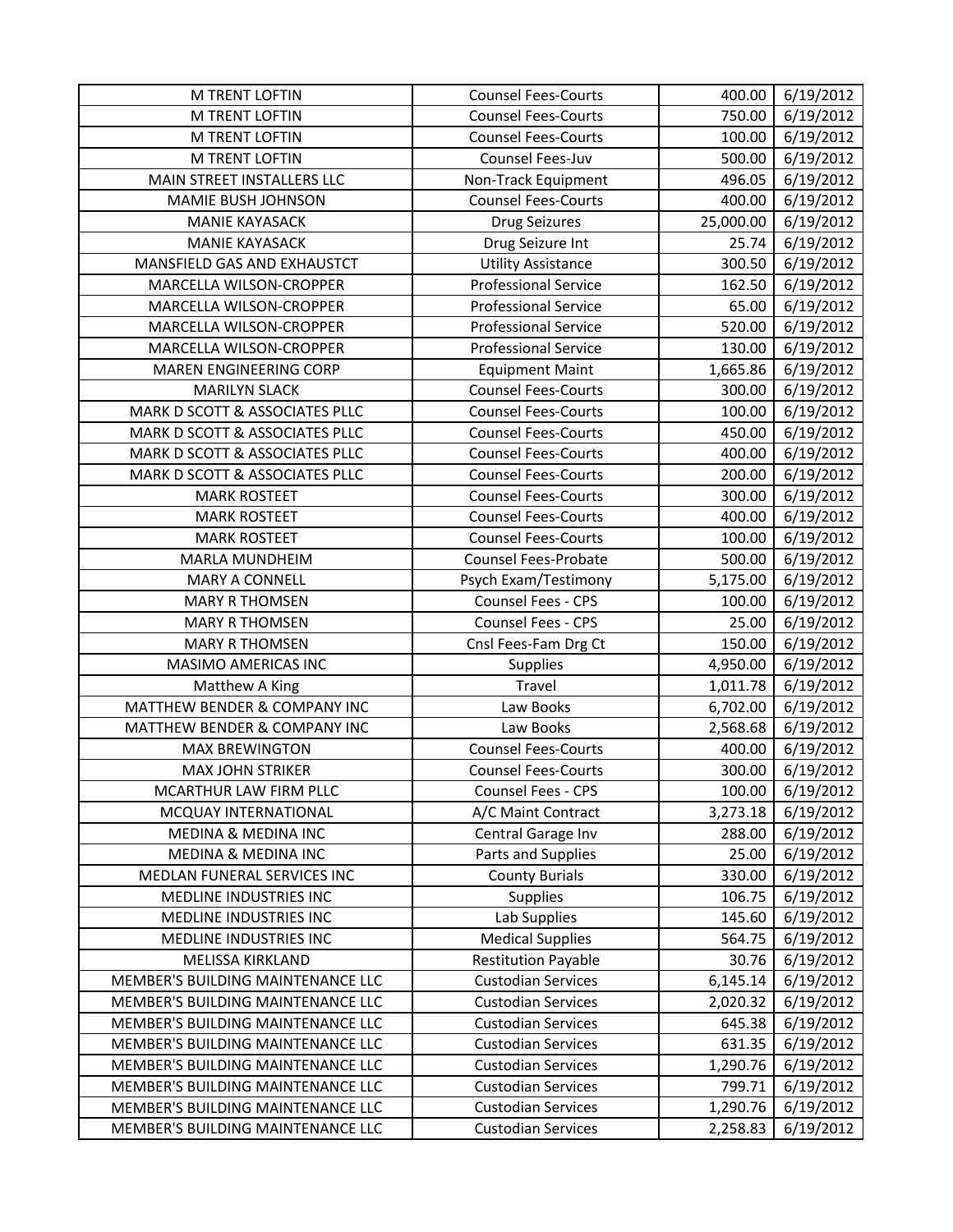| MEMBER'S BUILDING MAINTENANCE LLC | <b>Custodian Services</b>   | 1,936.14  | 6/19/2012 |
|-----------------------------------|-----------------------------|-----------|-----------|
| MEMBER'S BUILDING MAINTENANCE LLC | <b>Custodian Services</b>   | 533.14    | 6/19/2012 |
| MEMBER'S BUILDING MAINTENANCE LLC | <b>Custodian Services</b>   | 533.14    | 6/19/2012 |
| MEMBER'S BUILDING MAINTENANCE LLC | <b>Custodian Services</b>   | 925.98    | 6/19/2012 |
| MEMBER'S BUILDING MAINTENANCE LLC | <b>Custodian Services</b>   | 56.12     | 6/19/2012 |
| MEMBER'S BUILDING MAINTENANCE LLC | <b>Custodian Services</b>   | 1,066.28  | 6/19/2012 |
| MEMBER'S BUILDING MAINTENANCE LLC | <b>Custodian Services</b>   | 1,905.50  | 6/19/2012 |
| MEMBER'S BUILDING MAINTENANCE LLC | <b>Custodian Services</b>   | 1,515.24  | 6/19/2012 |
| MEMBER'S BUILDING MAINTENANCE LLC | <b>Custodian Services</b>   | 785.68    | 6/19/2012 |
| MERCEDES MEDICAL INC              | <b>Medical Supplies</b>     | 553.20    | 6/19/2012 |
| METROPLEX SERVICE WELDING         | Lab Equip Mainten           | 150.00    | 6/19/2012 |
| METROPLEX SERVICE WELDING         | Parts and Supplies          | 82.97     | 6/19/2012 |
| MHC SPRING LAKE LTD               | Rental Assistance           | 495.00    | 6/19/2012 |
| MHC SPRING LAKE LTD               | <b>Utility Assistance</b>   | 36.35     | 6/19/2012 |
| MHMR OF TARRANT COUNTY            | <b>MHMR</b>                 | 6,331.48  | 6/19/2012 |
| MHMR OF TARRANT COUNTY            | <b>MHMR</b>                 | 1,672.99  | 6/19/2012 |
| MICHAEL DEEGAN                    | <b>Counsel Fees-Courts</b>  | 300.00    | 6/19/2012 |
| MICHAEL DEEGAN                    | <b>Counsel Fees-Courts</b>  | 1,250.00  | 6/19/2012 |
| MICHAEL DEEGAN                    | <b>Counsel Fees-Courts</b>  | 900.00    | 6/19/2012 |
| MICHAEL PAUL GARCIA               | <b>Counsel Fees-Courts</b>  | 650.00    | 6/19/2012 |
| MICHAEL SHAWN MATLOCK             | <b>Counsel Fees-Courts</b>  | 200.00    | 6/19/2012 |
| MICHAEL W WARREN                  | <b>Building Maintenance</b> | 371.40    | 6/19/2012 |
| MICHELLE DAVIS                    | <b>Restitution Payable</b>  | 622.00    | 6/19/2012 |
| MIDWEST MEDICAL SUPPLY CO, LLC    | Lab Supplies                | 120.00    | 6/19/2012 |
| MIDWEST MEDICAL SUPPLY CO, LLC    | Lab Supplies                | 150.00    | 6/19/2012 |
| MIDWEST MEDICAL SUPPLY CO, LLC    | Supplies                    | 66.00     | 6/19/2012 |
| MIDWEST MEDICAL SUPPLY CO, LLC    | <b>Medical Supplies</b>     | 386.40    | 6/19/2012 |
| MIDWEST MEDICAL SUPPLY CO, LLC    | <b>Medical Supplies</b>     | 172.32    | 6/19/2012 |
| MIMOSA LANE LLC                   | Water                       | 17.49     | 6/19/2012 |
| MIMOSA LANE LLC                   | Water                       | 10.72     | 6/19/2012 |
| MINICK LAW PC                     | <b>Counsel Fees-Courts</b>  | 670.00    | 6/19/2012 |
| MINICK LAW PC                     | <b>Counsel Fees-Courts</b>  | 375.00    | 6/19/2012 |
| MOORE FUNERAL HOMES               | <b>County Burials</b>       | 495.00    | 6/19/2012 |
| MOORE MEDICAL LLC                 | Supplies                    | 88.00     | 6/19/2012 |
| MOORE MEDICAL LLC                 | Supplies                    | 88.00     | 6/19/2012 |
| MOORE MEDICAL LLC                 | Lab Supplies                | 192.50    | 6/19/2012 |
| MOORE MEDICAL LLC                 | <b>Medical Supplies</b>     | 118.80    | 6/19/2012 |
| <b>MOPEC</b>                      | Lab Supplies                | 75.00     | 6/19/2012 |
| <b>MOPEC</b>                      | Lab Supplies                | 1,990.43  | 6/19/2012 |
| <b>MORTON MOTOR DATA</b>          | Subscriptions               | 1,500.00  | 6/19/2012 |
| MOTOROLA INC                      | <b>Computer Supplies</b>    | 19,206.00 | 6/19/2012 |
| MOTOROLA INC                      | <b>Computer Supplies</b>    | 1,067.00  | 6/19/2012 |
| MOTOROLA INC                      | <b>Computer Supplies</b>    | 6,402.00  | 6/19/2012 |
| MOTOROLA INC                      | <b>Computer Supplies</b>    | 14,938.00 | 6/19/2012 |
| MOTOROLA INC                      | <b>Computer Supplies</b>    | 2,134.00  | 6/19/2012 |
| MOTOROLA INC                      | Safety/Tact Supplies        | 542.48    | 6/19/2012 |
| Mr Christopher D Bell             | Transportation              | 31.88     | 6/19/2012 |
| Mr Edward L Gentry                | Education                   | 300.00    | 6/19/2012 |
| Mr Renee Castoreno                | Travel                      | 18.00     | 6/19/2012 |
| Ms Carol Alexander                | Education                   | 332.45    | 6/19/2012 |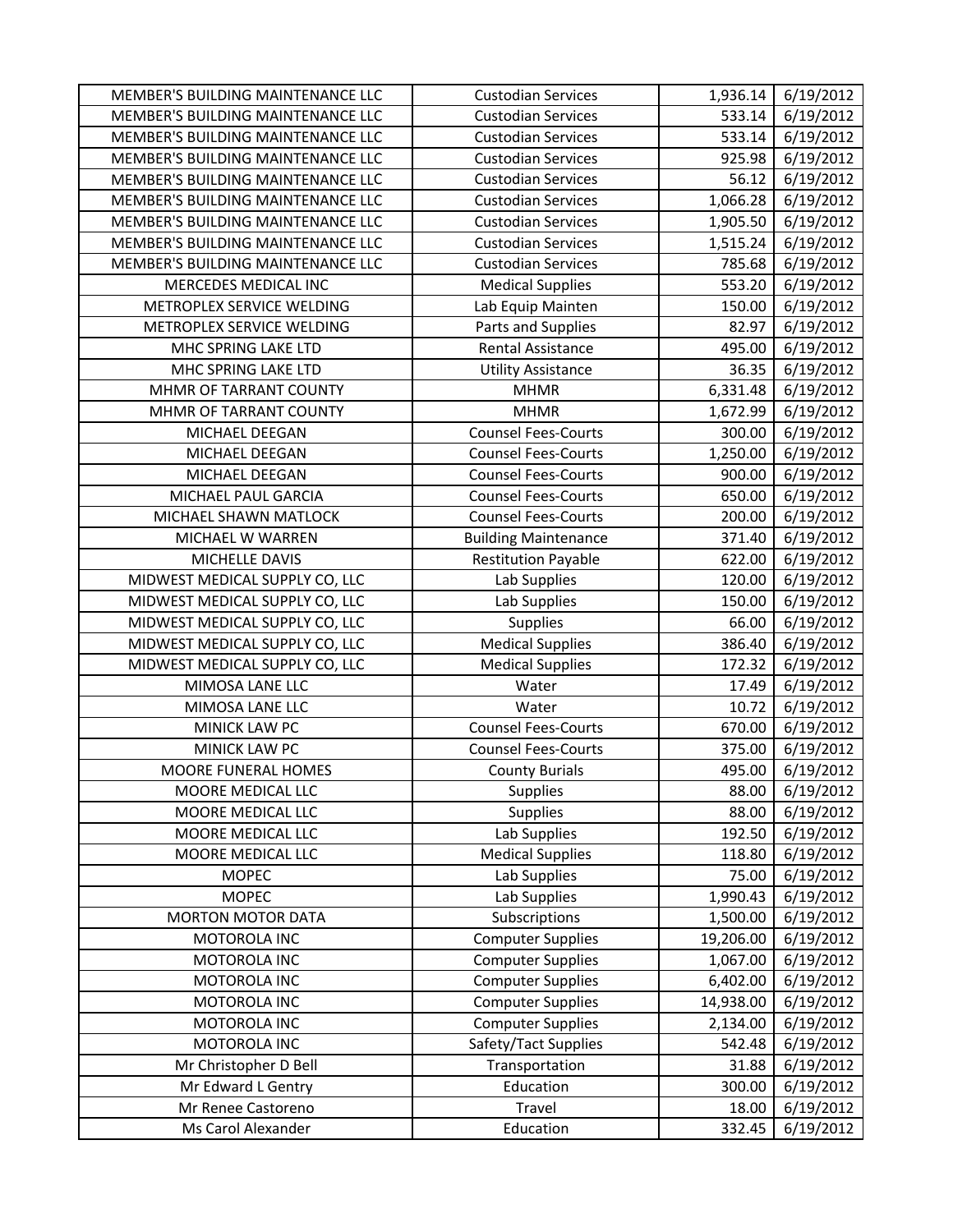| Ms Catherine N Torres            | Travel                      | 140.00    | 6/19/2012 |
|----------------------------------|-----------------------------|-----------|-----------|
| Ms Cynthia Burgess               | Postage                     | 9.20      | 6/19/2012 |
| Ms Deborah Nekhom                | Education                   | 1,474.97  | 6/19/2012 |
| Ms Diane Hardin                  | Education                   | 319.70    | 6/19/2012 |
| Ms Gloria O Fields               | Parking                     | 10.00     | 6/19/2012 |
| Ms Peggy S Dunlap                | Education                   | 30.00     | 6/19/2012 |
| Ms Rose M Tonche                 | Travel                      | 140.00    | 6/19/2012 |
| Ms Ysleta K Youngblood           | Mileage Allowance           | 296.37    | 6/19/2012 |
| Ms Ysleta K Youngblood           | Travel                      | 75.00     | 6/19/2012 |
| <b>NAFA INC</b>                  | Parts and Supplies          | 84.88     | 6/19/2012 |
| <b>NANCY GORDON</b>              | Counsel Fees - CPS          | 600.00    | 6/19/2012 |
| <b>NARDIS INC</b>                | Safety/Tact Supplies        | 611.82    | 6/19/2012 |
| NATHERRAL J WASHINGTON           | <b>Counsel Fees-Courts</b>  | 1,000.00  | 6/19/2012 |
| NEC CORPORATION OF AMERICA       | Non-Track Equipment         | 4,440.00  | 6/19/2012 |
| NEIGHBORHOOD WALMART #5181       | Food/Hygiene Assist         | 79.64     | 6/19/2012 |
| <b>NELON LAW GROUP PLLC</b>      | <b>Counsel Fees-Courts</b>  | 750.00    | 6/19/2012 |
| NELON LAW GROUP PLLC             | <b>Counsel Fees-Courts</b>  | 650.00    | 6/19/2012 |
| <b>NEW HORIZONS RANCH</b>        | Clothing                    | 121.46    | 6/19/2012 |
| NICHOLAS GREGORY DAVIS           | <b>Counsel Fees-Courts</b>  | 750.00    | 6/19/2012 |
| NICHOLAS GREGORY DAVIS           | <b>Counsel Fees-Courts</b>  | 875.00    | 6/19/2012 |
| NICHOLS FORD LTD                 | Parts and Supplies          | 119.30    | 6/19/2012 |
| NIZAM PEERWANI, M.D., P.A.       | Due to Med Examiner         | 52,950.00 | 6/19/2012 |
| NIZAM PEERWANI, M.D., P.A.       | Med Exam Contract           | 84,361.00 | 6/19/2012 |
| <b>NMS LABS</b>                  | <b>Professional Service</b> | 973.00    | 6/19/2012 |
| NORTH AMERICAN COUNCIL ON        | <b>Educational Material</b> | 45.00     | 6/19/2012 |
| NORTH CENTRAL TX COUNCIL OF      | <b>Professional Service</b> | 33,433.00 | 6/19/2012 |
| NORTH TEXAS ADDICTION COUNSELING | <b>Counseling Services</b>  | 1,869.50  | 6/19/2012 |
| OAK FARMS DAIRY                  | Food                        | 362.56    | 6/19/2012 |
| <b>OCE-USA INC</b>               | <b>Equipment Maint</b>      | 2,057.79  | 6/19/2012 |
| <b>OCE-USA INC</b>               | <b>Equipment Maint</b>      | 780.84    | 6/19/2012 |
| <b>OKEY AKPOM</b>                | <b>Counsel Fees-Courts</b>  | 350.00    | 6/19/2012 |
| <b>OKEY AKPOM</b>                | <b>Counsel Fees-Courts</b>  | 300.00    | 6/19/2012 |
| <b>OKEY AKPOM</b>                | <b>Counsel Fees-Courts</b>  | 200.00    | 6/19/2012 |
| <b>OLIVER E DYER</b>             | <b>Building Maintenance</b> | 164.45    | 6/19/2012 |
| ONE STOP BUS STOP INC            | Capital Outlay - Veh        | 2,825.00  | 6/19/2012 |
| ONE STOP BUS STOP INC            | Non-Track Equipment         | 395.00    | 6/19/2012 |
| ONLINE TECH STORES.COM           | <b>Supplies</b>             | 36.40     | 6/19/2012 |
| ONLINE TECH STORES.COM           | Supplies                    | 15.40     | 6/19/2012 |
| ONLINE TECH STORES.COM           | <b>Computer Supplies</b>    | 344.00    | 6/19/2012 |
| ONLINE TECH STORES.COM           | <b>Computer Supplies</b>    | 143.35    | 6/19/2012 |
| <b>OPAL HENSON</b>               | Relative Assistance         | 300.00    | 6/19/2012 |
| O'REILLY AUTO PARTS              | Central Garage Inv          | 15.24     | 6/19/2012 |
| OZARKA DRINKING WATER            | <b>Graphics Inventory</b>   | 22.45     | 6/19/2012 |
| P MICHAEL SCHNEIDER LAW FIRM PC  | <b>Counsel Fees-Courts</b>  | 475.00    | 6/19/2012 |
| P MICHAEL SCHNEIDER LAW FIRM PC  | <b>Counsel Fees-Courts</b>  | 100.00    | 6/19/2012 |
| P MICHAEL SCHNEIDER LAW FIRM PC  | <b>Counsel Fees-Courts</b>  | 200.00    | 6/19/2012 |
| P MICHAEL SCHNEIDER LAW FIRM PC  | <b>Counsel Fees-Courts</b>  | 600.00    | 6/19/2012 |
| P MICHAEL SCHNEIDER LAW FIRM PC  | <b>Counsel Fees-Courts</b>  | 600.00    | 6/19/2012 |
| P MICHAEL SCHNEIDER LAW FIRM PC  | <b>Counsel Fees-Courts</b>  | 475.00    | 6/19/2012 |
|                                  |                             | 1,150.00  |           |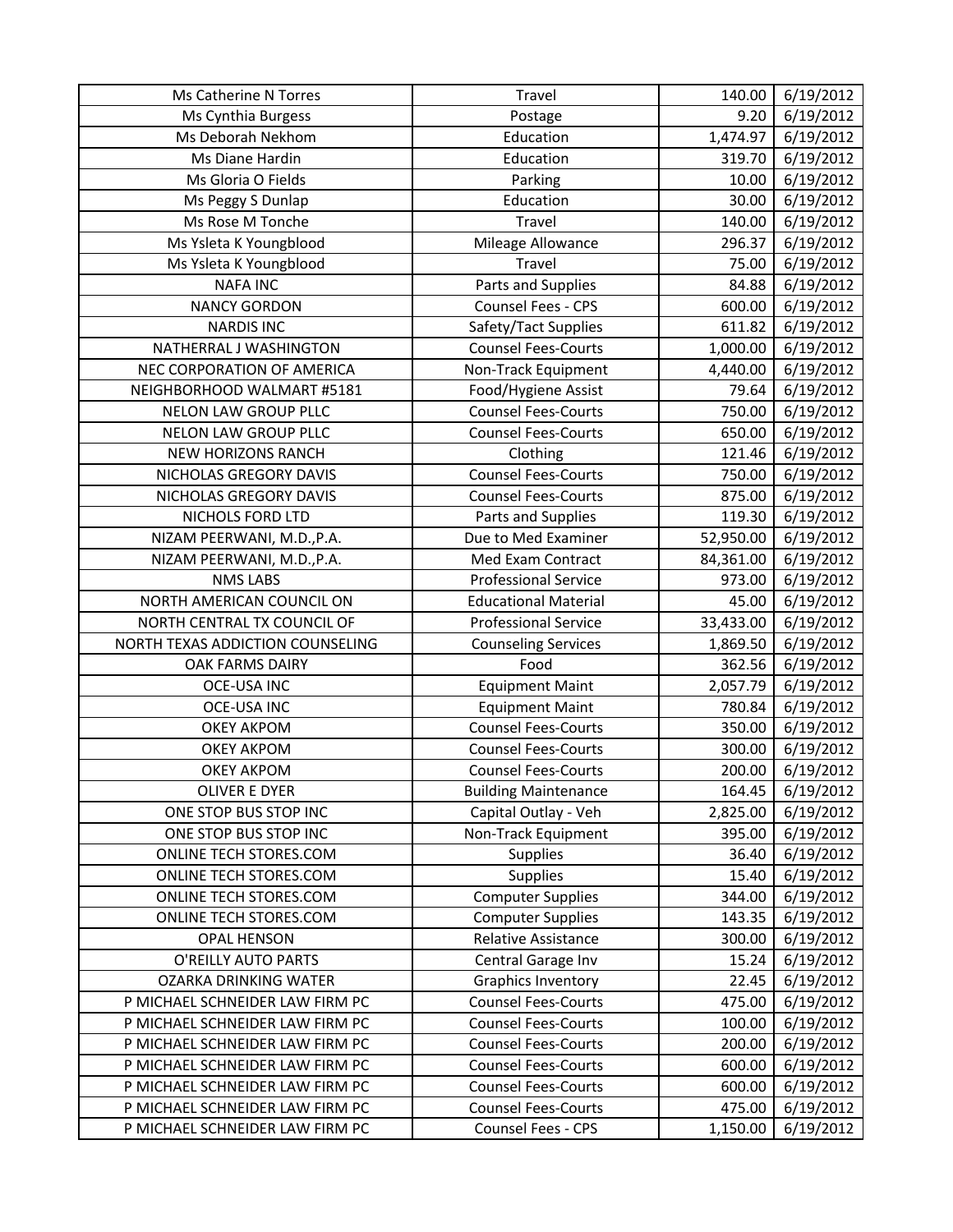| PARK CITIES LIMITED PARTNERSHIP     | Central Garage Inv          | 147.56   | 6/19/2012 |
|-------------------------------------|-----------------------------|----------|-----------|
| <b>PARKER ELECTRIC</b>              | <b>Building Maintenance</b> | 623.87   | 6/19/2012 |
| PARKER ELECTRIC                     | <b>Building Maintenance</b> | 611.56   | 6/19/2012 |
| PATHMARK TRAFFIC PRODUCTS INC       | <b>Supplies</b>             | 287.50   | 6/19/2012 |
| PATRICIA L SUMMERS                  | Counsel Fees - CPS          | 250.00   | 6/19/2012 |
| PATRICIA MARGARET MCBRIDE           | <b>Counsel Fees-Courts</b>  | 400.00   | 6/19/2012 |
| PATRICIA MARGARET MCBRIDE           | <b>Counsel Fees-Courts</b>  | 650.00   | 6/19/2012 |
| PATRICIA MARGARET MCBRIDE           | <b>Counsel Fees-Courts</b>  | 125.00   | 6/19/2012 |
| PATRICIA MARGARET MCBRIDE           | <b>Counsel Fees-Courts</b>  | 200.00   | 6/19/2012 |
| PATRICK CURRAN                      | <b>Counsel Fees-Courts</b>  | 150.00   | 6/19/2012 |
| PATRICK CURRAN                      | <b>Counsel Fees-Courts</b>  | 1,190.00 | 6/19/2012 |
| PATRICK CURRAN                      | <b>Counsel Fees-Courts</b>  | 450.00   | 6/19/2012 |
| PATRICK CURRAN                      | <b>Counsel Fees-Courts</b>  | 930.00   | 6/19/2012 |
| PATRICK CURRAN                      | <b>Counsel Fees-Courts</b>  | 285.00   | 6/19/2012 |
| PATRICK S DOHONEY & ASSOCIATES PLLC | <b>Counsel Fees-Courts</b>  | 750.00   | 6/19/2012 |
| PATRICK S DOHONEY & ASSOCIATES PLLC | <b>Counsel Fees-Courts</b>  | 175.00   | 6/19/2012 |
| PATRICK S DOHONEY & ASSOCIATES PLLC | <b>Counsel Fees-Courts</b>  | 450.00   | 6/19/2012 |
| PATRICK S DOHONEY & ASSOCIATES PLLC | <b>Counsel Fees-Courts</b>  | 200.00   | 6/19/2012 |
| PATRICK S DOHONEY & ASSOCIATES PLLC | <b>Counsel Fees-Courts</b>  | 150.00   | 6/19/2012 |
| PATTI RICHARDS                      | Reporter's Records          | 840.00   | 6/19/2012 |
| PATTY TILLMAN                       | <b>Counsel Fees-Courts</b>  | 695.00   | 6/19/2012 |
| PATTY TILLMAN                       | <b>Counsel Fees-Courts</b>  | 400.00   | 6/19/2012 |
| PATTY TILLMAN                       | <b>Counsel Fees-Courts</b>  | 1,040.00 | 6/19/2012 |
| PAUL B ROTHBAND JR                  | <b>Counsel Fees-Courts</b>  | 130.00   | 6/19/2012 |
| PAUL B ROTHBAND JR                  | <b>Counsel Fees-Courts</b>  | 120.00   | 6/19/2012 |
| PAUL B ROTHBAND JR                  | <b>Counsel Fees-Courts</b>  | 110.00   | 6/19/2012 |
| PAUL CONNER                         | <b>Counsel Fees-Courts</b>  | 490.00   | 6/19/2012 |
| PAUL CONNER                         | <b>Counsel Fees-Courts</b>  | 150.00   | 6/19/2012 |
| PAUL LEWALLEN                       | <b>Counsel Fees-Courts</b>  | 425.00   | 6/19/2012 |
| PAUL LEWALLEN                       | <b>Counsel Fees-Courts</b>  | 100.00   | 6/19/2012 |
| PAUL V PREVITE                      | <b>Counsel Fees-Courts</b>  | 600.00   | 6/19/2012 |
| PAUL V PREVITE                      | <b>Counsel Fees-Courts</b>  | 500.00   | 6/19/2012 |
| PEGASUS SCHOOLS INC                 | Clothing                    | 125.00   | 6/19/2012 |
| PEGGY BALLEW                        | Reporter's Records          | 148.00   | 6/19/2012 |
| PETER A VAN DALEN                   | <b>Building Maintenance</b> | 60.00    | 6/19/2012 |
| PETER A VAN DALEN                   | <b>Building Maintenance</b> | 125.00   | 6/19/2012 |
| PETER A VAN DALEN                   | <b>Building Maintenance</b> | 90.00    | 6/19/2012 |
| PHILLIP S BARKER                    | Travel                      | 50.40    | 6/19/2012 |
| PHILLIPS & NABORS PLLC              | Counsel Fees - CPS          | 765.00   | 6/19/2012 |
| PIA R. RODRIGUEZ                    | <b>Counsel Fees-Courts</b>  | 500.00   | 6/19/2012 |
| PIA R. RODRIGUEZ                    | <b>Counsel Fees-Courts</b>  | 100.00   | 6/19/2012 |
| PIA R. RODRIGUEZ                    | <b>Counsel Fees-Courts</b>  | 100.00   | 6/19/2012 |
| PIA R. RODRIGUEZ                    | Interpreter Fees            | 50.00    | 6/19/2012 |
| POINT WEST APARTMENTS               | <b>Utility Assistance</b>   | 31.22    | 6/19/2012 |
| POLLOCK PAPER DISTRIBUTORS          | <b>Supplies</b>             | 29.70    | 6/19/2012 |
| POLLOCK PAPER DISTRIBUTORS          | <b>Supplies</b>             | 14.85    | 6/19/2012 |
| POLLOCK PAPER DISTRIBUTORS          | <b>Supplies</b>             | 29.70    | 6/19/2012 |
| POLLOCK PAPER DISTRIBUTORS          | <b>Supplies</b>             | 44.55    | 6/19/2012 |
| POTENTIA ENERGY LLC                 | <b>Utility Assistance</b>   | 138.09   | 6/19/2012 |
| PRABHREET K RAISINGHANI             | <b>Meeting Expenses</b>     | 685.00   | 6/19/2012 |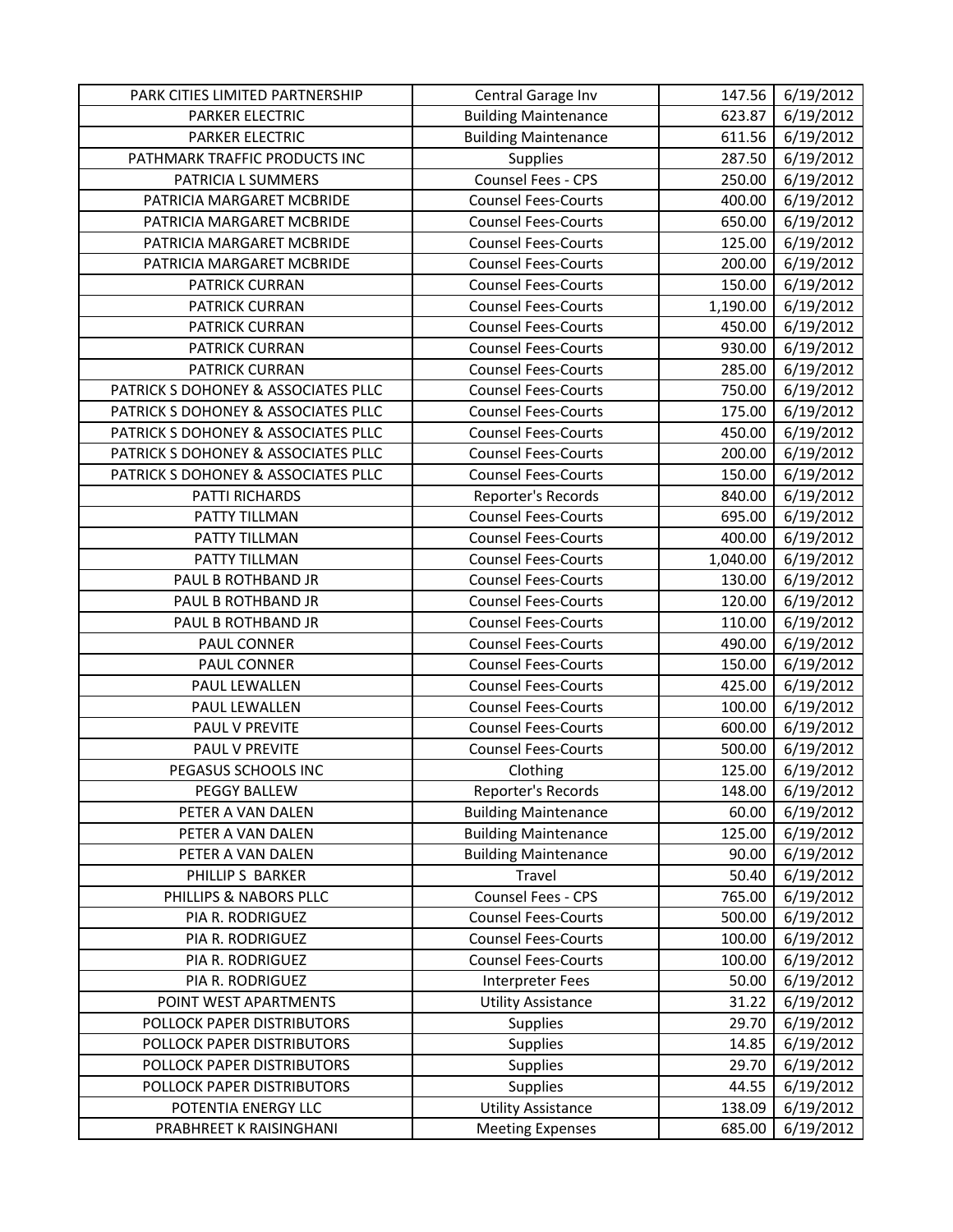| PRACTICAL A/R SOLUTIONS INC    | <b>Medical Supplies</b>     | 205.20                 | 6/19/2012 |
|--------------------------------|-----------------------------|------------------------|-----------|
| PRAETORIAN OPERATING INC       | Kitchen Supplies            | 131.88                 | 6/19/2012 |
| PRESSTEK INC                   | <b>Graphics Inventory</b>   | 429.00                 | 6/19/2012 |
| PRODUCTIVITY CENTER INC        | Subscriptions               | 295.00                 | 6/19/2012 |
| PRODUCTS UNLIMITED INC         | Lab Supplies                | 530.00                 | 6/19/2012 |
| PRODUCTS UNLIMITED INC         | Non-Track Equipment         | 16,960.00              | 6/19/2012 |
| PRONTO COURIER SERVICE LLC     | <b>Professional Service</b> | 200.01                 | 6/19/2012 |
| PSP PROFESSIONAL SERVICES INC  | <b>Counseling Services</b>  | 50.00                  | 6/19/2012 |
| PSYCHOTHERAPY SERVICES & YOKE- | <b>Professional Service</b> | 4,850.00               | 6/19/2012 |
| PTS OF AMERICA LLC             | <b>Professional Service</b> | 685.95                 | 6/19/2012 |
| PUBLIC SAFETY MEDIA GROUP LLC  | Advertis/Leg Notice         | 250.00                 | 6/19/2012 |
| PYLES WHATLEY CORPORATION      | <b>County Projects</b>      | 18,000.00              | 6/19/2012 |
| <b>QUEST DIAGNOSTICS INC</b>   | <b>Professional Service</b> | 2,366.87               | 6/19/2012 |
| <b>QUEST DIAGNOSTICS INC</b>   | <b>Professional Service</b> | 70.25                  | 6/19/2012 |
| <b>QUEST DIAGNOSTICS INC</b>   | <b>Professional Service</b> | $\overline{5,17}$ 1.75 | 6/19/2012 |
| <b>QUEST DIAGNOSTICS INC</b>   | <b>Professional Service</b> | 2,443.75               | 6/19/2012 |
| <b>QUEST DIAGNOSTICS INC</b>   | <b>Medical Supplies</b>     | 22.84                  | 6/19/2012 |
| <b>QUEST DIAGNOSTICS INC</b>   | Laboratory Costs            | 12.00                  | 6/19/2012 |
| <b>QUEST DIAGNOSTICS INC</b>   | Laboratory Costs            | 354.75                 | 6/19/2012 |
| <b>QUEST DIAGNOSTICS INC</b>   | Laboratory Costs            | 74.25                  | 6/19/2012 |
| <b>QUEST DIAGNOSTICS INC</b>   | Laboratory Costs            | 84.00                  | 6/19/2012 |
| <b>QUEST DIAGNOSTICS INC</b>   | Laboratory Costs            | 44.00                  | 6/19/2012 |
| <b>QUEST DIAGNOSTICS INC</b>   | <b>Laboratory Costs</b>     | 222.25                 | 6/19/2012 |
| <b>QUILL CORPORATION</b>       | Supplies                    | 60.23                  | 6/19/2012 |
| R D SHEET METAL INC            | <b>Building Maintenance</b> | 944.00                 | 6/19/2012 |
| R MAUREEN TOLBERT              | <b>Counsel Fees-Courts</b>  | 600.00                 | 6/19/2012 |
| R MAUREEN TOLBERT              | <b>Counsel Fees-Courts</b>  | 150.00                 | 6/19/2012 |
| R MAUREEN TOLBERT              | <b>Counsel Fees-Courts</b>  | 100.00                 | 6/19/2012 |
| R MAUREEN TOLBERT              | <b>Counsel Fees-Courts</b>  | 200.00                 | 6/19/2012 |
| Ralph D. Swearingin Jr         | Education                   | 140.00                 | 6/19/2012 |
| <b>RANDALL B MILLER</b>        | <b>Counsel Fees-Courts</b>  | 350.00                 | 6/19/2012 |
| <b>RANDY W BOWERS</b>          | <b>Counsel Fees-Courts</b>  | 450.00                 | 6/19/2012 |
| <b>RANDY W BOWERS</b>          | <b>Counsel Fees-Courts</b>  | 775.00                 | 6/19/2012 |
| <b>RANDY W BOWERS</b>          | <b>Counsel Fees-Courts</b>  | 475.00                 | 6/19/2012 |
| RANDY W BOWERS                 | Counsel Fees-Juv            | 100.00                 | 6/19/2012 |
| RASIX COMPUTER CENTER INC      | <b>Supplies</b>             | 348.00                 | 6/19/2012 |
| RASIX COMPUTER CENTER INC      | Supplies                    | 464.00                 | 6/19/2012 |
| RASIX COMPUTER CENTER INC      | <b>Computer Supplies</b>    | 1,160.00               | 6/19/2012 |
| RASIX COMPUTER CENTER INC      | <b>Computer Supplies</b>    | 193.00                 | 6/19/2012 |
| RAUL CANEZ                     | Counsel Fees - CPS          | 100.00                 | 6/19/2012 |
| RAUL NEVAREZ                   | <b>Counsel Fees-Courts</b>  | 600.00                 | 6/19/2012 |
| RAUL NEVAREZ                   | <b>Counsel Fees-Courts</b>  | 500.00                 | 6/19/2012 |
| RAUL NEVAREZ                   | <b>Counsel Fees - CPS</b>   | 1,515.00               | 6/19/2012 |
| RAY HALL JR                    | <b>Counsel Fees-Courts</b>  | 400.00                 | 6/19/2012 |
| RAY HALL JR                    | <b>Counsel Fees-Courts</b>  | 200.00                 | 6/19/2012 |
| RAY HALL JR                    | Counsel Fees-Juv            | 200.00                 | 6/19/2012 |
| RAY HALL JR                    | Counsel Fees - CPS          | 200.00                 | 6/19/2012 |
| RAY HALL JR                    | Cnsl Fees-Fam Drg Ct        | 100.00                 | 6/19/2012 |
| <b>RAY MOORE</b>               | Liaison Expense             | 53.93                  | 6/19/2012 |
| RDO EQUIPMENT CO               | Parts and Supplies          | 1,434.15               | 6/19/2012 |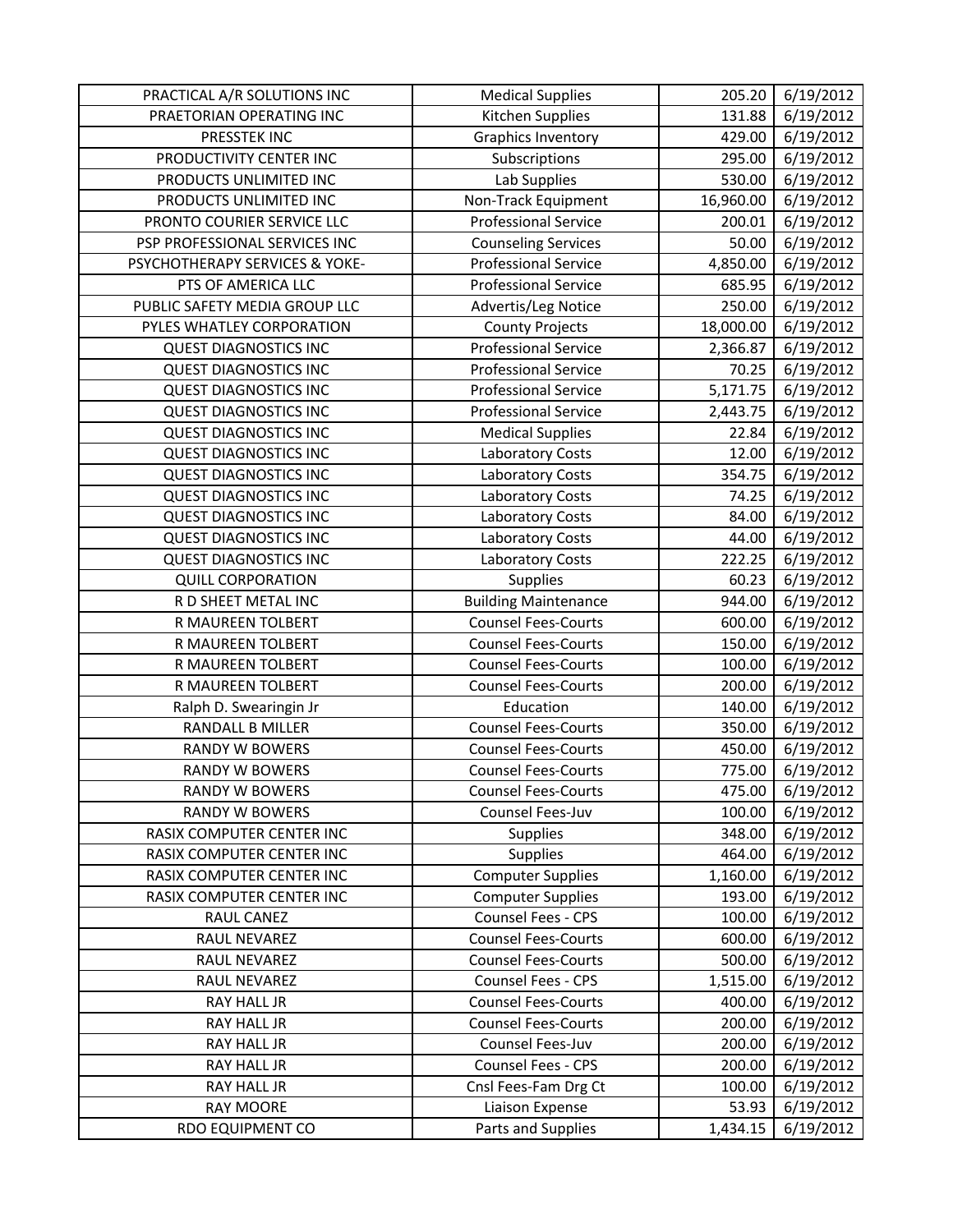| <b>READ'S AUTO COLLISION</b>   | Parts and Supplies          | 1,578.75  | 6/19/2012 |
|--------------------------------|-----------------------------|-----------|-----------|
| <b>READ'S AUTO COLLISION</b>   | Insurance Receivable        | 2,929.31  | 6/19/2012 |
| REALTECH INC                   | Appl Serv Prov (ASP)        | 28,500.00 | 6/19/2012 |
| REALTY APPRECIATION            | <b>Rental Assistance</b>    | 645.00    | 6/19/2012 |
| RECEPT PHARMACY LP             | <b>Medical Supplies</b>     | 210.51    | 6/19/2012 |
| RECEPT PHARMACY LP             | <b>Medical Supplies</b>     | 751.76    | 6/19/2012 |
| RECEPT PHARMACY LP             | <b>Medical Supplies</b>     | 12.14     | 6/19/2012 |
| RECOVERY RESOURCE COUNCIL      | <b>Counseling Services</b>  | 550.00    | 6/19/2012 |
| RECOVERY RESOURCE COUNCIL      | <b>Subrecipient Service</b> | 3,436.00  | 6/19/2012 |
| <b>REFUGE HOUSE</b>            | <b>Foster Home Care</b>     | 79.04     | 6/19/2012 |
| <b>REGINA RICH</b>             | Clothing                    | 200.00    | 6/19/2012 |
| RELIABLE PAVING INC            | <b>Building Maintenance</b> | 2,128.00  | 6/19/2012 |
| RELIABLE PAVING INC            | <b>Building Maintenance</b> | 2,085.00  | 6/19/2012 |
| RELIANT ENERGY SERVICES        | <b>Utility Assistance</b>   | 43.03     | 6/19/2012 |
| RELIANT ENERGY SERVICES        | <b>Utility Assistance</b>   | 702.57    | 6/19/2012 |
| RENEE A SANCHEZ                | Counsel Fees - CPS          | 200.00    | 6/19/2012 |
| REPUBLIC SERVICES OF TEXAS LTD | <b>Disposal Service</b>     | 127.21    | 6/19/2012 |
| REPUBLIC SERVICES OF TEXAS LTD | <b>Building Maintenance</b> | 61.62     | 6/19/2012 |
| REPUBLIC SERVICES OF TEXAS LTD | <b>Disposal Service</b>     | 100.28    | 6/19/2012 |
| REPUBLIC SERVICES OF TEXAS LTD | <b>Disposal Service</b>     | 134.31    | 6/19/2012 |
| REPUBLIC SERVICES OF TEXAS LTD | <b>Disposal Service</b>     | 170.58    | 6/19/2012 |
| <b>REXEL SUMMERS</b>           | <b>Building Maintenance</b> | 608.94    | 6/19/2012 |
| <b>REXEL SUMMERS</b>           | <b>Building Maintenance</b> | 298.50    | 6/19/2012 |
| RICARDO J CARRILLO             | <b>County Burials</b>       | 700.00    | 6/19/2012 |
| RICHARD A HENDERSON PC         | <b>Counsel Fees-Courts</b>  | 950.00    | 6/19/2012 |
| RICHARD A HENDERSON PC         | Cnsl Fees-Crim Appls        | 3,130.00  | 6/19/2012 |
| RICHARD ALLEY                  | <b>Counsel Fees-Courts</b>  | 660.00    | 6/19/2012 |
| RICHARD ALLEY                  | <b>Counsel Fees-Courts</b>  | 1,150.00  | 6/19/2012 |
| RICHARD ALLEY                  | <b>Counsel Fees-Courts</b>  | 1,530.00  | 6/19/2012 |
| RICHARD KLINE                  | <b>Counsel Fees-Courts</b>  | 225.00    | 6/19/2012 |
| RICHARD KLINE                  | <b>Counsel Fees-Courts</b>  | 425.00    | 6/19/2012 |
| RICHARD SCOTT WALKER           | <b>Counsel Fees-Courts</b>  | 650.00    | 6/19/2012 |
| RIVERCREST HOLDINGS LP         | <b>Rental Assistance</b>    | 499.00    | 6/19/2012 |
| RIVERCREST HOLDINGS LP         | <b>Utility Assistance</b>   | 26.76     | 6/19/2012 |
| RLP MECHANICAL CONTRACTORS INC | <b>Professional Service</b> | 68,287.90 | 6/19/2012 |
| <b>ROBERT BROWNRIGG</b>        | <b>Counsel Fees-Probate</b> | 1,163.75  | 6/19/2012 |
| Robert D Black                 | Education                   | 138.30    | 6/19/2012 |
| ROBERTA WALKER                 | <b>Counsel Fees-Courts</b>  | 375.00    | 6/19/2012 |
| ROBERTA WALKER                 | <b>Counsel Fees-Courts</b>  | 100.00    | 6/19/2012 |
| <b>ROBIN SMITH</b>             | Subscriptions               | 36.00     | 6/19/2012 |
| <b>ROBIN V GROUNDS</b>         | Counsel Fees - CPS          | 100.00    | 6/19/2012 |
| <b>ROBINSON &amp; SMART PC</b> | <b>Counsel Fees-Courts</b>  | 400.00    | 6/19/2012 |
| <b>ROBINSON &amp; SMART PC</b> | <b>Counsel Fees-Courts</b>  | 600.00    | 6/19/2012 |
| <b>ROBINSON &amp; SMART PC</b> | <b>Counsel Fees-Courts</b>  | 125.00    | 6/19/2012 |
| ROCHE DIAGNOSTICS CORPORATION  | Lab Supplies                | 1,856.38  | 6/19/2012 |
| RONNIE CANTRELL                | <b>Witness Travel</b>       | 291.23    | 6/19/2012 |
| ROSE ANNA SALINAS              | <b>Counsel Fees-Courts</b>  | 1,150.00  | 6/19/2012 |
| ROSE ANNA SALINAS              | <b>Counsel Fees-Courts</b>  | 280.00    | 6/19/2012 |
| ROSE ANNA SALINAS              | <b>Counsel Fees-Courts</b>  | 100.00    | 6/19/2012 |
| ROSE ANNA SALINAS              | <b>Counsel Fees-Courts</b>  | 100.00    | 6/19/2012 |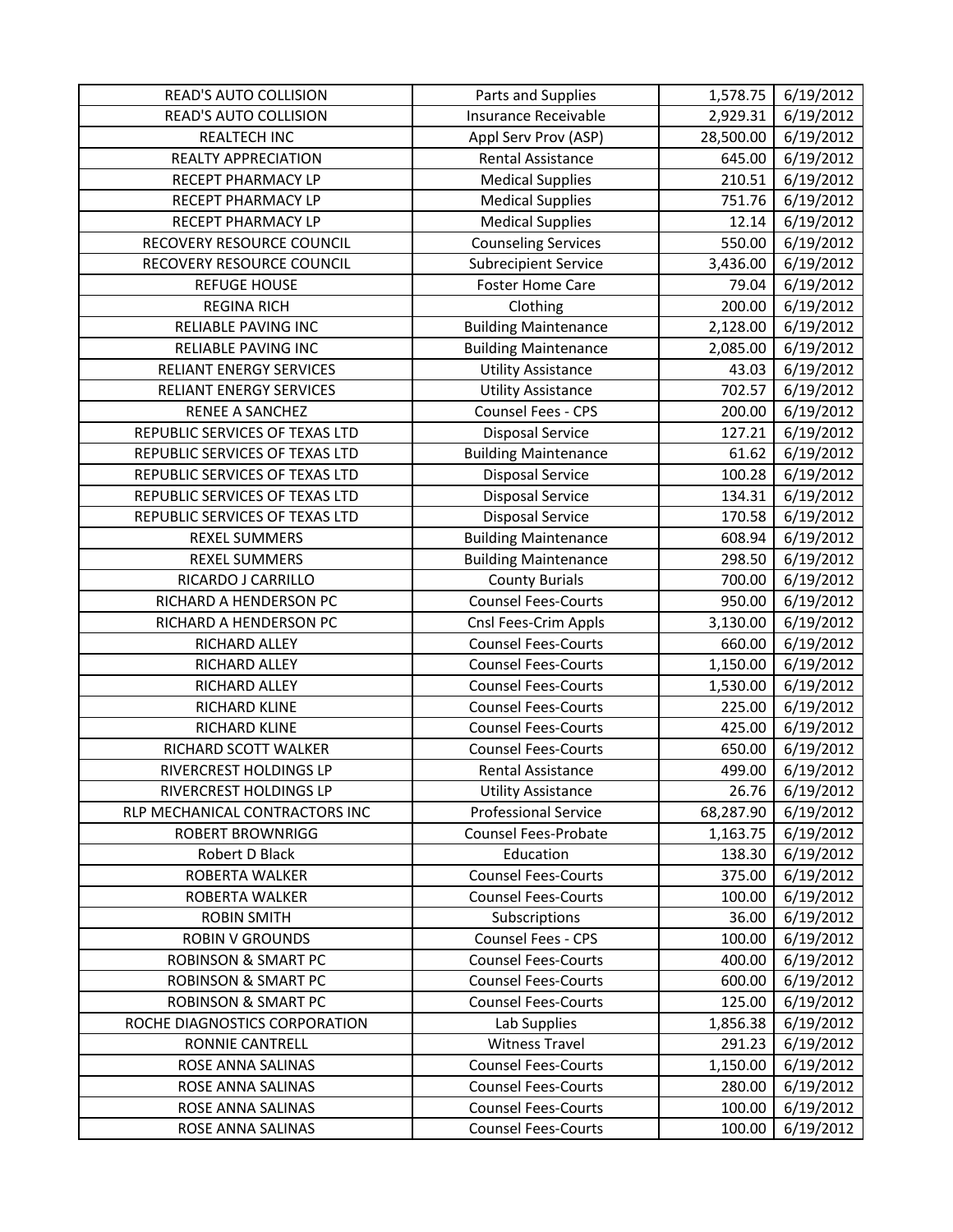| ROSE ANNA SALINAS                 | <b>Counsel Fees-Courts</b>  | 100.00    | 6/19/2012 |
|-----------------------------------|-----------------------------|-----------|-----------|
| ROSE ANNA SALINAS                 | Counsel Fees-Juv            | 350.00    | 6/19/2012 |
| ROXANNE ROBINSON                  | <b>Counsel Fees-Courts</b>  | 2,587.50  | 6/19/2012 |
| ROXANNE ROBINSON                  | <b>Counsel Fees-Courts</b>  | 250.00    | 6/19/2012 |
| <b>RUTHY HANNA</b>                | Clothing                    | 250.00    | 6/19/2012 |
| <b>RYAN W HARDY</b>               | Counsel Fees - CPS          | 100.00    | 6/19/2012 |
| SAFEHAVEN OF TARRANT COUNTY       | <b>Subrecipient Service</b> | 12,487.16 | 6/19/2012 |
| SAFESITE INC                      | Space Lease Rental          | 3,061.16  | 6/19/2012 |
| SAF-T-GLOVE INC                   | Field Equip&Supplies        | 50.36     | 6/19/2012 |
| SAINT LEGAL PLLC                  | Counsel Fees - CPS          | 400.00    | 6/19/2012 |
| SAINT LEGAL PLLC                  | Counsel Fees - CPS          | 500.00    | 6/19/2012 |
| <b>SAM BONIFIELD</b>              | <b>Counsel Fees-Courts</b>  | 950.00    | 6/19/2012 |
| <b>SAM BONIFIELD</b>              | <b>Counsel Fees-Courts</b>  | 1,350.00  | 6/19/2012 |
| SAMANTHA K HILL                   | <b>Counsel Fees-Courts</b>  | 1,150.00  | 6/19/2012 |
| SAMUEL M SANCHEZ                  | Counsel Fees - CPS          | 1,325.00  | 6/19/2012 |
| <b>SAMUEL R TERRY</b>             | <b>Counsel Fees-Courts</b>  | 200.00    | 6/19/2012 |
| <b>SAMUEL R TERRY</b>             | <b>Counsel Fees-Courts</b>  | 325.00    | 6/19/2012 |
| <b>SAMUEL R TERRY</b>             | <b>Counsel Fees-Courts</b>  | 150.00    | 6/19/2012 |
| <b>SAMUEL R TERRY</b>             | <b>Counsel Fees-Courts</b>  | 700.00    | 6/19/2012 |
| SANDOVAL & ASSOCIATES             | Interpreter Fees            | 1,105.00  | 6/19/2012 |
| SANDRA OSWALD                     | Relative Assistance         | 300.00    | 6/19/2012 |
| SANOFI PASTEUR INC                | <b>Medical Supplies</b>     | 4,694.61  | 6/19/2012 |
| SANTA FE ADOLESCENT SERVICES      | <b>Professional Service</b> | 16,515.00 | 6/19/2012 |
| SANTA FE ADOLESCENT SERVICES      | <b>Professional Service</b> | 25,600.00 | 6/19/2012 |
| SANTIAGO SALINAS                  | <b>Counsel Fees-Courts</b>  | 400.00    | 6/19/2012 |
| SANTIAGO SALINAS                  | <b>Counsel Fees-Courts</b>  | 1,300.00  | 6/19/2012 |
| SANTIAGO SALINAS                  | <b>Counsel Fees-Courts</b>  | 500.00    | 6/19/2012 |
| SANZ FORT WORTH HOLDINGS LLC      | Rent Sub to L'Iords         | 625.00    | 6/19/2012 |
| SCHOOLER AUTOMOTIVE               | Parts and Supplies          | 235.72    | 6/19/2012 |
| <b>SCOTT BROWN</b>                | <b>Counsel Fees-Courts</b>  | 200.00    | 6/19/2012 |
| <b>SCOTT BROWN</b>                | <b>Counsel Fees-Courts</b>  | 450.00    | 6/19/2012 |
| <b>SCOTT BROWN</b>                | <b>Counsel Fees-Courts</b>  | 950.00    | 6/19/2012 |
| <b>SCOTT BROWN</b>                | <b>Counsel Fees-Courts</b>  | 500.00    | 6/19/2012 |
| <b>SCOTT C FACIANE</b>            | <b>Court Costs</b>          | 1,500.00  | 6/19/2012 |
| <b>SECRETARY OF STATE</b>         | Education                   | 150.00    | 6/19/2012 |
| SECRETARY OF STATE                | Education                   | 150.00    | 6/19/2012 |
| SECRETARY OF STATE                | Education                   | 150.00    | 6/19/2012 |
| SECRETARY OF STATE                | Education                   | 150.00    | 6/19/2012 |
| SECRETARY OF STATE                | Education                   | 150.00    | 6/19/2012 |
| SECRETARY OF STATE                | Education                   | 150.00    | 6/19/2012 |
| SECRETARY OF STATE                | Education                   | 150.00    | 6/19/2012 |
| <b>SECRETARY OF STATE</b>         | Education                   | 150.00    | 6/19/2012 |
| <b>SECRETARY OF STATE</b>         | Education                   | 150.00    | 6/19/2012 |
| <b>SECRETARY OF STATE</b>         | Education                   | 150.00    | 6/19/2012 |
| SHAKEN BABY ALLIANCE/DEC TRAINING | Education                   | 75.00     | 6/19/2012 |
| <b>SHANNON DEE MILLER</b>         | <b>Counsel Fees-Courts</b>  | 340.00    | 6/19/2012 |
| <b>SHANNON DEE MILLER</b>         | <b>Counsel Fees-Courts</b>  | 150.00    | 6/19/2012 |
| SHARI MARSDEN                     | <b>Hith Dept Immu Fees</b>  | 14.00     | 6/19/2012 |
| <b>SHAWN PASCHALL</b>             | <b>Counsel Fees-Courts</b>  | 300.00    | 6/19/2012 |
| <b>SHAWN PASCHALL</b>             | <b>Counsel Fees-Courts</b>  | 330.00    | 6/19/2012 |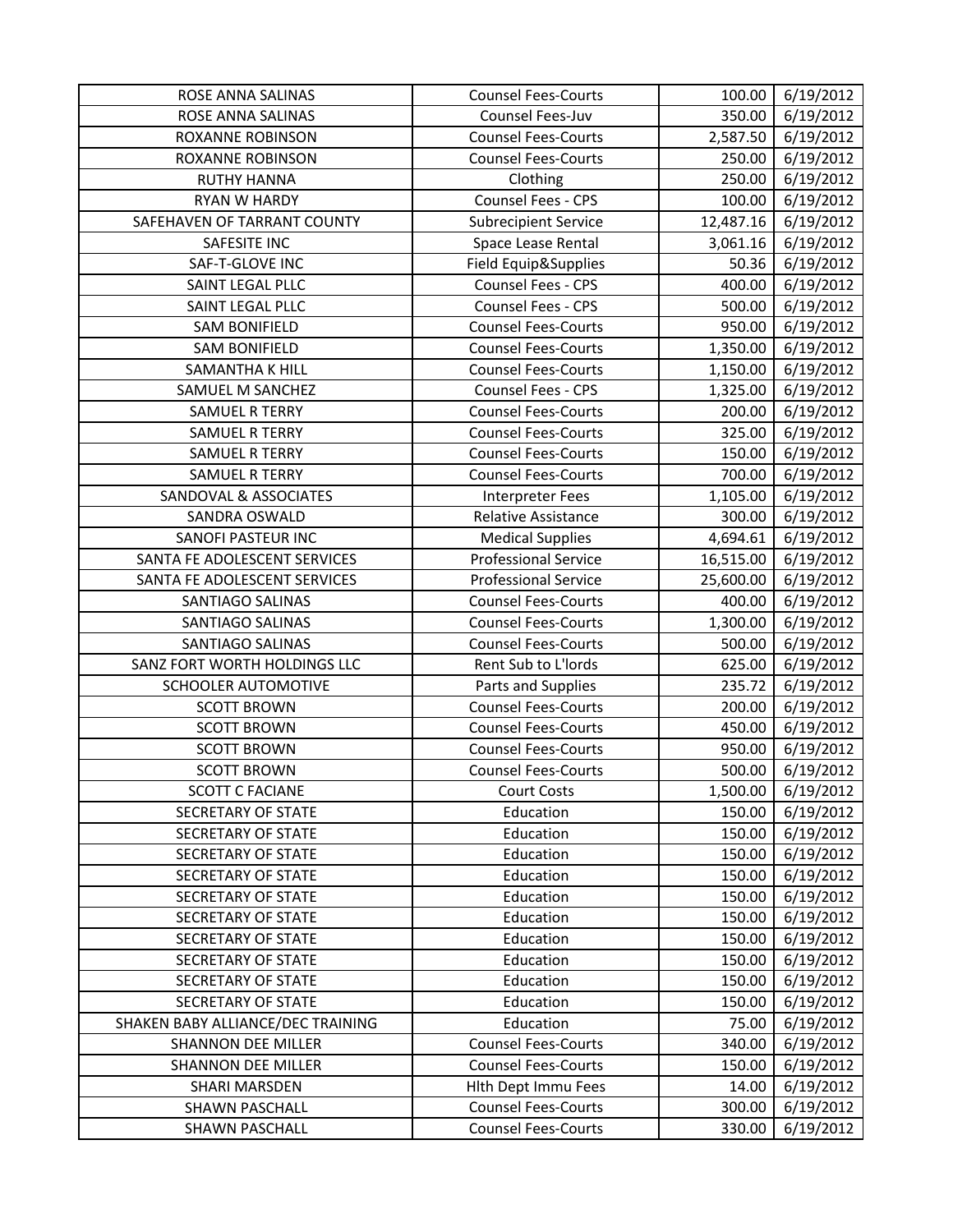| <b>SHAWN PASCHALL</b>              | <b>Counsel Fees-Courts</b>  | 175.00    | 6/19/2012 |
|------------------------------------|-----------------------------|-----------|-----------|
| <b>SHEILA RANDOLPH</b>             | <b>Counsel Fees-Courts</b>  | 1,525.00  | 6/19/2012 |
| <b>SHERWIN WILLIAMS PAINT</b>      | <b>Building Maintenance</b> | 358.72    | 6/19/2012 |
| SHERWIN WILLIAMS PAINT             | Non-Track Const/Bldg        | 1,395.18  | 6/19/2012 |
| SHERWIN WILLIAMS PAINT             | <b>Building Maintenance</b> | 130.95    | 6/19/2012 |
| SHI GOVERNMENT SOLUTIONS           | Lab Supplies                | 750.00    | 6/19/2012 |
| SHI GOVERNMENT SOLUTIONS           | Software Maintenance        | 276.00    | 6/19/2012 |
| SID W SHAPIRO                      | Counsel Fees-Juv            | 400.00    | 6/19/2012 |
| SIERRA STRIPES OF TEXAS            | Non-Track Equipment         | 595.00    | 6/19/2012 |
| SIGNATURE ENVELOPE INC             | Supplies                    | 531.00    | 6/19/2012 |
| SIMPLEX GRINNELL LP                | <b>Building Maintenance</b> | 271.20    | 6/19/2012 |
| SKYVUE MEMORIAL GARDENS            | <b>County Burials</b>       | 3,780.00  | 6/19/2012 |
| SMARTMONEY                         | Subscriptions               | 26.00     | 6/19/2012 |
| <b>SMITH COUNTY SHERIFF</b>        | <b>Court Costs</b>          | 150.00    | 6/19/2012 |
| SMITH TEMPORARIES INC              | <b>Elections- Contract</b>  | 75,078.10 | 6/19/2012 |
| <b>SOLAR SCAPE</b>                 | Central Garage Inv          | 220.00    | 6/19/2012 |
| SONIA PEREZ FLORES                 | Drug Seizures               | 500.00    | 6/19/2012 |
| <b>SONIA PEREZ FLORES</b>          | Drug Seizure Int            | 1.94      | 6/19/2012 |
| SOUTHERN TIRE MART LLC             | Parts and Supplies          | 143.95    | 6/19/2012 |
| SOUTHERN TIRE MART LLC             | <b>Tires and Tubes</b>      | 35.00     | 6/19/2012 |
| SOUTHWASTE DISPOSAL LLC            | Kitchen Maintenance         | 5,250.00  | 6/19/2012 |
| SOUTHWEST AIR EQUIPMENT            | A/C Maint Contract          | 196.82    | 6/19/2012 |
| SOUTHWEST ICE CREAM SPEC           | Food                        | 64.84     | 6/19/2012 |
| SOUTHWEST INTERNATIONAL TRUCKS INC | Parts and Supplies          | 796.63    | 6/19/2012 |
| SOUTHWEST INTERNATIONAL TRUCKS INC | Parts and Supplies          | 23.01     | 6/19/2012 |
| SOUTHWEST METRO FUEL CORP          | Parts and Supplies          | 109.97    | 6/19/2012 |
| SPANISH HACIENDA APARTMENTS        | <b>Restitution Payable</b>  | 10.24     | 6/19/2012 |
| SPI MANAGEMENT COMPANY             | Education                   | 590.82    | 6/19/2012 |
| SPI MANAGEMENT COMPANY             | Education                   | 590.82    | 6/19/2012 |
| STANDARD INSURANCE COMPANY         | Long Term Disability        | 42,083.99 | 6/19/2012 |
| STAPLES ADVANTAGE                  | Supplies                    | 116.36    | 6/19/2012 |
| STAPLES ADVANTAGE                  | Supplies                    | 238.69    | 6/19/2012 |
| <b>STAPLES ADVANTAGE</b>           | Supplies                    | 37.45     | 6/19/2012 |
| STAPLES ADVANTAGE                  | <b>Supplies</b>             | 15.89     | 6/19/2012 |
| STAPLES ADVANTAGE                  | Supplies                    | 104.96    | 6/19/2012 |
| <b>STAPLES ADVANTAGE</b>           | Supplies                    | 288.95    | 6/19/2012 |
| <b>STAPLES ADVANTAGE</b>           | Supplies                    | 331.82    | 6/19/2012 |
| <b>STAPLES ADVANTAGE</b>           | Supplies                    | 159.27    | 6/19/2012 |
| <b>STAPLES ADVANTAGE</b>           | Supplies                    | 30.18     | 6/19/2012 |
| STAPLES ADVANTAGE                  | Supplies                    | 16.40     | 6/19/2012 |
| <b>STAPLES ADVANTAGE</b>           | <b>Supplies</b>             | 78.60     | 6/19/2012 |
| <b>STAPLES ADVANTAGE</b>           | <b>Supplies</b>             | 34.38     | 6/19/2012 |
| STAPLES ADVANTAGE                  | <b>Supplies</b>             | 45.90     | 6/19/2012 |
| STAPLES ADVANTAGE                  | <b>Supplies</b>             | 17.59     | 6/19/2012 |
| STAPLES ADVANTAGE                  | <b>Supplies</b>             | 94.09     | 6/19/2012 |
| STAPLES ADVANTAGE                  | <b>Supplies</b>             | 62.06     | 6/19/2012 |
| STAPLES ADVANTAGE                  | Supplies                    |           | 6/19/2012 |
| STAPLES ADVANTAGE                  | Supplies                    | 85.37     | 6/19/2012 |
| <b>STAPLES ADVANTAGE</b>           | <b>Supplies</b>             | 1,395.43  | 6/19/2012 |
| <b>STAPLES ADVANTAGE</b>           | <b>Supplies</b>             | 94.04     | 6/19/2012 |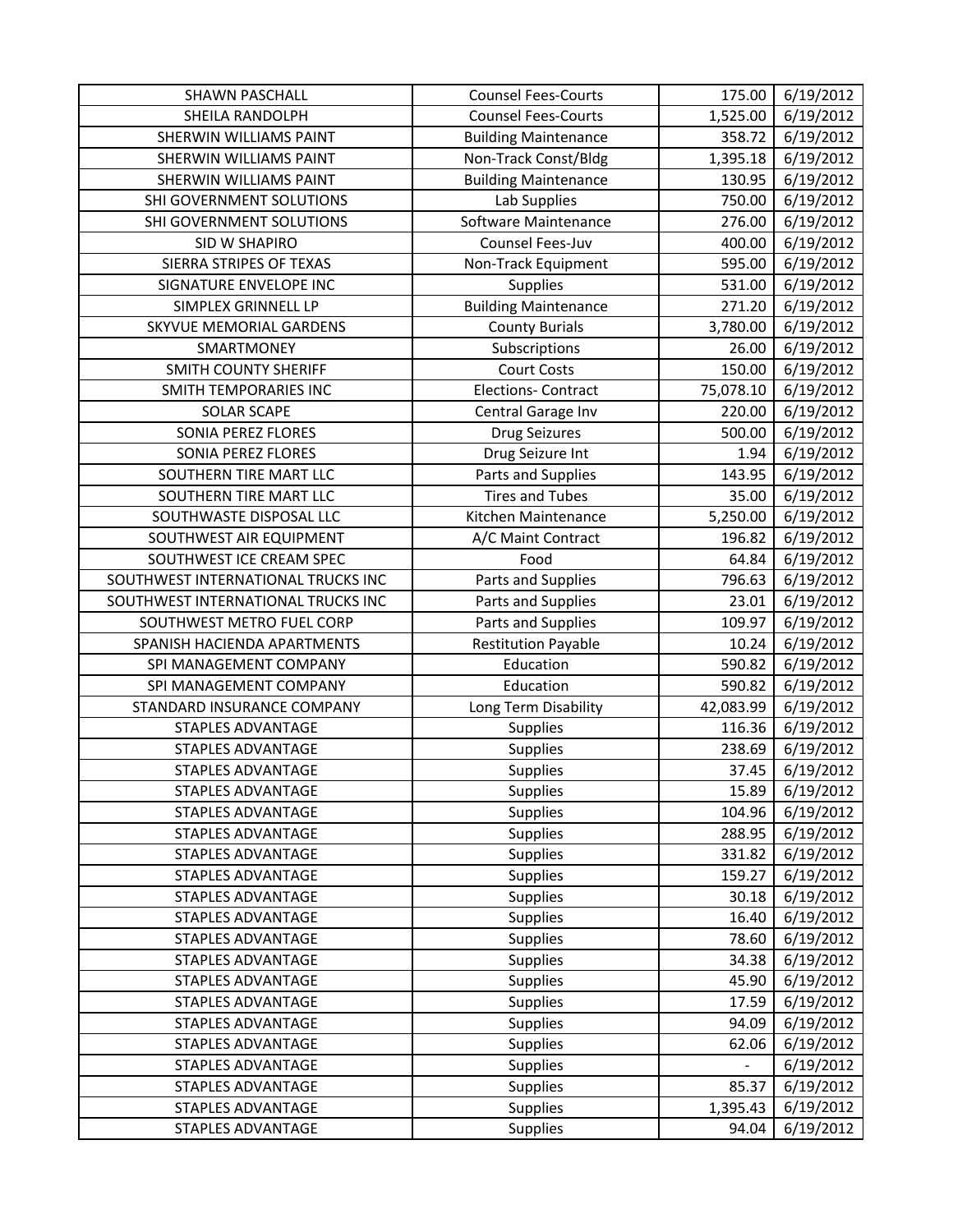| <b>STAPLES ADVANTAGE</b>             | Supplies                    | $\qquad \qquad \blacksquare$ | 6/19/2012 |
|--------------------------------------|-----------------------------|------------------------------|-----------|
| <b>STAPLES ADVANTAGE</b>             | Supplies                    | 98.38                        | 6/19/2012 |
| <b>STAPLES ADVANTAGE</b>             | Supplies                    | 72.19                        | 6/19/2012 |
| <b>STAPLES ADVANTAGE</b>             | Supplies                    | 338.43                       | 6/19/2012 |
| STAPLES ADVANTAGE                    | Supplies                    | 28.64                        | 6/19/2012 |
| <b>STAPLES ADVANTAGE</b>             | Lab Supplies                | 290.75                       | 6/19/2012 |
| <b>STAPLES ADVANTAGE</b>             | Supplies                    | 19.64                        | 6/19/2012 |
| <b>STAPLES ADVANTAGE</b>             | Supplies                    | 78.02                        | 6/19/2012 |
| STAPLES ADVANTAGE                    | Supplies                    | 140.32                       | 6/19/2012 |
| STAR COMMUNITY NEWSPAPERS            | Subscriptions               | 75.00                        | 6/19/2012 |
| <b>STAR TEX POWER</b>                | <b>Utility Assistance</b>   | 75.00                        | 6/19/2012 |
| STATE BAR OF TEXAS                   | Law Books                   | 300.00                       | 6/19/2012 |
| STATE BAR OF TEXAS                   | Education                   | 620.00                       | 6/19/2012 |
| STATE INDUSTRIAL PRODUCTS CORP       | A/C Maint Contract          | 332.52                       | 6/19/2012 |
| <b>STATON &amp; TAYLOR PC</b>        | <b>Counsel Fees-Courts</b>  | 1,250.00                     | 6/19/2012 |
| <b>STATON &amp; TAYLOR PC</b>        | <b>Counsel Fees-Courts</b>  | 200.00                       | 6/19/2012 |
| <b>STATON &amp; TAYLOR PC</b>        | <b>Counsel Fees-Courts</b>  | 300.00                       | 6/19/2012 |
| <b>STATON &amp; TAYLOR PC</b>        | <b>Counsel Fees-Courts</b>  | 1,200.00                     | 6/19/2012 |
| <b>STATON &amp; TAYLOR PC</b>        | <b>Counsel Fees-Courts</b>  | 300.00                       | 6/19/2012 |
| <b>STATON &amp; TAYLOR PC</b>        | Counsel Fees-Juv            | 300.00                       | 6/19/2012 |
| STEPHANIE GONZALEZ                   | <b>Counsel Fees-Courts</b>  | 1,700.00                     | 6/19/2012 |
| STEPHANIE GONZALEZ                   | <b>Counsel Fees-Courts</b>  | 800.00                       | 6/19/2012 |
| <b>STEPHANIE PATTEN</b>              | <b>Counsel Fees-Courts</b>  | 375.00                       | 6/19/2012 |
| STEPHANIE PATTEN                     | <b>Counsel Fees-Courts</b>  | 1,050.00                     | 6/19/2012 |
| STEPHANIE PATTEN                     | <b>Counsel Fees-Courts</b>  | 200.00                       | 6/19/2012 |
| STEPHANIE PATTEN                     | <b>Counsel Fees-Courts</b>  | 1,500.00                     | 6/19/2012 |
| <b>STERALOIDS INC</b>                | Lab Supplies                | 57.00                        | 6/19/2012 |
| <b>STEVE GORDON &amp; ASSOCIATES</b> | <b>Counsel Fees-Courts</b>  | 325.00                       | 6/19/2012 |
| <b>STEWART &amp; STEVENSON</b>       | Parts and Supplies          | 219.90                       | 6/19/2012 |
| STILETTO SPY&COMPANY INVESTIGATIONS  | Investigative               | 304.50                       | 6/19/2012 |
| <b>STREAM ENERGY</b>                 | <b>Utility Assistance</b>   | 424.79                       | 6/19/2012 |
| <b>SUE S BROWNING</b>                | <b>Counsel Fees-Courts</b>  | 250.00                       | 6/19/2012 |
| <b>SUSAN HALFORD</b>                 | <b>Restitution Payable</b>  | 24.59                        | 6/19/2012 |
| <b>SUSAN RODRIGUEZ</b>               | <b>County Projects</b>      | 509.27                       | 6/19/2012 |
| <b>SUZANNE LOWE BIRDWELL</b>         | <b>County Projects</b>      | 354.40                       | 6/19/2012 |
| T & R CLINIC, A PROFESSIONAL ASSOC   | <b>Medical Services</b>     | 71.00                        | 6/19/2012 |
| <b>TAKIESHA WILLIAMS</b>             | <b>Restitution Payable</b>  | 248.00                       | 6/19/2012 |
| TAMI D THOMPSON                      | Clothing                    | 200.00                       | 6/19/2012 |
| Tammy J Barnes                       | Education                   | 360.75                       | 6/19/2012 |
| <b>TAN THAN</b>                      | Interpreter Fees            | 225.00                       | 6/19/2012 |
| <b>TAN THAN</b>                      | <b>Interpreter Fees</b>     | 225.00                       | 6/19/2012 |
| <b>TANDY LEATHER FACTORY</b>         | <b>Bedding and Clothing</b> | 100.00                       | 6/19/2012 |
| <b>TARA V KERSH</b>                  | Counsel Fees - CPS          | 250.00                       | 6/19/2012 |
| <b>TARGET BANK</b>                   | <b>Promotional Expenses</b> | 56.72                        | 6/19/2012 |
| TARRANT CO SAMARITAN HOUSE INC       | <b>Subrecipient Service</b> | 22,330.15                    | 6/19/2012 |
| TARRANT CO SAMARITAN HOUSE INC       | <b>Subrecipient Service</b> | 16,380.11                    | 6/19/2012 |
| TARRANT CO TAX ASSESSOR COLLECTOR    | Trust - Constable 7         | 63.00                        | 6/19/2012 |
| TARRANT CO TAX ASSESSOR COLLECTOR    | Trust - Constable 7         | 185.50                       | 6/19/2012 |
| TARRANT COUNTY BAR ASSOCIATION       | Dues                        | 105.00                       | 6/19/2012 |
| TARRANT COUNTY BAR ASSOCIATION       | Dues                        | 105.00                       | 6/19/2012 |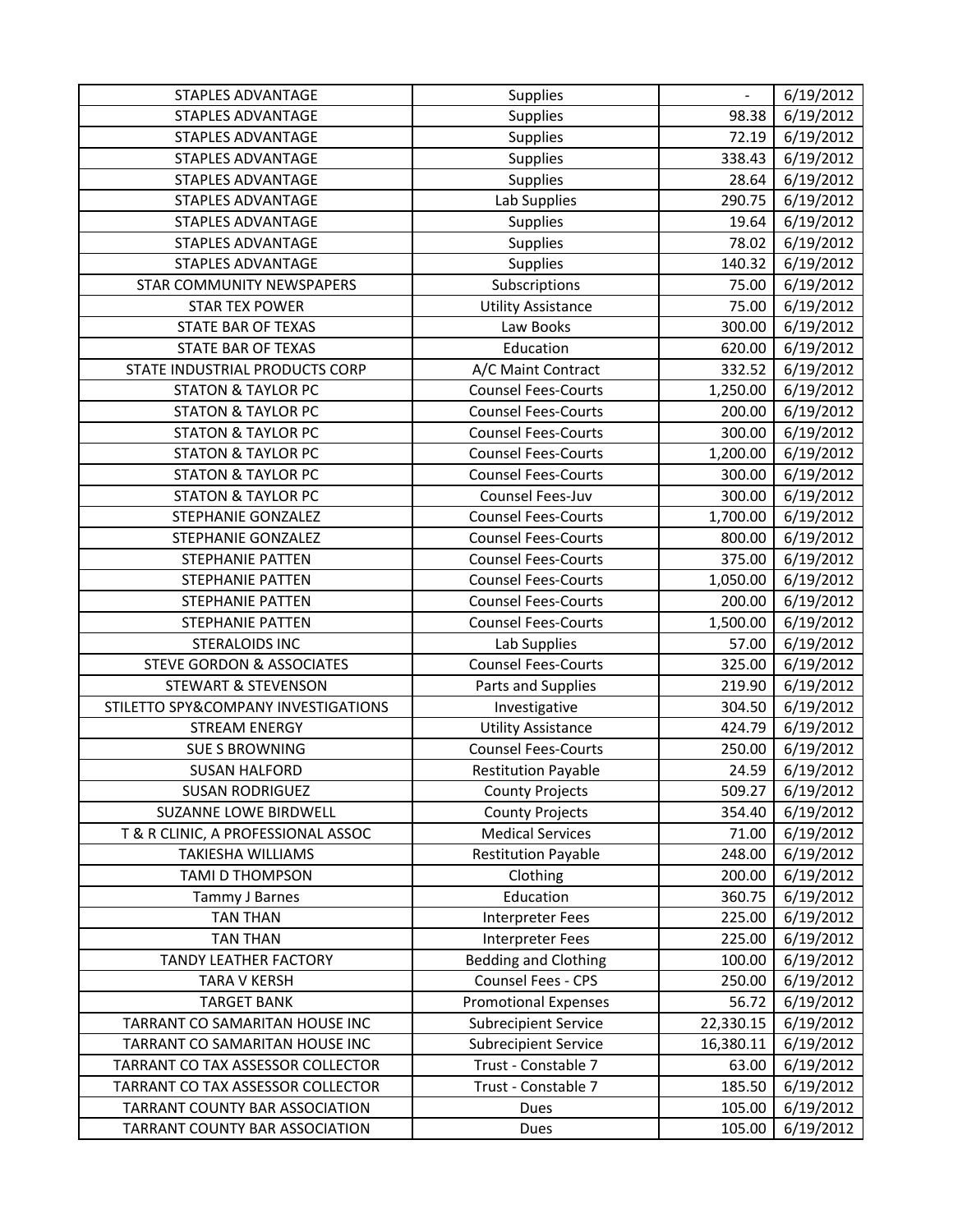| TARRANT COUNTY BAR ASSOCIATION        | Dues                        | 105.00     | 6/19/2012 |
|---------------------------------------|-----------------------------|------------|-----------|
| <b>TARRANT COUNTY BAR ASSOCIATION</b> | Dues                        | 105.00     | 6/19/2012 |
| TARRANT COUNTY BAR ASSOCIATION        | Dues                        | 90.00      | 6/19/2012 |
| TARRANT COUNTY BAR ASSOCIATION        | Dues                        | 105.00     | 6/19/2012 |
| TARRANT COUNTY BAR ASSOCIATION        | Dues                        | 105.00     | 6/19/2012 |
| TARRANT COUNTY DISTRICT ATTORNEY      | <b>Counsel Fees-Courts</b>  | 1,150.00   | 6/19/2012 |
| TARRANT COUNTY DISTRICT ATTORNEY      | <b>Counsel Fees-Courts</b>  | 800.00     | 6/19/2012 |
| TARRANT COUNTY DISTRICT ATTORNEY      | <b>Counsel Fees-Courts</b>  | 475.00     | 6/19/2012 |
| TARRANT COUNTY DISTRICT ATTORNEY      | <b>Counsel Fees-Courts</b>  | 175.00     | 6/19/2012 |
| TARRANT COUNTY HOMELESS COALITION     | <b>Subrecipient Service</b> | 245.28     | 6/19/2012 |
| TARRANT COUNTY HOSPITAL DISTRICT      | <b>Subrecipient Service</b> | 9,862.73   | 6/19/2012 |
| TARRANT COUNTY HOSPITAL DISTRICT      | <b>Subrecipient Service</b> | 15,072.01  | 6/19/2012 |
| TARRANT COUNTY HOSPITAL DISTRICT      | <b>Subrecipient Service</b> | 100,334.62 | 6/19/2012 |
| TARRANT COUNTY HOSPITAL DISTRICT      | <b>Subrecipient Service</b> | 4,690.17   | 6/19/2012 |
| TARRANT COUNTY HOSPITAL DISTRICT      | <b>SAE Sexual Assault</b>   | 650.00     | 6/19/2012 |
| <b>TARRANT COUNTY SAMARITAN</b>       | <b>Subrecipient Service</b> | 5,661.68   | 6/19/2012 |
| TARRANT CTY BREASTFEEDING COALITION   | Education                   | 20.00      | 6/19/2012 |
| TARRANT CTY BREASTFEEDING COALITION   | Education                   | 20.00      | 6/19/2012 |
| TARRANT CTY BREASTFEEDING COALITION   | Education                   | 20.00      | 6/19/2012 |
| TARRANT CTY BREASTFEEDING COALITION   | Education                   | 20.00      | 6/19/2012 |
| TARRANT CTY BREASTFEEDING COALITION   | Education                   | 20.00      | 6/19/2012 |
| <b>TARRANT MANAGEMENT INC</b>         | <b>Rental Assistance</b>    | 595.00     | 6/19/2012 |
| TDCAA-TEXAS DISTRICT & COUNTY         | Supplies                    | 13.00      | 6/19/2012 |
| <b>TEKSYSTEMS INC</b>                 | <b>Professional Service</b> | 8,640.00   | 6/19/2012 |
| TELETOUCH COMMUNICATIONS INC          | Telephone - Mobile          | 616.24     | 6/19/2012 |
| TELETOUCH COMMUNICATIONS INC          | Telephone - Mobile          | 14.39      | 6/19/2012 |
| TELETOUCH COMMUNICATIONS INC          | Telephone - Mobile          | 28.78      | 6/19/2012 |
| TELETOUCH COMMUNICATIONS INC          | Telephone - Mobile          | 103.72     | 6/19/2012 |
| TELETOUCH COMMUNICATIONS INC          | Telephone - Mobile          | 28.78      | 6/19/2012 |
| TELETOUCH COMMUNICATIONS INC          | Telephone - Mobile          | 187.14     | 6/19/2012 |
| TELETOUCH COMMUNICATIONS INC          | Telephone - Mobile          | 100.73     | 6/19/2012 |
| TELETOUCH COMMUNICATIONS INC          | Telephone - Mobile          | 1,130.05   | 6/19/2012 |
| TELETOUCH COMMUNICATIONS INC          | Telephone - Mobile          | 204.61     | 6/19/2012 |
| TELETOUCH COMMUNICATIONS INC          | Telephone - Mobile          | 16.41      | 6/19/2012 |
| TELETOUCH COMMUNICATIONS INC          | Telephone - Mobile          | 16.40      | 6/19/2012 |
| TELETOUCH COMMUNICATIONS INC          | Telephone - Mobile          | 761.52     | 6/19/2012 |
| TELETOUCH COMMUNICATIONS INC          | Telephone - Mobile          | 315.41     | 6/19/2012 |
| TELETOUCH COMMUNICATIONS INC          | Telephone - Mobile          | 59.80      | 6/19/2012 |
| TELETOUCH COMMUNICATIONS INC          | Telephone - Mobile          | 16.41      | 6/19/2012 |
| TELLER LAW FIRM PC                    | Counsel Fees - CPS          | 100.00     | 6/19/2012 |
| <b>TERRI MOORE</b>                    | <b>Counsel Fees-Courts</b>  | 1,350.00   | 6/19/2012 |
| <b>TERRY BARLOW</b>                   | <b>Counsel Fees-Courts</b>  | 350.00     | 6/19/2012 |
| TESCAN USA INC                        | Lab Equip Mainten           | 10,425.00  | 6/19/2012 |
| TEXAS ASSOC FOR COURT ADMINISTRAT     | Dues                        | 75.00      | 6/19/2012 |
| TEXAS DEPARTMENT OF LICENSING         | Education                   | 50.00      | 6/19/2012 |
| TEXAS DEPT OF CRIMINAL JUSTICE        | Tuition C/room Train        | 450.00     | 6/19/2012 |
| TEXAS DEPT OF CRIMINAL JUSTICE        | Tuition C/room Train        | 150.00     | 6/19/2012 |
| TEXAS DEPT OF CRIMINAL JUSTICE        | Tuition C/room Train        | 30.00      | 6/19/2012 |
| TEXAS DEPT OF CRIMINAL JUSTICE        | Tuition C/room Train        | 30.00      | 6/19/2012 |
| TEXAS DEPT OF CRIMINAL JUSTICE        | Tuition C/room Train        | 150.00     | 6/19/2012 |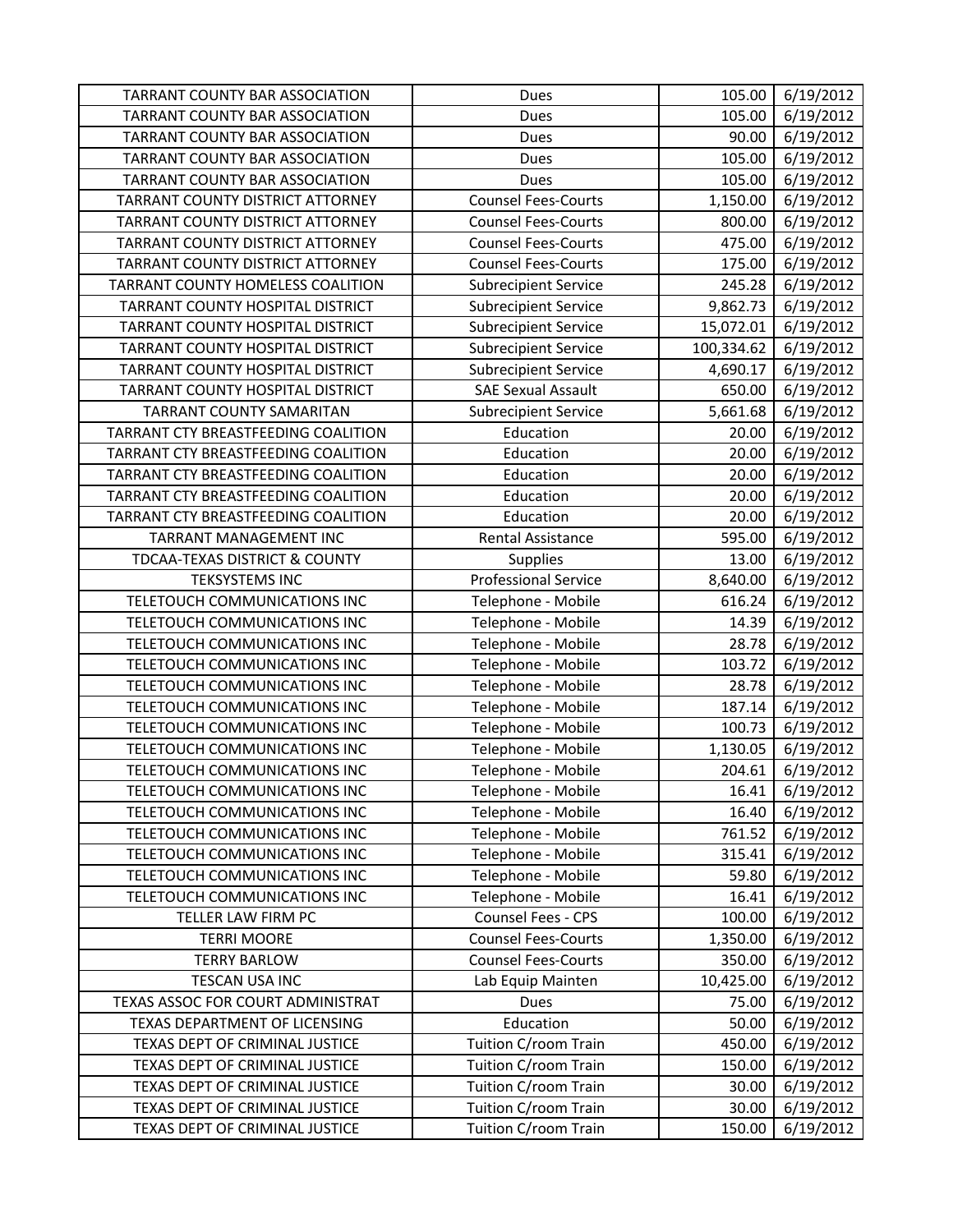| TEXAS DEPT OF CRIMINAL JUSTICE            | Parts and Supplies          | 105.43   | 6/19/2012 |
|-------------------------------------------|-----------------------------|----------|-----------|
| TEXAS FIRE PROTECTION SPECL'ST            | <b>Building Maintenance</b> | 1,800.00 | 6/19/2012 |
| TEXAS FIRE PROTECTION SPECL'ST            | <b>Building Maintenance</b> | 830.00   | 6/19/2012 |
| TEXAS FIRE PROTECTION SPECL'ST            | <b>Building Maintenance</b> | 379.00   | 6/19/2012 |
| TEXAS FURNITURE SOURCE INC                | Supplies                    | 5,640.50 | 6/19/2012 |
| <b>TEXAS STATE LIBRARY &amp; ARCHIVES</b> | Education                   | 300.00   | 6/19/2012 |
| TEXAS STATE LIBRARY & ARCHIVES            | Education                   | 360.00   | 6/19/2012 |
| <b>TEXAS TOLLWAYS</b>                     | Transportation              | 6.08     | 6/19/2012 |
| <b>TEXAS TOLLWAYS</b>                     | Travel                      | 13.75    | 6/19/2012 |
| <b>TEXAS TOLLWAYS</b>                     | Travel                      | 18.21    | 6/19/2012 |
| THE CARROLL LAW FIRM PC                   | Counsel Fees - CPS          | 100.00   | 6/19/2012 |
| THE DECKER LAW FIRM PC                    | Counsel Fees - CPS          | 100.00   | 6/19/2012 |
| THE GREEN CHEMICAL STORE INC              | <b>Building Maintenance</b> | 406.10   | 6/19/2012 |
| THE HAMPTON LAW FIRM PLLC                 | <b>Counsel Fees-Courts</b>  | 550.00   | 6/19/2012 |
| THE HAMPTON LAW FIRM PLLC                 | <b>Counsel Fees-Courts</b>  | 300.00   | 6/19/2012 |
| THE HUSTON FIRM PC                        | <b>Counsel Fees-Courts</b>  | 250.00   | 6/19/2012 |
| THE LAW FIRM OF DAVID C JONES             | <b>Counsel Fees-Courts</b>  | 162.50   | 6/19/2012 |
| THE LAW OFFICE OF ANGELA DOSKOCIL         | Cnsl Fees-Fam Drg Ct        | 100.00   | 6/19/2012 |
| THE LAW OFFICE OF STEPHEN K HARMON        | Counsel Fees - CPS          | 100.00   | 6/19/2012 |
| THE LAW OFFICES OF MICHAEL POOL PLL       | <b>Counsel Fees-Courts</b>  | 700.00   | 6/19/2012 |
| THE LAW OFFICES OF MICHAEL POOL PLL       | <b>Counsel Fees-Courts</b>  | 700.00   | 6/19/2012 |
| THE LAW OFFICES OF MICHAEL POOL PLL       | <b>Counsel Fees-Courts</b>  | 400.00   | 6/19/2012 |
| THE MULHOLLAND CO                         | Supplies                    | 3.00     | 6/19/2012 |
| THE MULHOLLAND CO                         | Supplies                    | 28.75    | 6/19/2012 |
| THE MULHOLLAND CO                         | Supplies                    | 15.50    | 6/19/2012 |
| THE MULHOLLAND CO                         | Supplies                    | 9.00     | 6/19/2012 |
| THE MULHOLLAND CO                         | <b>Supplies</b>             | 6.00     | 6/19/2012 |
| THE MULHOLLAND CO                         | Supplies                    | 35.75    | 6/19/2012 |
| THE MULHOLLAND CO                         | Supplies                    | 18.00    | 6/19/2012 |
| THE MULHOLLAND CO                         | Supplies                    | 13.00    | 6/19/2012 |
| THE SCOTT R DAVIDSON INTEREST INC         | Rental Assistance           | 450.00   | 6/19/2012 |
| THE SOURCE FOR PUBLICDATA LP              | Subscriptions               | 250.00   | 6/19/2012 |
| THE TREE HOUSE INC                        | Supplies                    | 468.40   | 6/19/2012 |
| THOMAS M CURRY                            | <b>Professional Service</b> | 3,000.00 | 6/19/2012 |
| <b>THYSSENKRUPP ELEVATOR</b>              | <b>Elevator Maintenance</b> | 370.00   | 6/19/2012 |
| THYSSENKRUPP ELEVATOR                     | <b>Elevator Maintenance</b> | 370.00   | 6/19/2012 |
| <b>THYSSENKRUPP ELEVATOR</b>              | <b>Elevator Maintenance</b> | 2,198.72 | 6/19/2012 |
| <b>THYSSENKRUPP ELEVATOR</b>              | <b>Elevator Maintenance</b> | 1,316.14 | 6/19/2012 |
| THYSSENKRUPP ELEVATOR                     | <b>Elevator Maintenance</b> | 367.45   | 6/19/2012 |
| <b>THYSSENKRUPP ELEVATOR</b>              | <b>Elevator Maintenance</b> | 452.68   | 6/19/2012 |
| <b>THYSSENKRUPP ELEVATOR</b>              | <b>Elevator Maintenance</b> | 5,153.84 | 6/19/2012 |
| <b>TIM MOORE</b>                          | <b>Counsel Fees-Courts</b>  | 100.00   | 6/19/2012 |
| <b>TIM MOORE</b>                          | <b>Counsel Fees-Courts</b>  | 1,000.00 | 6/19/2012 |
| TINA M PRICE                              | <b>Counsel Fees-Courts</b>  | 150.00   | 6/19/2012 |
| TIPTON GLOBAL SALES & SERVICES INC        | <b>Equipment Maint</b>      | 150.00   | 6/19/2012 |
| <b>TODD M CARVER</b>                      | <b>Professional Service</b> | 1,750.00 | 6/19/2012 |
| TRACI D WILKINSON PC                      | Counsel Fees - CPS          | 1,500.00 | 6/19/2012 |
| <b>TRAVIS BIRD</b>                        | <b>Professional Service</b> | 3,000.00 | 6/19/2012 |
| <b>TRAVIS YOUNG</b>                       | <b>Counsel Fees-Courts</b>  | 800.00   | 6/19/2012 |
| <b>TRAVIS YOUNG</b>                       | <b>Counsel Fees-Courts</b>  | 775.00   | 6/19/2012 |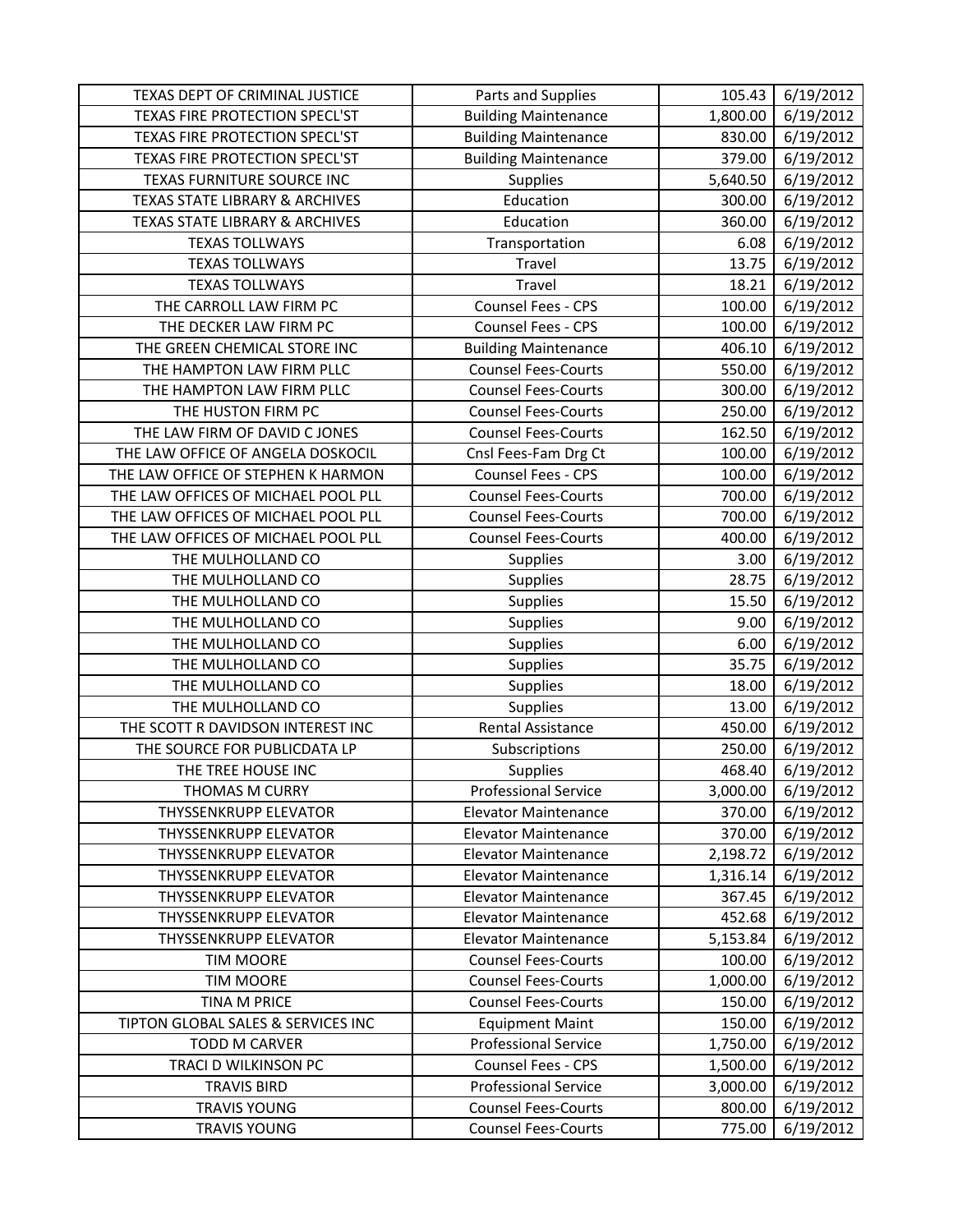| <b>TRAVIS YOUNG</b>                 | <b>Counsel Fees-Courts</b>  | 1,200.00   | 6/19/2012 |
|-------------------------------------|-----------------------------|------------|-----------|
| <b>TRAVIS YOUNG</b>                 | <b>Counsel Fees-Courts</b>  | 825.00     | 6/19/2012 |
| <b>TRAVIS YOUNG</b>                 | <b>Counsel Fees-Courts</b>  | 800.00     | 6/19/2012 |
| <b>TRAVIS YOUNG</b>                 | <b>Counsel Fees-Courts</b>  | 200.00     | 6/19/2012 |
| <b>TRAVIS YOUNG</b>                 | <b>Counsel Fees-Courts</b>  | 100.00     | 6/19/2012 |
| TRI COUNTY ELECTRIC COOPERATIVE INC | <b>Utility Assistance</b>   | 76.47      | 6/19/2012 |
| TRIPLENET PRICING LLC               | <b>Supplies</b>             | 106.10     | 6/19/2012 |
| TRUGREEN CHEMLAWN                   | Landscaping Expense         | 180.00     | 6/19/2012 |
| TRUGREEN CHEMLAWN                   | Landscaping Expense         | 596.00     | 6/19/2012 |
| TRUGREEN LANDCARE LLC               | Landscaping Expense         | 3,692.00   | 6/19/2012 |
| TRUGREEN LANDCARE LLC               | Landscaping Expense         | 159.00     | 6/19/2012 |
| TRUGREEN LANDCARE LLC               | Landscaping Expense         | 420.00     | 6/19/2012 |
| TRUGREEN LANDCARE LLC               | Landscaping Expense         | 159.00     | 6/19/2012 |
| TSCPA CPE FOUNDATION INC            | Dues                        | 380.00     | 6/19/2012 |
| TX STATE DIRECTORY PRESS            | Supplies                    | 78.40      | 6/19/2012 |
| TXDMV-TX DEPT OF MOTOR VEHICLES     | Subscriptions               | 11.50      | 6/19/2012 |
| TXDMV-TX DEPT OF MOTOR VEHICLES     | Subscriptions               | 14.74      | 6/19/2012 |
| <b>TXU ENERGY</b>                   | <b>Utility Assistance</b>   | 2,379.52   | 6/19/2012 |
| <b>TXU ENERGY</b>                   | <b>Utility Assistance</b>   | 2,334.94   | 6/19/2012 |
| Ty M Dupont                         | Education                   | 106.00     | 6/19/2012 |
| UNITED HEALTHCARE INSURANCE COMPANY | <b>Medical Admn Fees</b>    | 189,840.58 | 6/19/2012 |
| UNITED HEALTHCARE INSURANCE COMPANY | <b>Medical Admn Fees</b>    | 13,323.10  | 6/19/2012 |
| UNITED SOUTHERN                     | Parts and Supplies          | 325.00     | 6/19/2012 |
| UNIVERSE TECHNICAL TRANSLATION INC  | <b>Professional Service</b> | 179.16     | 6/19/2012 |
| UNIVERSE TECHNICAL TRANSLATION INC  | <b>Professional Service</b> | 414.40     | 6/19/2012 |
| UNIVERSE TECHNICAL TRANSLATION INC  | <b>Professional Service</b> | 669.01     | 6/19/2012 |
| UNIVERSE TECHNICAL TRANSLATION INC  | <b>Professional Service</b> | 108.18     | 6/19/2012 |
| UNIVERSITY OF N TX HEALTH SCIENCE   | <b>Professional Service</b> | 470.99     | 6/19/2012 |
| UPS/UNITED PARCEL SERVICE           | Postage                     | 220.90     | 6/19/2012 |
| US DIAGNOSTICS INC                  | Lab Supplies                | 211.00     | 6/19/2012 |
| VANESSA M JORDAN                    | <b>Counsel Fees-Courts</b>  | 175.00     | 6/19/2012 |
| <b>VICKI E WILEY</b>                | Cnsl Fees-Fam Drg Ct        | 100.00     | 6/19/2012 |
| <b>VICKI E WILEY</b>                | <b>Counsel Fees-Probate</b> | 12,000.00  | 6/19/2012 |
| VIENSONG MINO PHANYANOOVONG         | <b>Restitution Payable</b>  | 12.50      | 6/19/2012 |
| <b>VIRGINIA CARTER</b>              | <b>Counsel Fees-Courts</b>  | 1,250.00   | 6/19/2012 |
| <b>VIRGINIA CARTER</b>              | <b>Counsel Fees-Courts</b>  | 100.00     | 6/19/2012 |
| <b>VIRGINIA CARTER</b>              | <b>Counsel Fees-Courts</b>  | 375.00     | 6/19/2012 |
| VULCAN ALUMINUM VULCAN SIGNS        | Sign Shop Inventory         | 1,134.90   | 6/19/2012 |
| <b>VWR SCIENTIFIC PRODUCTS</b>      | Lab Supplies                | 576.24     | 6/19/2012 |
| W B HUNT COMPANY INC                | <b>Photo Processing</b>     | 1,145.00   | 6/19/2012 |
| W.R.G. LLC                          | Non-Track Equipment         | 43,143.99  | 6/19/2012 |
| WAL MART #01-1178                   | Food/Hygiene Assist         | 19.66      | 6/19/2012 |
| WALDEN'S                            | <b>Building Maintenance</b> | 146.98     | 6/19/2012 |
| WALDEN'S                            | <b>Building Maintenance</b> | 160.84     | 6/19/2012 |
| WALDEN'S                            | Non-Track Const/Bldg        | 432.96     | 6/19/2012 |
| WALGREENS #4785                     | Food/Hygiene Assist         | 80.00      | 6/19/2012 |
| WALGREENS #7898                     | Food/Hygiene Assist         | 20.00      | 6/19/2012 |
| WALMART #01-5080                    | Food/Hygiene Assist         | 20.00      | 6/19/2012 |
| WALMART #1801                       | Food/Hygiene Assist         | 48.38      | 6/19/2012 |
| WALMART #284                        | Food/Hygiene Assist         | 20.00      | 6/19/2012 |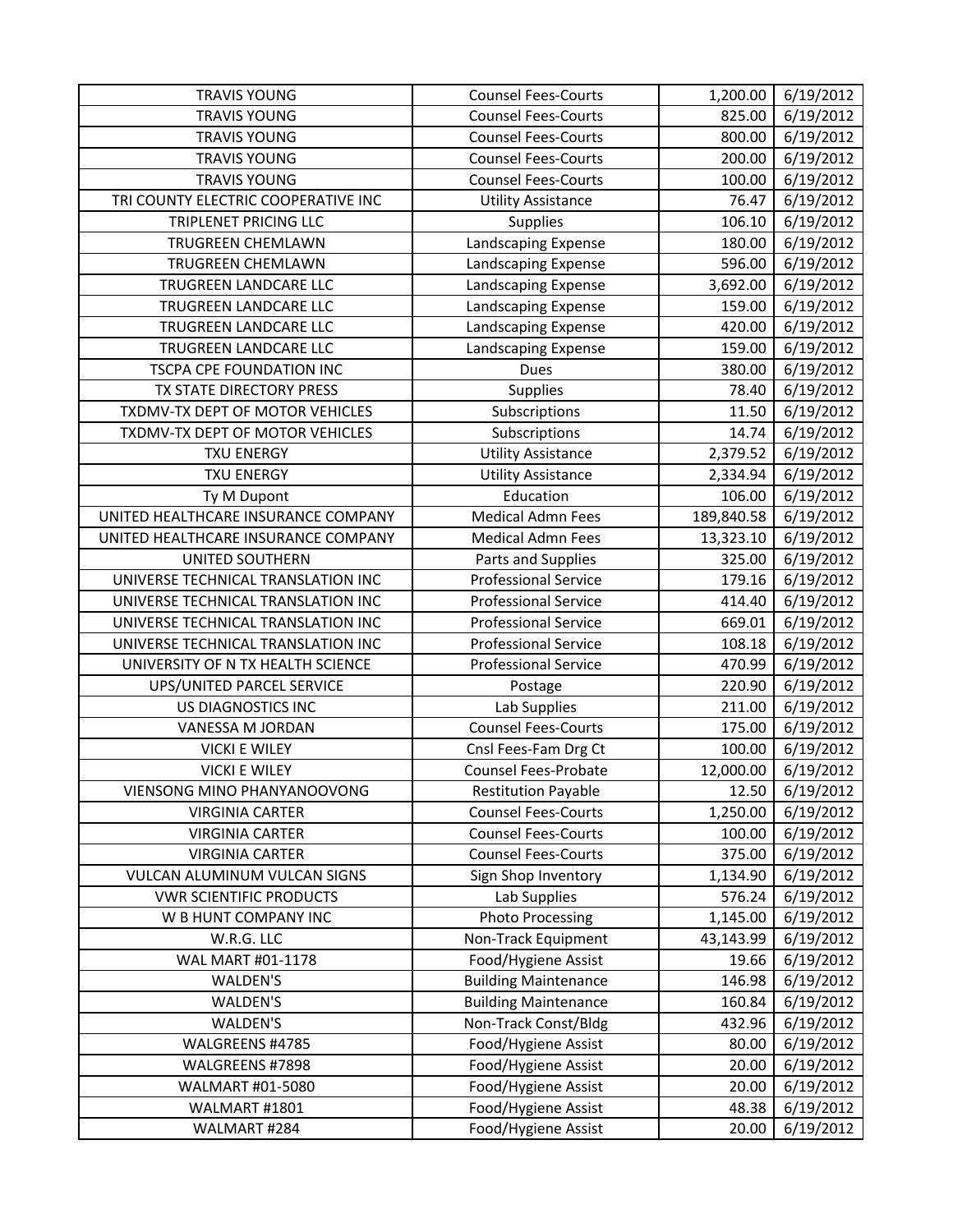| WALMART #2977                       | Food/Hygiene Assist                               | 20.00              | 6/19/2012         |
|-------------------------------------|---------------------------------------------------|--------------------|-------------------|
| WALMART #3284                       | Food/Hygiene Assist                               | 118.65             | 6/19/2012         |
| <b>WARREN ST JOHN</b>               | <b>Counsel Fees-Courts</b>                        | 1,100.00           | 6/19/2012         |
| <b>WARREN ST JOHN</b>               | <b>Counsel Fees-Courts</b>                        | 500.00             | 6/19/2012         |
| <b>WARREN ST JOHN</b>               | <b>Counsel Fees-Courts</b>                        | 400.00             | 6/19/2012         |
| <b>WARREN ST JOHN</b>               | <b>Counsel Fees-Courts</b>                        | 100.00             | 6/19/2012         |
| <b>WARREN ST JOHN</b>               | <b>Counsel Fees-Courts</b>                        | 100.00             | 6/19/2012         |
| <b>WASHINGTON COUNTY</b>            | <b>Court Costs</b>                                | 35.00              | 6/19/2012         |
| WASTE PARTNERS OF TEXAS INC         | <b>Equipment Rentals</b>                          | 56.80              | 6/19/2012         |
| <b>WEBER SCIENTIFIC</b>             | Lab Supplies                                      | 249.38             | 6/19/2012         |
| <b>WENDY HERNANDEZ</b>              | Transportation                                    | 280.00             | 6/19/2012         |
| <b>WEST GROUP</b>                   | <b>On-Line Service</b>                            | 13,782.00          | 6/19/2012         |
| <b>WEST GROUP</b>                   | Law Books                                         | 28,103.25          | 6/19/2012         |
| <b>WEST GROUP</b>                   | Law Books                                         | 4,586.75           | 6/19/2012         |
| <b>WEST GROUP</b>                   | On-Line Service                                   | 260.00             | 6/19/2012         |
| WESTERN-BRW PAPER CO INC            | <b>Supplies</b>                                   | 268.00             | 6/19/2012         |
| WESTERN-BRW PAPER CO INC            | Supplies                                          | 268.00             | 6/19/2012         |
| WESTERN-BRW PAPER CO INC            | Supplies                                          | 536.00             | 6/19/2012         |
| <b>WESTERN-BRW PAPER CO INC</b>     | Supplies                                          | 134.00             | 6/19/2012         |
| <b>WHARRY ENGINEERING</b>           | <b>Professional Service</b>                       | 525.00             | 6/19/2012         |
| <b>WILBARGER COUNTY CLERK</b>       | Crim Crt Mental Comp                              | 1,370.00           | 6/19/2012         |
| <b>WILLIAM BRIAN GOZA</b>           | <b>Counsel Fees-Courts</b>                        | 825.00             | 6/19/2012         |
| <b>WILLIAM BRIAN GOZA</b>           | <b>Counsel Fees-Courts</b>                        | 975.00             | 6/19/2012         |
| <b>WILLIAM BRIAN GOZA</b>           | <b>Counsel Fees-Courts</b>                        | 750.00             | 6/19/2012         |
| WILLIAM BRIAN GOZA                  | <b>Counsel Fees-Courts</b>                        | 100.00             | 6/19/2012         |
| WILLIAM BRIAN GOZA                  | <b>Counsel Fees-Courts</b>                        | 1,050.00           | 6/19/2012         |
| WILLIAM H BILL RAY PC               | <b>Counsel Fees-Courts</b>                        | 950.00             | 6/19/2012         |
| WILLIAM H BILL RAY PC               | <b>Counsel Fees-Courts</b>                        | 2,068.75           | 6/19/2012         |
| WILLIAM MICHAEL HARBER JR           | <b>Counsel Fees-Courts</b>                        | 400.00             | 6/19/2012         |
| WILLIAM MICHAEL HARBER JR           | <b>Counsel Fees-Courts</b>                        | 200.00             | 6/19/2012         |
| WILLIAM MICHAEL HARBER JR           | <b>Counsel Fees-Courts</b>                        | 300.00             | 6/19/2012         |
| <b>WILLIAM S HARRIS</b>             | Cnsl Fees-Crim Appls                              | 1,387.50           | 6/19/2012         |
| WM BARRY NORMAN                     | Psych Exam/Testimony                              | 800.00             | 6/19/2012         |
| WM BARRY NORMAN                     | Psych Exam/Testimony                              | 400.00             | 6/19/2012         |
| WM BARRY NORMAN                     | Psych Exam/Testimony                              | 1,000.00           | 6/19/2012         |
| WM BARRY NORMAN                     | Psych Exam/Testimony                              | 400.00             | 6/19/2012         |
| WOLTERS KLUWER LAW & BUSINESS       | Law Books                                         | 832.00             | 6/19/2012         |
| WOOD & ASSOCIATES POLYGRAPH SERVICE | Polygraph                                         | 500.00             | 6/19/2012         |
| WOODRIDGE ASSOCIATES LTD            | Rental Assistance                                 | 455.00             | 6/19/2012         |
| YMCA OF METROPOLITAN FORT WORTH     | Health Promo Pgrm                                 | 1,710.00           | 6/19/2012         |
| YMCA OF METROPOLITAN FORT WORTH     | Health Promo Pgrm                                 | 315.00             | 6/19/2012         |
| YOKO WILLIAMS                       | <b>Restitution Payable</b>                        | 30.00              | 6/19/2012         |
| ZIMMERER-KUBOTA INC                 | Parts and Supplies                                | 227.36             | 6/19/2012         |
| ZIMMERER-KUBOTA INC                 | Parts and Supplies                                | 594.20             | 6/19/2012         |
| <b>ZURICH HOLDINGS</b>              | Rental Assistance                                 | 399.00             | 6/19/2012         |
|                                     |                                                   |                    |                   |
|                                     | <b>COMMISSIONERS' REPORT OF CLAIMS - Addendum</b> |                    |                   |
|                                     | FOR THE WEEK ENDING - June 19, 2012               |                    |                   |
|                                     |                                                   |                    |                   |
| <b>Vendor Name</b>                  | <b>Item Description</b>                           | <b>Paid Amount</b> | <b>Check Date</b> |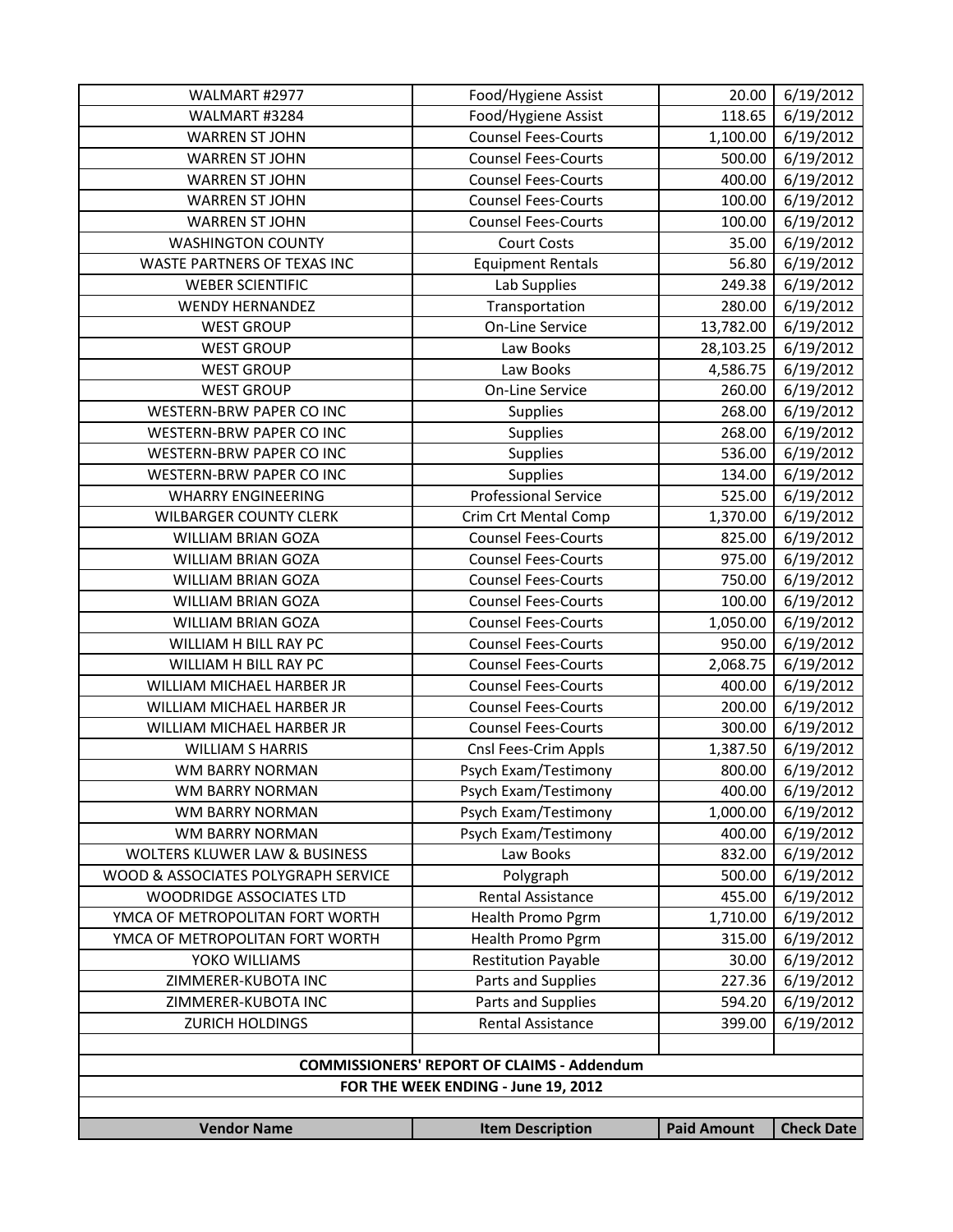| AK Child Support Services            | Child Support                | (88.86)      | 6/19/2012           |
|--------------------------------------|------------------------------|--------------|---------------------|
| Alice Whitten                        | 5006 Chapter 13 Levy         | 618.45       | 6/19/2012           |
| <b>Bridgestone Americas Inc</b>      | Tires and Tubes              | 3,284.16     | $\frac{6}{19/2012}$ |
| CLEAT                                | <b>Union Dues</b>            | 165.00       | 6/19/2012           |
| City of Fort Worth                   | <b>County Projects</b>       | 1,500,000.00 | 6/19/2012           |
| Delta Dental                         | <b>Dental Claims</b>         | 19,687.10    | 6/19/2012           |
| Delta Dental                         | <b>Dental Claims</b>         | 2,895.30     | 6/19/2012           |
| Fraternal Order of Police            | <b>Union Dues</b>            | 12.50        | 6/19/2012           |
| <b>GC Services LP</b>                | 5002 Student Loan Levy       | 0.83         | 6/19/2012           |
| General Revenue Corporati            | 5002 Student Loan Levy       | 22.20        | 6/19/2012           |
| <b>Internal Revenue Service</b>      | 5001 Tax Levy                | 100.00       | 6/19/2012           |
| <b>IRS FICA EE</b>                   | FICA-Employee                | 4,269.33     | 6/19/2012           |
| <b>IRS FICA ER</b>                   | FICA-Employer                | 6,302.47     | 6/19/2012           |
| <b>IRS FIT</b>                       | FIT Withholding              | 36,450.49    | 6/19/2012           |
| IRS MED EE                           | Medicare-Employee            | 1,473.63     | 6/19/2012           |
| IRS MED ER                           | Medicare-Employer            | 1,473.63     | 6/19/2012           |
| Jamie Williams                       | <b>Child Support</b>         | 283.36       | 6/19/2012           |
| JPMorgan Chase Bank NA               | Dues                         | 115.00       | 6/19/2012           |
| JPMorgan Chase Bank NA               | Travel                       | 741.00       | 6/19/2012           |
| JPMorgan Chase Bank NA               | <b>Empl Donation-Comm</b>    | 119.68       | 6/19/2012           |
| JPMorgan Chase Bank NA               | <b>Educational Material</b>  | 147.50       | 6/19/2012           |
| JPMorgan Chase Bank NA               | Volunteer Program            | 288.96       | 6/19/2012           |
| JPMorgan Chase Bank NA               | Parts and Supplies           | 283.47       | 6/19/2012           |
| Justice of the Peace Pct 2           | Trust - Constable 7          | 3,784.67     | 6/19/2012           |
| Kathryn Medrano                      | <b>Witness Travel</b>        | 228.05       | 6/19/2012           |
| Lena Pope Home Inc                   | <b>Professional Services</b> | 6,617.90     | 6/19/2012           |
| Lena Pope Home Inc                   | <b>Professional Services</b> | 520.00       | 6/19/2012           |
| Lincoln Financial Group              | Deferred Comp                | (25.00)      | 6/19/2012           |
| McKesson Medical Surgical            | <b>Medical Supplies</b>      | 1,081.49     | 6/19/2012           |
| Metropolitan Life                    | Metlife                      | (93.71)      | 6/19/2012           |
| Michelle Perez                       | Damage Claims                | 75.00        | 6/19/2012           |
| Mr W S Wray                          | Mileage Allowance            | 294.15       | 6/19/2012           |
| Mr W S Wray                          | Travel                       | 60.00        | 6/19/2012           |
| Nationwide Retirement Sol            | Deferred Comp                | (67, 799.25) | 6/19/2012           |
| Oklahoma Guaranteed Stude            | 5002 Student Loan Levy       | 1.25         | 6/19/2012           |
| PayFlex                              | Section 125 Claims           | 2,625.10     | 6/19/2012           |
| PayFlex                              | Dependent Care Claims        | 41,277.50    | 6/19/2012           |
| Penney N Smith                       | Damage Claims                | 50.00        | 6/19/2012           |
| Police & Firefighters Ins            | <b>Union Dues</b>            | 174.78       | 6/19/2012           |
| Premiere Credit of North             | 5002 Student Loan Levy       | 248.47       | 6/19/2012           |
| Tarrant Co. P/R Acct                 | <b>Payroll Transfers</b>     | 164,537.31   | 6/19/2012           |
| <b>Tarrant County Back to School</b> | Education                    | 75.00        | 6/19/2012           |
| <b>Tarrant County Deputy She</b>     | <b>Union Dues</b>            | 38.00        | 6/19/2012           |
| <b>TCDRS</b>                         | Retirement Employer-May 2012 | (14.43)      | 6/19/2012           |
| <b>TCDRS</b>                         | Retirement Employee-May 2012 | (7.78)       | 6/19/2012           |
| <b>Team 4 Nutrition</b>              | Books/Pamphlets              | 1,723.38     | 6/19/2012           |
| Texas Child Support Disbu            | Child Support                | (419.51)     | 6/19/2012           |
| <b>Texas Guaranteed Student</b>      | 5002 Student Loan Levy       | 172.34       | 6/19/2012           |
| Thos S Byrne LTD                     | Retainage                    | (4,318.00)   | 6/19/2012           |
| Thos S Byrne LTD                     | <b>Professional Service</b>  | 150,590.00   | 6/19/2012           |